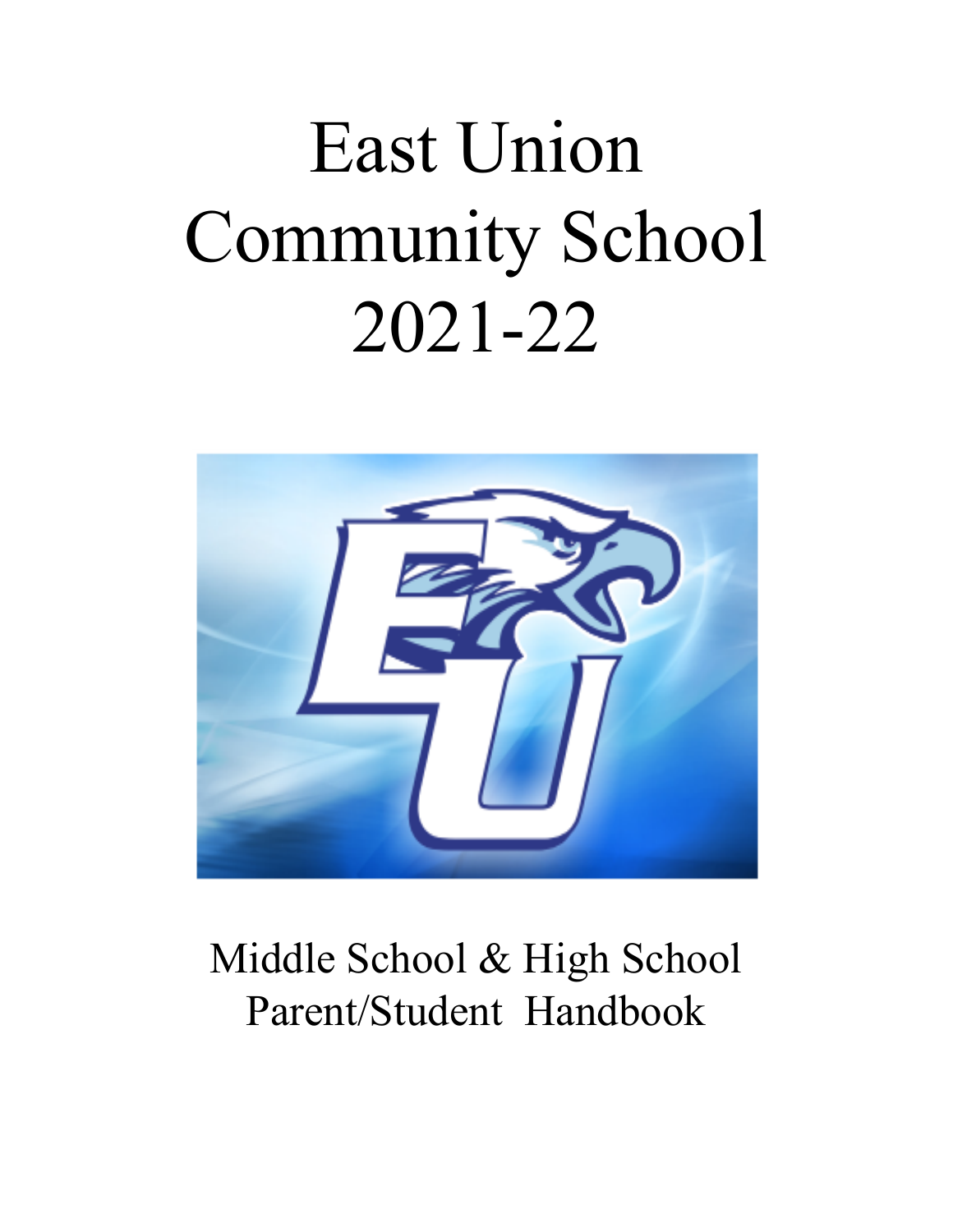#### **TABLE OF CONTENTS**

#### **INTRODUCTION**

| East Union Community School Mission Statement                                         | 3                   |
|---------------------------------------------------------------------------------------|---------------------|
| <b>Student Learning Goals</b>                                                         | 3                   |
| East Union Community School's Equal Educational Opportunity                           | 3                   |
| Homeless Children and Youth<br>Tobacco-Free Environment                               | 3<br>$\overline{4}$ |
| Board of Education                                                                    | $\sqrt{5}$          |
| Middle School/High School Faculty                                                     | 5                   |
| Jurisdictional Statement                                                              | 6                   |
| Definitions                                                                           | 6                   |
| Fines - Fees - Charges                                                                | 6                   |
| <b>Emergency Forms</b>                                                                | 7                   |
| STUDENT ATTENDANCE                                                                    |                     |
| School Calendar and Daily Academic Schedule                                           | 7                   |
| Student Attendance                                                                    | $\tau$              |
| Student Attendance Contract (sample)                                                  | $\boldsymbol{7}$    |
| Truancy – Grade 6-12<br>Tardies                                                       | $8\,$<br>8          |
| Leaving the School Building                                                           | 8                   |
| Make-Up Work                                                                          | $\,$ 8 $\,$         |
| Inclement Weather                                                                     | $\,8\,$             |
| College Visits                                                                        | 9                   |
| STUDENT HEALTH, WELL-BEING, & SAFETY                                                  |                     |
| School Day                                                                            | 9                   |
| School Nurse                                                                          | 9                   |
| <b>Specific Duties</b>                                                                | 9                   |
| Immunizations                                                                         | 9                   |
| Physical Examinations                                                                 | $\mathbf{9}$        |
| Administration of Medication                                                          | 9                   |
| Student Insurance                                                                     | 10                  |
| Communicable and Infectious Diseases                                                  | 10                  |
| <b>Health Screening</b><br>Head Lice Treatment, Screening, & Monitoring Procedure     | 10<br>10            |
| Sexual Abuse & Harassment of students by Employees                                    | 11                  |
| <b>Emergency Drills</b>                                                               | 11                  |
| Asbestos Notification                                                                 | 11                  |
| <b>STUDENT ACTIVITIES</b>                                                             |                     |
| General Statement                                                                     | 11                  |
| School Sponsored Student Organizations                                                | 11                  |
| Assemblies                                                                            | 12                  |
| Field Trips                                                                           | 12                  |
| Extracurricular B                                                                     | 12                  |
| <b>High School Dances</b>                                                             | 12                  |
| Middle School Parties & Dances                                                        | 13                  |
| Student Council/Class Officers/Middle School Action Planners                          | 13                  |
| Protection of students from Concussions/Brain Injury Information<br>Good Conduct Code | 13<br>14            |
| <b>STUDENT RECORDS</b>                                                                |                     |
| <b>Educational Records</b>                                                            | 17                  |
| Student Recruitment Opt-Out Form                                                      | 17                  |
| Procedures For Students Who Are Transferring to Another School or District            | 17                  |
| STUDENT RIGHTS AND RESPONSIBILITIES                                                   |                     |
| Student Lockers                                                                       | 17                  |
| Search & Seizure                                                                      | 18                  |
| Posting of Information                                                                | 18                  |
| Dress Code                                                                            | 18                  |
| Physical Contact                                                                      | 18                  |
| Care of School Property                                                               | 19                  |
| Driving to School                                                                     | 19                  |
| <b>Hall Passes</b><br>Illegal Items Found in School or in student's Possession        | 19<br>19            |
| Weapons                                                                               | 19                  |
| <b>Registration Fees</b>                                                              | 19                  |
| Cheating                                                                              | 20                  |
| <b>Dual Enrollment Students</b>                                                       | 20                  |
| Interference in School                                                                | 20                  |
| Acceptable Use & Internet Safety Policy                                               | 20                  |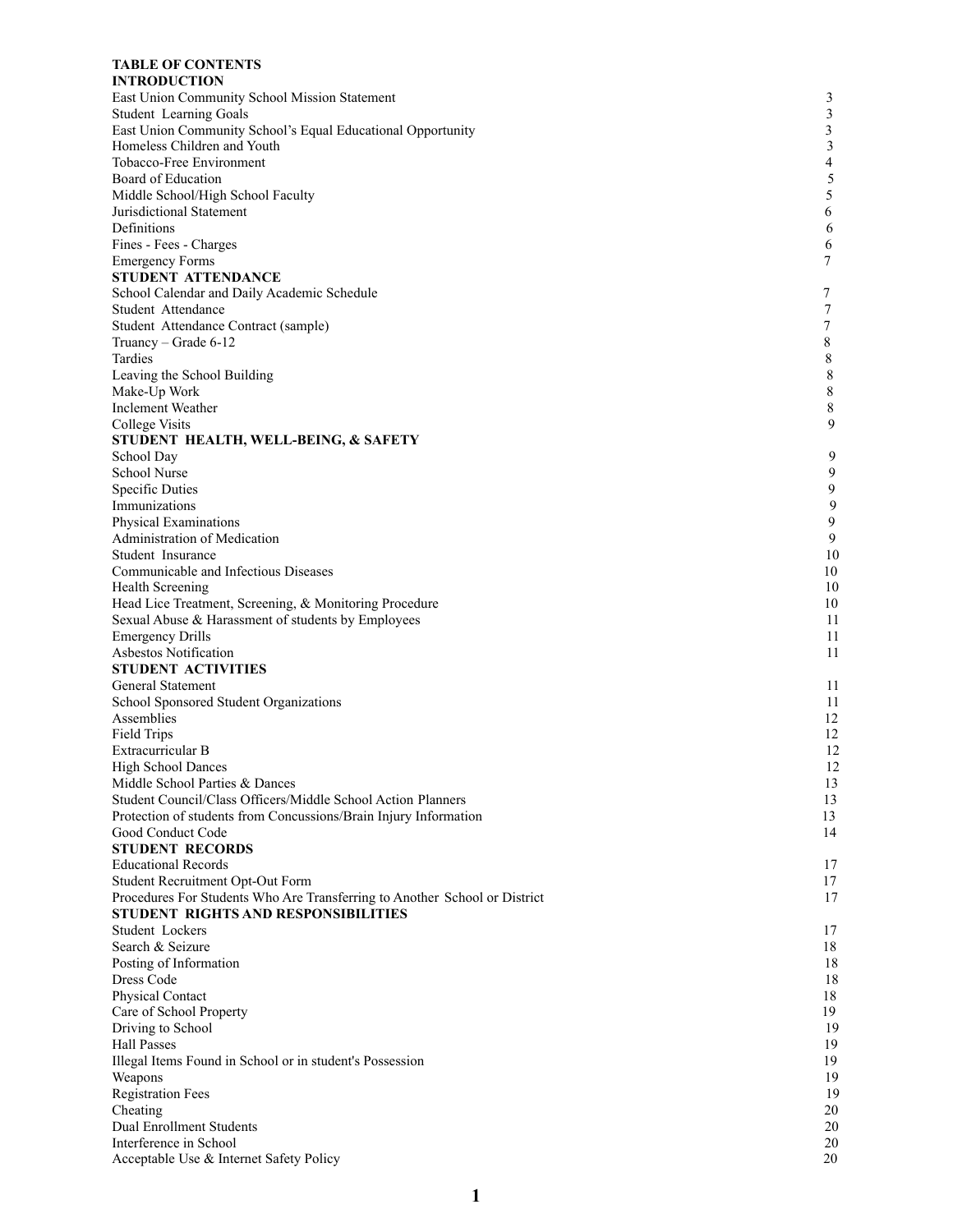| Student Bullying & Harassment                                       |                                | 23       |
|---------------------------------------------------------------------|--------------------------------|----------|
| Detention                                                           |                                | 25       |
| <b>Student Publications</b>                                         | STUDENT PERSONNEL SERIES 500   | 25       |
| Student Behavior & Discipline                                       |                                | 25       |
| Definition                                                          |                                | 25       |
| Goal                                                                |                                | 26       |
| Applicability                                                       |                                | 26       |
| <b>Expected Behavior</b>                                            |                                | 26       |
| Breach of Discipline                                                |                                | 26       |
| Sanctions                                                           |                                | 26       |
| Corporal Punishment Prohibited                                      |                                | 28       |
|                                                                     | STUDENT SCHOLASTIC ACHIEVEMENT |          |
| <b>Semester Finals</b>                                              |                                | 29       |
| <b>Standardized Tests</b>                                           |                                | 29       |
| Human Growth & Development<br>Open Enrollment                       |                                | 29<br>29 |
| Class Loads                                                         |                                | 29       |
| Adding/Dropping Courses                                             |                                | 29       |
| Career Academies 28e Dual Credit - Community College Enrollment     |                                | 29       |
| Post Secondary Enrollment Options                                   |                                | 30       |
| PSEO/Contracted College Classes Proficiency Requirements            |                                | 30       |
| Eligible Postsecondary Courses                                      |                                | 30       |
| Withdrawal From Post Secondary Courses                              |                                | 30       |
| Standards Referenced Grading System                                 |                                | 30       |
| <b>Iowa Core Standards</b>                                          |                                | 31       |
| Formative Assessment/Homework<br>Summative Assessment               |                                | 31<br>31 |
| <b>Employability Skills</b>                                         |                                | 31       |
| <b>Calculation of Course Grades</b>                                 |                                | 31       |
| Standards Referenced Grades Conversion to Letter Grades             |                                | 31       |
| <b>Summative Assessment Retake Policy</b>                           |                                | 31       |
| Communication to parents/guardians                                  |                                | 32       |
| Grade Reports                                                       |                                | 32       |
| Pass/Fail                                                           |                                | 32       |
| Honor Roll                                                          |                                | 32       |
| Early Graduation                                                    |                                | 32       |
| Physical Education<br>Middle School/High School Accelerated Program |                                | 33<br>33 |
| Work Experience Program                                             |                                | 33       |
| Service Learning Program                                            | 33                             |          |
| Driver's Education33                                                |                                |          |
| Guidance & Counseling                                               |                                | 33       |
| Graduation Requirements34                                           |                                |          |
| Volunteer Community Service Grad Requirement34                      |                                |          |
| Community Service Program35                                         |                                |          |
|                                                                     | <b>MISCELLANEOUS</b>           |          |
| Telephone/Cell Phone Usage During the School Day35                  |                                |          |
| Visitors/Guests35                                                   |                                |          |
| Legal Status of student 35                                          |                                |          |
| Open Gym During Nonschool Hours35                                   |                                |          |
| Gum, Candy, Snacks, & Pop35<br>Work Permit35                        |                                |          |
| Lunchroom                                                           |                                | 35       |
| Family Night36                                                      |                                |          |
| <b>Bus Transportation Guidelines36</b>                              |                                |          |
|                                                                     | <b>Additional Documents</b>    |          |
| <b>Independent Study Guidelines</b>                                 |                                | 37       |
| Computer Responsibilities and Terms Agreement                       |                                | 38       |
| <b>Bell Schedules</b>                                               |                                | 39       |
| Discipline Grid                                                     |                                | 44       |
| <b>Students Privileges Contract</b>                                 |                                | 45       |
| <b>Reassessment Form</b>                                            |                                | 46       |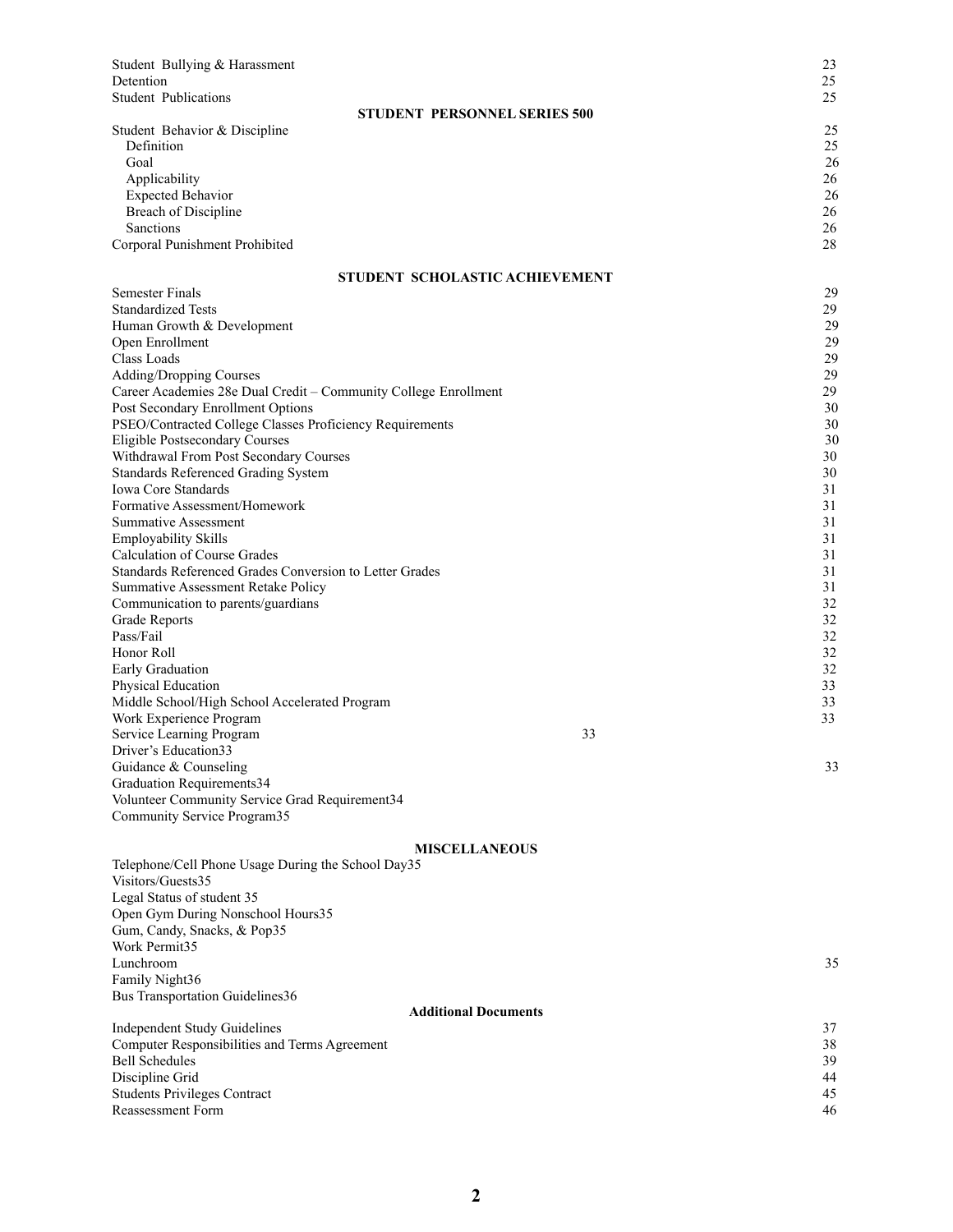

## **Our Mission**

The East Union Community School District provides a challenging curriculum within a safe environment where students achieve their maximum academic and social potential in order to pursue a fulfilling life in a global society.

This handbook is an extension of board policy and is a reflection of the goals and objectives of the school board. The board, administration and employees expect students to conduct themselves in a manner fitting to their age level and **maturity and with respect and consideration for the rights of others.**

#### **STUDENT LEARNING GOALS**

Individually or cooperatively create technological, intellectual, artistic and physical products, which reflect high standards and originality. Use this information and resources to anticipate, assess and resolve problems and challenges of a changing society. Be self-motivated and involve them in learning experiences in order to meet new challenges with confidence and improve their quality of life in today's society and the world of tomorrow. Demonstrate the qualities of volunteerism, trustworthiness, respect, responsibility, fairness and caring by treating others fairly, justly, and impartially, regardless of differences.

#### **EAST UNION COMMUNITY SCHOOL'S EQUAL EDUCATIONAL/EMPLOYMENT OPPORTUNITY**

East Union will not discriminate in its educational activities on the basis of race, color, national origin, creed, socio-economic status, religion, sex, disability, sexual orientation, gender identity, age, or marital status.

The district requires all persons, agencies, vendors, contractors and other persons and organizations doing business with or performing services for the school district to subscribe to all applicable federal and state laws, executive orders, rules and regulations pertaining to contract compliance and equal opportunity.

The board is committed to the policy that no otherwise qualified person will be excluded from educational activities on the basis of race, color, national origin, creed, socio-economic, religion, sex, marital status, sexual orientation, gender identity, age or disability. Further, the board affirms the right of all students and staff to be treated with respect and to be protected from intimidation, discrimination, physical harm and harassment.

Inquiries or grievances related to this policy may be directed to Ken Kasper, Superintendent of East Union Community School, 1916 High School Drive, Afton, IA 50830 or telephone 641/347-5215. Inquiries may also be directed in writing to the Director of the Region VII Office of Civil Rights, United States Department of Education, 310 W. Wisconsin Ave., Suite 800, Milwaukee, WI 53203-2292 (414/291-1111), or the Iowa Department of Education, Grimes State Office Building, Des Moines, IA 50319—0146 (515/281-5294).

#### **HOMELESS CHILDREN AND YOUTH** (Board Policy 501.16)

The board will make reasonable efforts to identify homeless children and youth of school age within the district, encourage their enrollment and eliminate existing barriers to their receiving an education which may exist in district policies or practices. The designated coordinator for identification of homeless children and for tracking and monitoring programs and activities for these children is the Superintendent or designee.

A homeless child or youth ages 3-21 is:

- A child who lacks a fixed, regular and adequate night-time residence and includes the following:
- A child who is sharing the housing of others (includes doubled-up families) due to loss of housing, economic hardship, or a similar reason; are living in a motel, hotel, or camping grounds due to the lack of alternative accommodations; are living in emergency or transitional shelters; are abandoned in a hospital, or is awaiting foster care placement.
- A child who has a primary night-time residence that is a public or private place not designed for or ordinarily used as a regular sleeping accommodation for human beings;
- A child who is living in a car, park, abandoned buildings, substandard housing, bus or train stations, or similar settings;
- A migratory child/youth who qualifies as homeless because of the living circumstances described above; or
- Youth who have run away or youth being forced to leave home.

So that enrollment of homeless children and youth of school age may be facilitated, the following policy areas are modified as follows:

School Records: For students transferring out of the district, records may be provided directly to the student or the student's parents. In addition, students transferring into the school district may provide cumulative records directly to the district. The school district will not require that such records be forwarded from another school district before that student may enroll. The school will then request the official records from the previous school.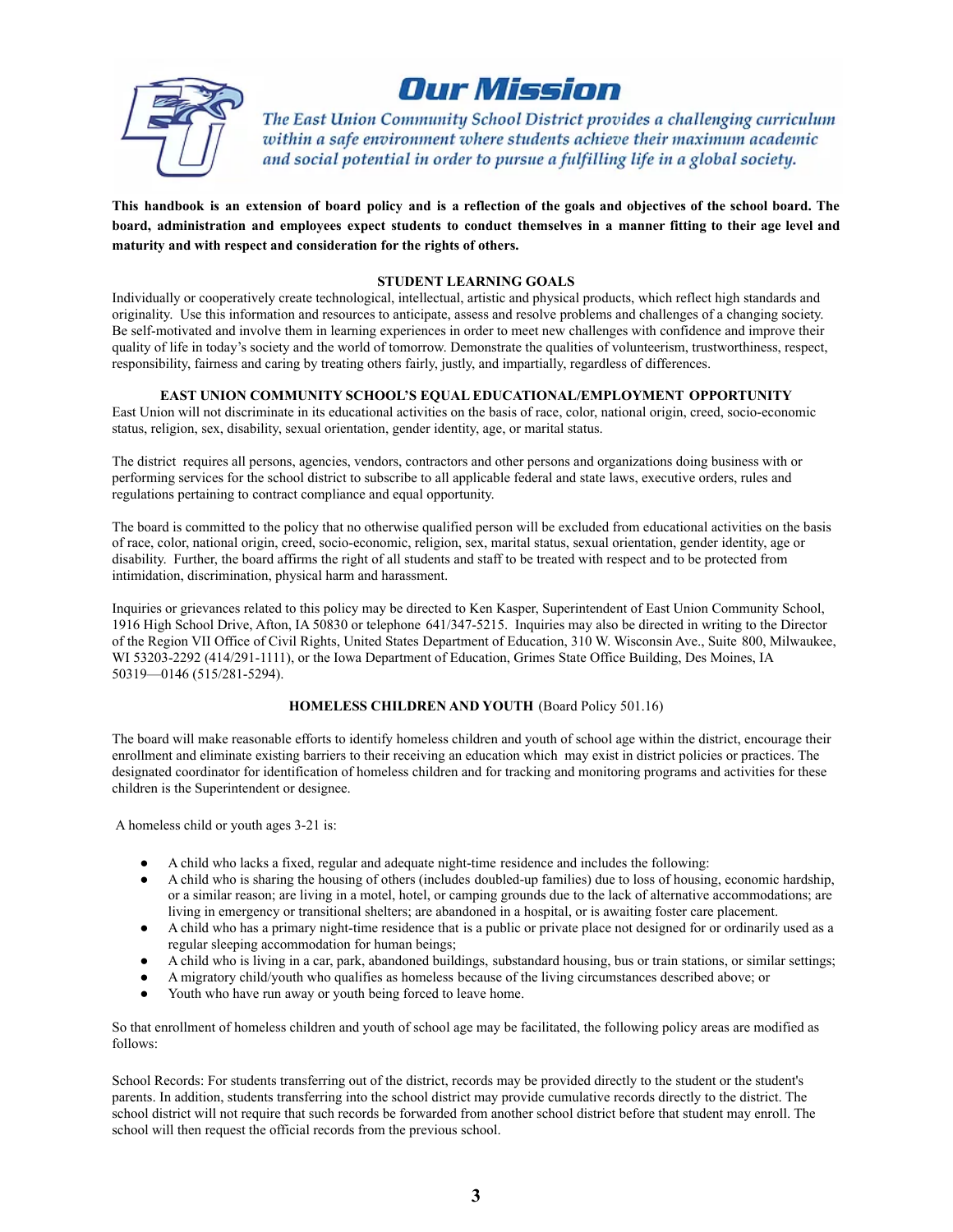Immunization Requirements: Homeless students will not be denied enrollment for lack of immunization records if:

- 1. they have a statement signed by a physician stating that immunization would be injurious to the student;
- 2. they provide an affidavit stating such immunization would conflict with their religious beliefs;
- 3. they are in the process of being immunized; or
- 4. they are a transfer student from another school.

The school district will make a reasonable effort to locate immunization records from the information provided or will arrange for the student to receive immunizations.

Waiver of Fees and Charges: Fees and charges which may present a barrier to the enrollment or transfer of a homeless child or youth may be waived at the discretion of the superintendent.

Enrollment Requirements/Placement: Enrollment requirements which may constitute a barrier to the education of the homeless child or youth may be waived at the discretion of the superintendent. If the school district is unable to determine the grade level of the student because of missing or incomplete records, the school district will administer tests or utilize other reasonable means to determine the appropriate grade level for the child.

Residency: For purposes of a homeless child or youth, residence for the purpose of attending school is where the child actually resides or the child's school district of origin. A child's school district of origin is the school district where the child was last enrolled. The deciding factor is the best interests of the child. As much as possible, the child will not be required to change attendance centers within the school district every time the child changes residence unless that change results in the child no longer being classified as homeless.

Transportation: Policies or practices regarding transportation of students which might cause a barrier to the attendance of a homeless child or youth may be waived by the superintendent.

Special Services: All services which are available to resident students are made available to homeless children or youths enrolled in the school district. Services include special education, talented and gifted programs, vocational education, English as a second language programs, health services and food and nutrition programs.

The contents of this policy will supersede any and all conflicting provisions in board policies dealing with the seven policy areas discussed above.

Legal Reference: The McKinney-Vento Act and Title I Part A, as Amended by the Every student succeeds Act (ESSA), 42 U.S.C. §§ 11431 et seq.. 281 I.A.C. 33

#### **TOBACCO-FREE ENVIRONMENT (Board Policy 905.2)**

School district facilities and grounds, including school vehicles, are off limits for tobacco or nicotine use, including the use of look-alikes where the original would include tobacco or nicotine. This requirement extends to students, employees and visitors. This policy applies at all times, including school-sponsored and nonschool-sponsored events. Persons failing to abide by this request are required to extinguish their smoking material, dispose of the tobacco, nicotine or other product or leave the school district premises immediately. It is the responsibility of the administration to enforce this policy.

Legal Reference: Iowa Code §§ 142D;279.8, .9; ch. 297.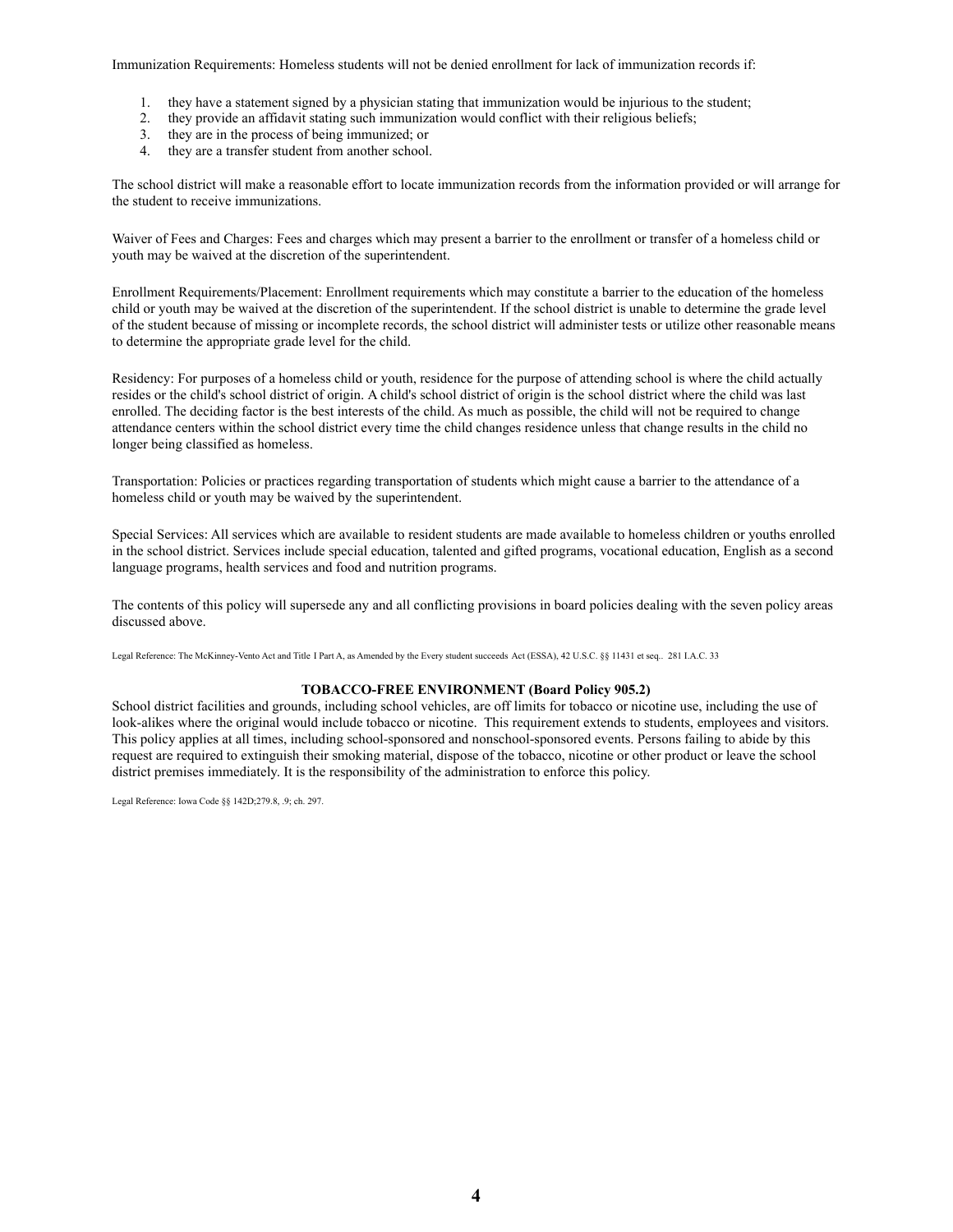#### **EAST UNION COMMUNITY SCHOOL BOARD OF EDUCATION**

President: Sam McKnight, Secretary: Rhiannon Tessum, Treasurer: Dawn Arnold Members: Ben Clear, Brett Weis, Carol Eckels & Mike Rollings \*\*\*\*\*\*\*\*\*\*\*\*\*\*\*\*\*\*\*\*\*\*\*\*\*\*\*\*\*\*\*\*\*\*\*\*\*\*\*\*\*\*\*\*\*\*\*\*\*\*\*\*\*\*\*\*\*\*\*\*\*\*\*\*\*\*\*\*\*\*\*\*\*\*\*\*\*\*\*\*\*\*\*\*\*\*\*\*\*\*\*\*\*\*\*\*\*\*\*\*\*\*\*

#### **EAST UNION COMMUNITY SCHOOL**

**MIDDLE SCHOOL/HIGH SCHOOL ADMINISTRATION/FACULTY/COACHES**

Ms. Ashley Sorter Spanish, Spanish Club Advisor Mr. Eric Anderson **Assistant Facilities Manager** Ms. Paula Barnett Secondary Math, Coach Ms. Debbie Aldrich MS Special Education Ms. Christie Brown School Nurse Mr. Richard Bryson HS Science, Secondary Physical Education, Coach Ms. Sherresse Buzard Art, Art Club Advisor Mr. Daniel Thatcher Transportation Director Mr. Wes Clark Secondary Vocal/Instrumental Music Mr. Ben Clear Coach Ms. Tess Cochran Family and Consumer Science Mr. Mike Cooley Secondary Agricultural Education, FFAAdvisor, Coach Ms. Bailey Eisenman Secondary Physical Education, High School Health, Coach Mr. James Erlbacher AG, Coach Ms. Cole Ridgely MS ELA, Coach Ms. Sherri Cropper Paraprofessional - Special Education Mr. Tony Nuebauer Coach Mr. Chris King Student Services Coordinator Ms. Hannah Kendrick Secondary Science Mr. Tim Kuehl Superintendent Ms. Kathy Ford Paraprofessional - Special Education Ms.Sara Thompson Secondary School Counselor Mr. Mike Hansen Coach Mr. James Hardy Secondary Social Studies, Student Council Advisor, Honor Society Advisor, Coach Mr. Ryan Jensen Secondary Social Studies Ms. Bailey Lukavsky HS English, Coach Ms. April Moore HS English, Cheer Sponsor Ms. Tawnya Jones Food Service Director Ms. Jean Kinyon Secondary Special Education Mr. Steve Kinyon Coach Ms. Amanda Kabir MS ELA Mr. Jason Aldridge PLTW, HS Social Studies Ms. Laura Leeper Paraprofessional Ms. Clarissa McCollough Paraprofessional - At Risk, Speech/Drama, Basketball Coach, Cheerleading Coach Mr. Nate McCollough Coach Mr. Mike Nelson Facilities Manager Mr. Eric Niggemeyer Coach Mr. Brad Nordstrom Secondary Math Ms. Lori Paup Technology Coordinator Ms. Erica Cosner Secondary Principal Secretary, Coach Mr. Jason Riley Secondary Professional Development Coord., Curriculum Director Mr. Scott Mitchell Coach Ms. Gail Thatcher Secondary Business/Marketing, Yearbook, Coach Ms. April Van Soelen Secondary Science Mr. John Walsh Secondary Math, Instructional Coach Ms. Melissa Wimber Paraprofessional - Special Education Mr. Josh Vanderflught MS/HS Principal, Activity Director Ms. Dawn Arnold Administrative Assistant Ms. Rhi Tessum School business official Mr. Dave Campbell Coach Ms. Kammie Ballentine Paraprofessional-special education Ms. Amy Scroggie Secondary Special Education Teacher Mr. Todd Verwers Coach Mr. Craig Ditzler Coach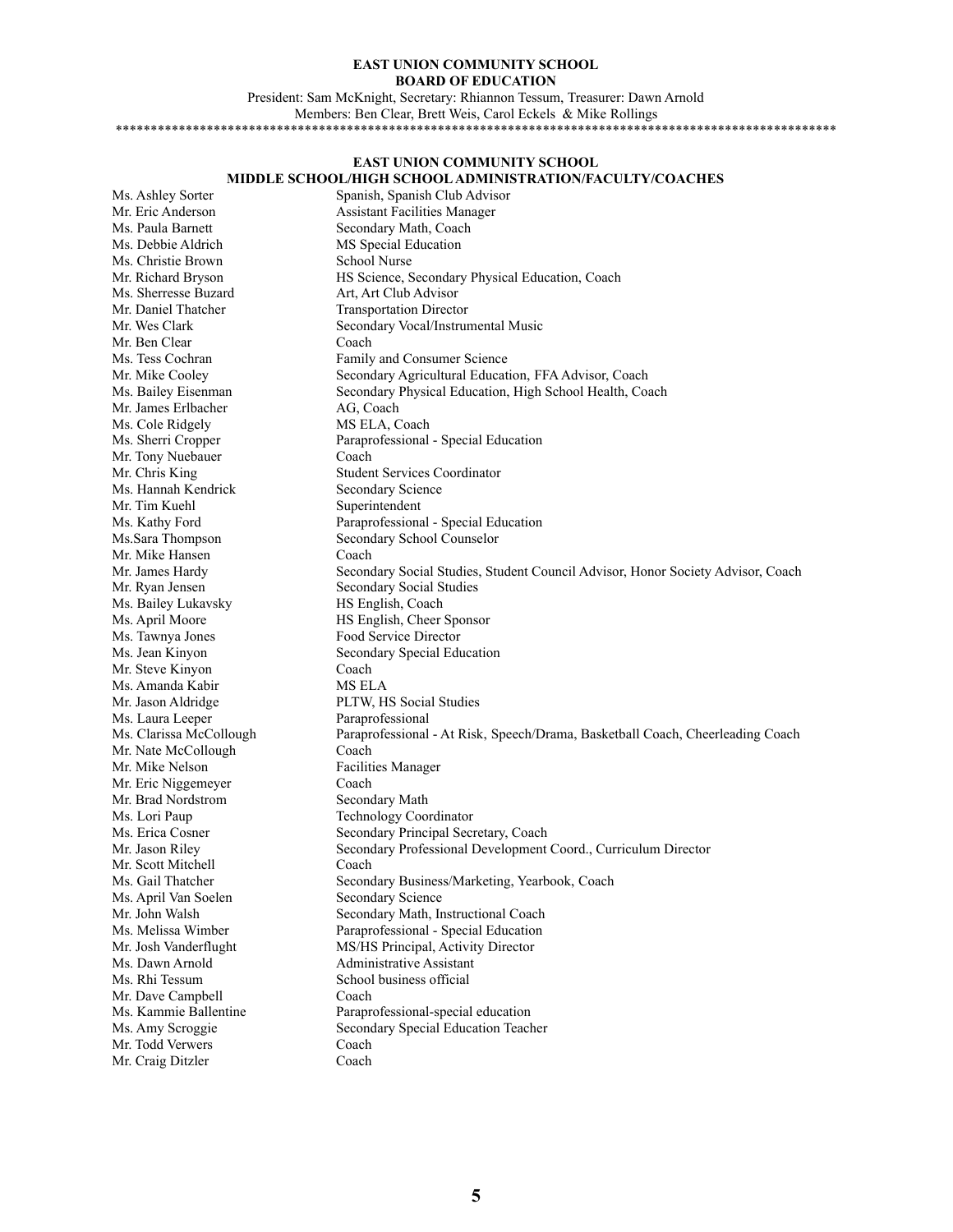#### **PROFESSIONAL QUALIFICATIONS OF TEACHING STAFF:**

All East Union teachers are fully certified by the State of Iowa for providing instruction to children within the areas that they are assigned.

#### **Jurisdictional and Behavioral Expectations Statement**

This handbook is an extension of board policy and is a reflection of the goals and objectives of the East Union Community School District School Board. This handbook and school district policies, rules, and regulations are in effect while students are on school grounds, school district property, or on property within the jurisdiction of the school district; while on school-owned and/or school-operated buses, vehicles, or chartered buses; while attending or engaged in school activities; and while away from school grounds if the misconduct directly affects the good order, efficient management, and welfare of the school district or involves students or staff. School district policies, rules and regulations are in effect 12 months a year. A violation of a school district policy, rule, regulation, or student handbook may result in disciplinary action and may affect a student's eligibility to participate in extracurricular activities whether the violation occurred while school was in session or while school was not in session. The school reserves and retains the right to modify, eliminate or establish school district policies, rules, regulations and student handbook provisions as circumstances warrant, including those contained in the handbook. Students are expected to know the contents of the handbook and comply with it. Students or parents with questions or concerns may contact the secondary school office for information about the current enforcement of the policies, rules, and regulations of the student handbook.

#### **Applicable EUCSD School Board Policy**

As mentioned, the East Union Secondary School student handbook is a reflection of the mission and vision of the East Union Community School District Board of Directors. Below are some applicable board policies (All board policies can be found at <http://east-union.isfis.net/?q=node/1>):

| <b>Board Policy Title</b>                                      | <b>Board Policy Number</b> |
|----------------------------------------------------------------|----------------------------|
| <b>Equal Educational Opportunities</b>                         | <b>Board Policy 500</b>    |
| <b>Student Rights and Responsibilities</b>                     | <b>Board Policy 502</b>    |
| <b>Student Due Process Rights</b>                              | <b>Board Policy 502.4</b>  |
| <b>Harassment of Students</b>                                  | <b>Board Policy 502.10</b> |
| <b>Administration of Medication to Students</b>                | <b>Board Policy 507.2</b>  |
| studentsearch                                                  | <b>Board Policy 502.8</b>  |
| <b>Student Lockers</b>                                         | <b>Board Policy 502.5</b>  |
| <b>Homeless Children and Youth</b>                             | Board Policy 501.16        |
| <b>Instruction at a Post-Secondary Educational Institution</b> | <b>Board Policy 604.6</b>  |
| <b>Laptop Computer Use Agreement</b>                           | Board Policy 605.6R1       |
| <b>Meal Charge Policy (USDA Nondiscrimination Statement)</b>   | <b>Board Policy 710.1</b>  |

#### **DEFINITIONS**

In this handbook, the word "parent" may further be clarified with the terms "guardian" or "custodial". An administrator's title, such as superintendent or principal, also means that individual's designee unless otherwise stated. The term "school grounds" includes the school district facilities, school district property; property within the jurisdiction of the school district or school district premises, school owned or school operated buses or vehicles and chartered buses. The term "school facilities" includes school district buildings. The term "school activities" means all school activities in which students are involved whether they are school sponsored or school approved, whether they are an event or an activity, or whether they are held on or off school grounds.

#### **FINES - FEES - CHARGES (Board Policy 503.3)**

The board believes students should respect school district property and assist in its preservation for future use by others. Students may be assessed fines, charges, or fees for the materials needed in a course, for overdue school materials, for participating in activities, or for misuse of school property.

The superintendent will inform the board of the dollar amount to be charged to students or others for fines, charges, or fees annually. Parents of students meeting specific financial eligibility standards will be eligible for a waiver of student fees or a reduction of student fees based upon the request of the parent. It is the responsibility of the superintendent, in conjunction with the principal, to develop administrative regulations regarding this policy.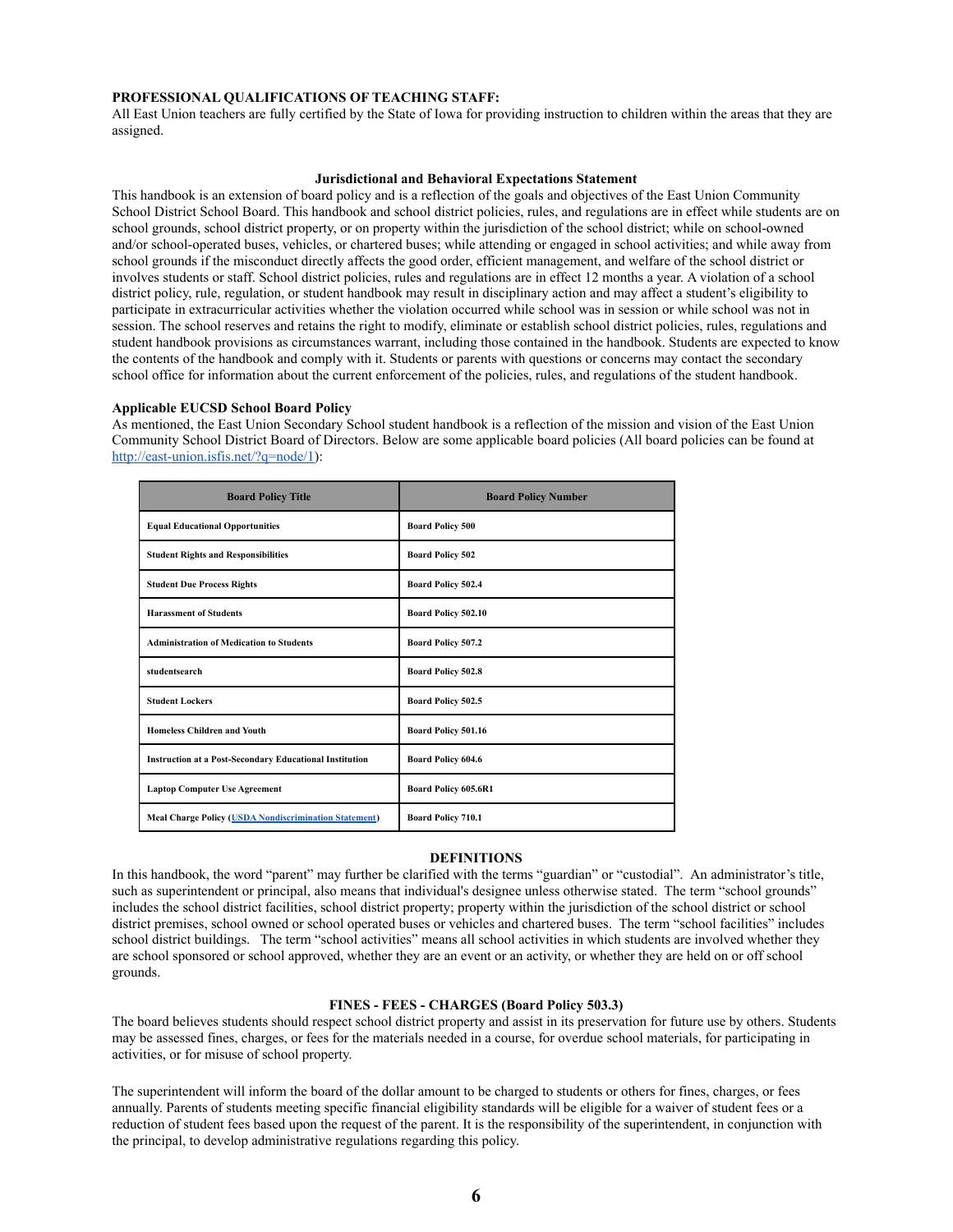#### **EMERGENCY FORMS**

At the beginning of each school year, parents must file an emergency form with the office providing the emergency telephone numbers of the parents as well as alternate persons to contact in the event the school is unable to locate the parents. The emergency form also includes a statement that gives the school district permission to release the student to the alternate person in the event the parents cannot be reached. Parents must notify the office if the information on the emergency form changes during the school year.

#### **STUDENT ATTENDANCE**

#### **SCHOOL CALENDAR**

The school calendar includes all regular days of school and days when students are not expected to be in school; however, changes may have to be made because of unforeseen circumstances. You can go to the school's website to view/print this calendar.

#### **DAILY ACADEMIC SCHEDULE**

The daily schedules have been included at the end of this handbook for your convenience. The daily academic schedule shows the hours school is in session  $(8:10 \text{ a.m.} - 3:15 \text{ p.m.})$  and a breakdown of the day into periods/blocks. On days that are shortened because of late starts or early dismissals, the revised schedules will often be used which will make a difference in the period/block times listed.

#### **STUDENT ATTENDANCE**

Students are expected to be in class and **to make attendance a top priority**. Only through attendance and class participation do students achieve the benefits of the education program. Participating in class discussion, developing an appreciation for the views and abilities of other students, and forming the habit of regular attendance are legitimate class objectives. Learning lost due to an absence is difficult to replace. Regular attendance and preparation for class help students in school as well as prepare them for adulthood.

Students who know they will be absent must notify the office before the absence. If advance notification is not possible, parents must notify the office at **641-347-8421** on the day of the absence prior to **9:00 a.m.** If notification is not received, the office will attempt to contact the parents at their emergency number. If a parent has not called prior to an absence, the student must bring a note signed by the parent to the office the next morning explaining the reason for the absence. If the note is not received, then the absence will be **considered truancy**.

The school determines whether an absence is excused or unexcused. Any absences that are called into the school by the parent/guardian are considered "excused absences". If the school does not receive notification, the absence will be considered a truancy. All absences will be considered on a period-by-period basis per semester. See page 8 for the definition of truancy.

Students participating in extracurricular activity practices or competitions must be in school on the day of the event from **8:10–11:45 or 12:10-3:15** in order to participate. Only in extraordinary circumstances may the principal waive this rule. The half-day not spent in school must be considered an **excused** absence. Juniors and seniors visiting colleges and vocational schools shall be deemed excusable if so deemed by the Principal. The Principal has the sole discretion in determining whether an absence will be excused.

#### **Unexcused Absences and Being Dropped From a Class**

Student attendance is important to ensure the academic success of students. As a result, East Union Secondary School believes in the support of students who miss school and offer ways to support their academic goals. As such, the oversight of attendance includes, but is not limited to, the following:

| <b>Phase</b>   | <b>Number of Absences</b>                    | <b>Student Support</b>                                                                                                      | <b>Focus Mediation</b>                    |
|----------------|----------------------------------------------|-----------------------------------------------------------------------------------------------------------------------------|-------------------------------------------|
|                |                                              |                                                                                                                             |                                           |
|                | If a student reaches 3<br>unexcused absences | Student problem solving conference, parent<br>communication, monthly parent communication,<br>daily student reminders, etc, | Detention                                 |
| $\mathfrak{D}$ | If a student reaches 6<br>unexcused absences | Frequent student check-ins, goal setting,<br>reflection surveys, parent<br>conference/communication, etc.                   | Detention, Intervention                   |
| 3              | If a student reaches 9<br>unexcused absences | Attendance contract, Academic options,<br>alternative or reduced schedule, etc.                                             | Detention, Intervention,<br>Possible Drop |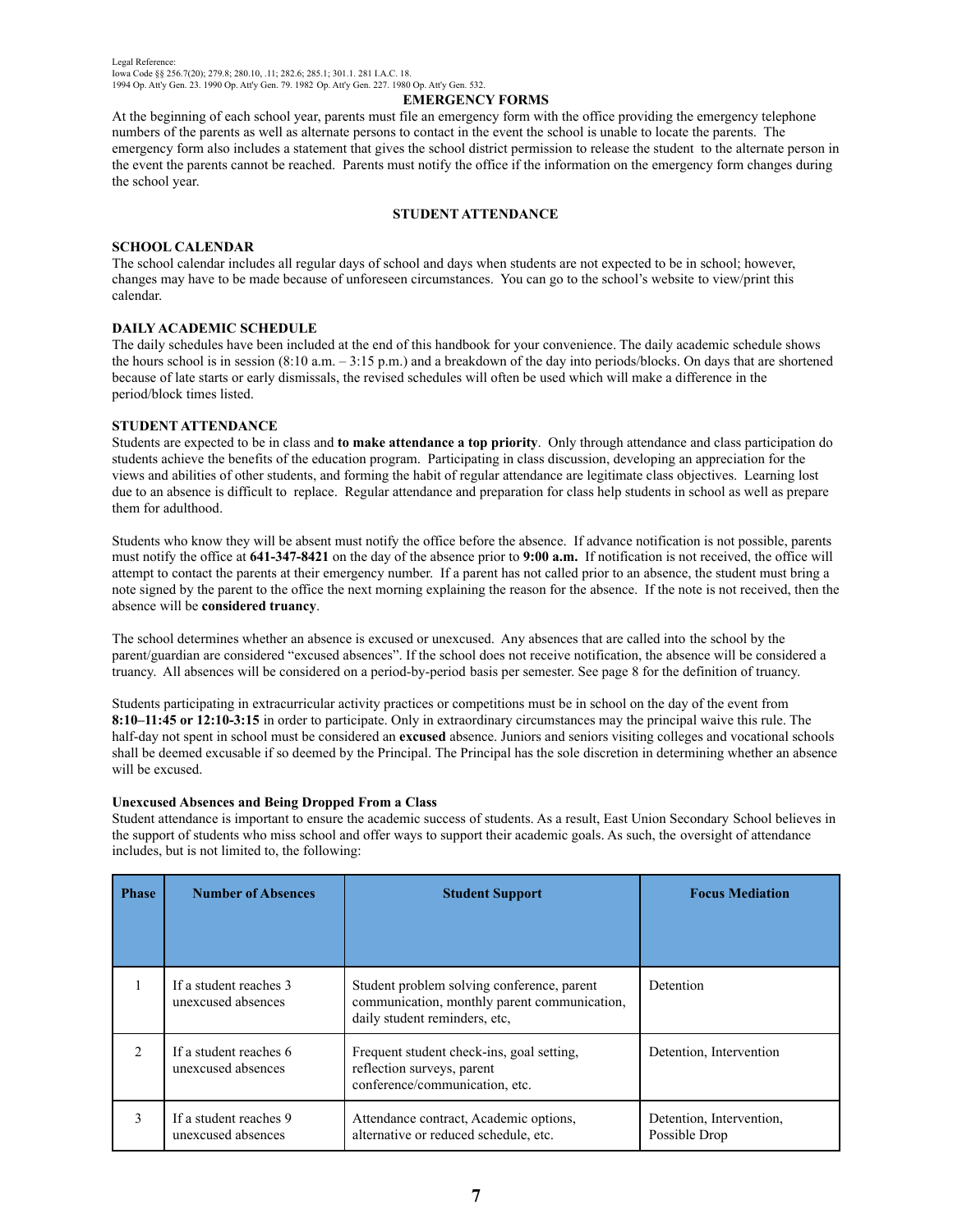#### **Attendance Due Process**

Students have a right to appeal any decision with regard to a student being dropped from a class. The appeal shall be made within five school days of the initial parent conference. At all times, during the appeal process, the student shall remain in class until the appeal is heard. After the appeal, the decision shall be considered final.

#### **TRUANCY AS DEFINED FOR STUDENTS IN GRADES 6-12 (Board Policy 501.10)**

Regular attendance by the students at school is essential for students to obtain the maximum opportunities from the education program. Parents and students alike are encouraged to ensure an absence from school is a necessary absence. Students will attend school unless excused by the principal of their attendance center.

Truancy is the failure to attend school for the minimum number of days established in the school calendar by the board. Truancy is the act of being absent without a reasonable excuse. These absences will include, but not be limited to, [tardiness, shopping, hunting, concerts, preparation or participation in parties and other celebrations and employment]. Truancy will not be tolerated by the board.

Students are subject to disciplinary action for truancy including suspension and expulsion. It is within the discretion of the principal to determine, in light of the circumstances, whether a student may make up work missed because of truancy. Students receiving special education services will not be assigned to [supervised study area, in-school suspension] unless the goals and objectives of the student's Individualized Education Program are capable of being met.

It is the responsibility of the superintendent, in conjunction with the principal, to develop administrative regulations regarding this policy. The administrative regulations will indicate the disciplinary action to be taken for truancy.

Legal Reference: Iowa Code §§ 294.4; 299 (2007). 281 I.A.C. 12.2(4).

#### **TARDIES**

A student is tardy when he/she arrives in class after the scheduled start time. Exceptions may be made when another staff member holds the student late and that teacher then issues the student a pass for the next class. Tardiness of more than 10 minutes is considered an absence to the class. Students who are tardy three times in a semester will serve a 30-minute detention with the teacher of the class the student was tardy, and the fourth and subsequent tardies will result in 30-minute detentions each.

#### **LEAVING THE SCHOOL BUILDING**

Students who need to leave school during the school day must receive permission from the office. They must have a note signed by the student's parent/guardian, have their parent/guardian telephone the office, or have their parent/guardian pick them up. Text messages from parents/guardians are not accepted. Students who return to class or arrive after the school day has begun must present a signed note from their parent/guardian to the office for admission. Students are not released to anyone other than their parent/guardian during the school day unless the office has a note signed by the student's parent/guardian**. ALL 6-12 students MUST sign in and/or sign out when coming and/or going. Detentions will be assigned to students who fail to do so.**

#### **MAKE-UP WORK**

Make-up work for full credit is allowed for all excused and unexcused absences. **Non-truant students will be allowed time for each day missed to complete make-up work for full credit.** Students with advanced knowledge of an absence are responsible to get assignments prior to the absence and be responsible for all class activities, projects, assignments, and tests/projects upon the day returning to class. Students who are participating in a school sponsored field trip or are representing the school in an activity are to make up any work missed ahead of time. students are responsible to contact their teachers, not their coaches, advisors, or sponsors.

#### **INCLEMENT WEATHER**

In the event that we need to close school for any reason, we have a variety of ways to communicate that information to our families and staff members. In the event of school cancellations, delays, or early outs due to inclement weather, road conditions, emergencies, etc. parents and the community will be notified through the school's messaging system. (i.e., JMC). In addition to JMC, we will post information on:**TV STATIONS** (KCCI TV, WHO-HD Channel 13, FOX 17) **RADIO** (KSIB 101.3. 1520, WHO 1040, 1460 KXNO, The Bus 100.3, KISS 1075) **WEB BASED** (WHOtv.com, 13NOW Smartphone App, Facebook (East Union Community School District), and Twitter.

The superintendent determines whether buses will follow the regular routes. If the buses do not follow the regular routes, they follow emergency routes or the parent/guardian are responsible for picking up the students at the student's school.

Extracurricular activities or practices scheduled for the day or evening of a day when school is canceled or dismissed early are canceled and rescheduled. The principal may determine whether to hold extracurricular activities or practices. If the extracurricular activity is to be held, students and parents are notified in the same manner as the notification that school was dismissed. The missed day may have to be made up at a later date.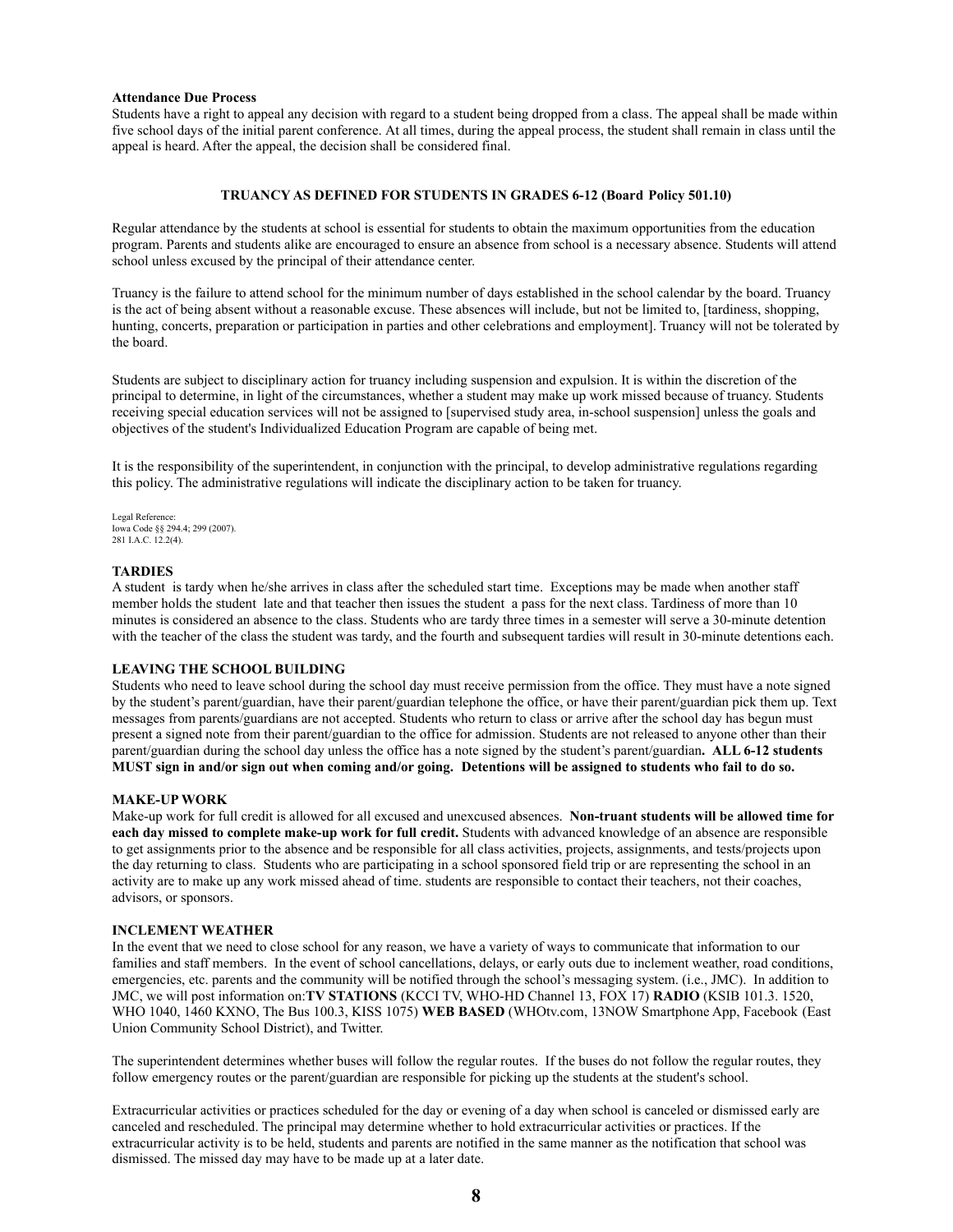#### **COLLEGE VISITS**

Juniors and seniors will be allowed **two** college visits while attending high school. These visits must be approved and scheduled through the guidance office. They must be on file in the guidance office 2 days before the visitation or upon return to the guidance office the next school day or the absence will be counted. All college visitations must be completed **before May 1st** .

#### **STUDENT HEALTH, WELL-BEING AND SAFETY**

#### **SCHOOL DAY**

Students may be present on school grounds before 8:00 a.m. or after 3:15 p.m. only when they are under the supervision of an employee or an extracurricular activity sponsor. If school is dismissed early, students are expected to leave the school grounds as soon as possible.

#### **SCHOOL NURSE**

The services of the school nurse are available to all students of the East Union Community School District. The school nurse will carry on his/her duties on a prearranged schedule and this will allow him/her to be in all attendance centers periodically. This schedule will be posted in each building. students are to see the nurse before calling parents to go home when they are ill.

#### **Student Health**

1. Accidents: All accidents should be reported to the nurse immediately.

2. Illness: students who become ill at school should go to the nurse's office or the attendance office. students are **NOT** permitted to go home because of illness or accident without first notifying the nurse or the attendance office

To ensure public health and to identify health threats to the school and the community, the following HIPAA rules **apply:**

- 1. Permits PHI disclosures without a written patient authorization for specified public health purposes to public health authorities legally authorized to collect and receive the information for such purposes;
- 2. Permits disclosures that are required by state and local public health or other laws.

#### **SPECIFIC DUTIES**

- 1. The school nurse will be in charge of all health problems in the school.
- 2. The school nurse will weigh and measure students in the school.
- 3. All pupils shall be subject to inspection or examination and tests of vision by the nurse whenever deemed necessary.
- 4. Accident report forms are to be filled out and turned in to the principal's office and filed in the nurse's office so that she/he may stay informed of all current information.

#### **IMMUNIZATIONS**

Before starting school or when transferring into the school district, students must present an approved Iowa Department of Public Health immunization certificate signed by a health care provider stating that the student has received the immunizations required by law. Students without the proper certificate are not allowed to attend school until they receive the immunizations or the student makes arrangements with the principal. Only for specific medical or religious purposes are students exempted from the immunization requirements. students may be required to pass a TB test prior to attending school. Parents who have questions should contact the office.

#### **PHYSICAL EXAMINATIONS**

Parents are encouraged to have their children receive periodic physical examinations. A positive attitude and good academic performance will be enhanced by good health.

Students participating in athletics are required to provide a school district physical examination form signed by the student's doctor stating the student is physically fit to perform in athletics before the start of the sport. Failure to provide proof of a physical examination makes the student ineligible. Participants must also complete health history and emergency notification forms before participation.

#### **ADMINISTRATION OF MEDICATION**

The diagnosis and treatment of illness and the prescription of drugs and medications are never the responsibility of the public schools, including school nurses; school personnel will not practice the administration of pain relievers or other nonprescription medication. Special circumstances may require the school to support physicians and parents in the administration of prescribed oral medication.

Hypodermic syringes, or needles will not be allowed in the school, nor can school personnel administer medication via this form. The exception is the use of Glucagons to be given to diabetic students in the event of unconsciousness in an Insulin reaction.

- 1. The school will need a written authorization from both the student's parent or guardian and his/her physician. The authorization must include: (a) the student's name, (b) reasons for the medication, (c) the name of the drug, (d) time schedules for administration, (e) dosage to be given, and (f) possible side effects of the drug. A termination date should also be included. **IF NO WRITTEN AUTHORIZATION, THE MEDICATION WILL NOT BE ADMINISTERED BY THE SCHOOL.**
- 2. The school nurse will confirm the need and directions for medication prior to approval and actual administration of the prescribed drug with the parent and physician.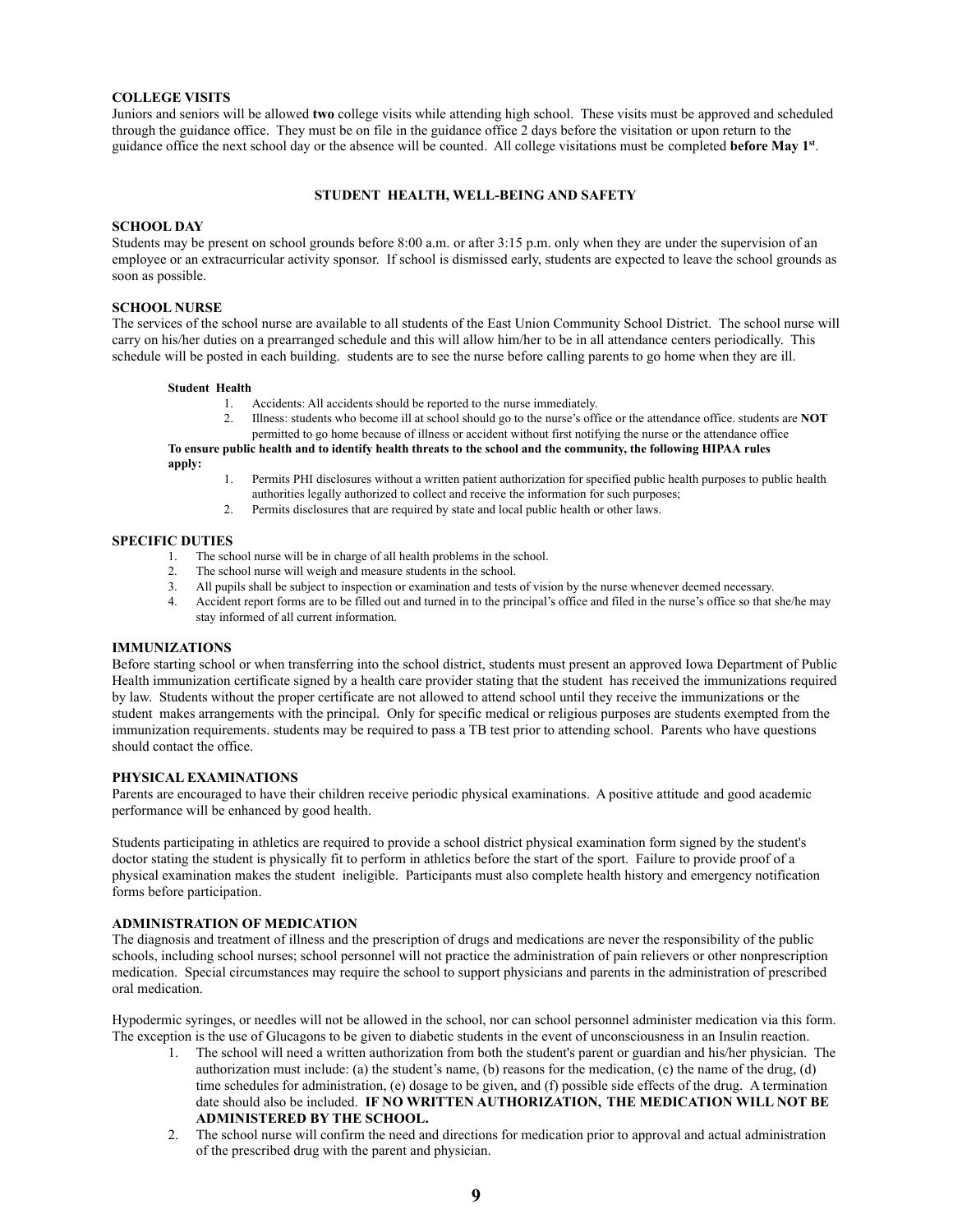- 3. The medication stored in the schools must be in a properly labeled container. The label must include the student's name, date, name and telephone number of the physician, the name of the medication, dosage, and frequency of administration.
- 4. The school principal shall specify which personnel may administer the medication. High school students may self-administer the medication with personnel observing. Medication should not be taken in the presence of other class members.
- 5. The amount of medication to be kept at school will be determined at the time the student , parent or responsible adult brings the medication to the school. Medication not used will be destroyed at the end of the school year or sent home with the student , parent or other responsible adult.

#### **HAWKI Insurance for Children**

Parents can apply for low or no cost health insurance for their children through the state's Healthy and Well Kids in Iowa (HAWKI) program. Children, birth to 19, who meet certain criteria, are eligible. The coverage includes doctor's visits, hearing services, dental care, prescriptions, immunizations, physical therapy, vision care, speech therapy and hospital services to name a few. Parents are urged to call 1-800-257-8563 (tollfree) or go to the web site at [http://www.hawki.org/](http://www.hawk) for more information.

#### **COMMUNICABLE AND INFECTIOUS DISEASES**

students who have an infectious or communicable disease are allowed to attend school as long as they are able to do so and their presence does not pose an unreasonable risk of harm to themselves or does not create a substantial risk of illness or transmission to other students or employees. If there is a question about whether a student should continue to attend classes, the student shall not attend classes or participate in school activities without their personal physician's approval. Infectious or communicable diseases include, but are not limited to, mumps, measles, and chickenpox.

#### **HEALTH SCREENING**

Throughout the year, the school district sponsors health screening for vision, hearing (audiologists and audiometrists from the Area Education Agency), scoliosis and height and weight measurements. students are automatically screened unless the parent submits a note asking the student be excused from the screening. If the school is not notified it will be assumed that permission is given. Parents will be notified of the results. The grade levels included in the screening are determined annually. Parents are notified prior to the health screening. However, upon a teacher's recommendation and with parental permission, students not scheduled for screening may also be screened.

#### **HEAD LICE TREATMENT, SCREENING, AND MONITORING PROCEDURE**

Lice incidence on students appears to be increasing. Children are missing a great deal of school and parents are frustrated, especially if they must miss work to care for their children. The Iowa Department of Health has revised its strategy for schools and families on dealing with head lice and recommends the following plan.

#### **\*\*\*\*\*HOME TREATMENT AND MONITORING\*\*\*\*\***

- I. Parents should assume that lice are present in the schools all year and screen children at home weekly during the school year.
- II. At the time of first recognition of head lice in a child, a parent or other adult should screen all household members, allowing for treatment of all cases in a household at one time.
- III. Screening should consist of close observation of the scalp and hair in a well-lit area. It also helps to comb the hair with a fine tooth comb, which may remove live lice and possibly some of the nits.
- IV. Treatment consists of a two-week process.
	- A. Days #1 through #14:
		- 1. Use your ordinary shampoo every day. (This ordinary shampoo step followed by combing should also be done before the therapeutic shampoo on day #1.)
		- 2. Follow ordinary shampoo with a cream rinse conditioner.
		- 3. Comb wet hair with a fine tooth comb.
		- 4. Frequently clean comb on a paper towel between strokes to remove lice and scalp debris.
		- 5. Additional combing with dandruff or nit comb is helpful.
		- B. Days #1 and #7:
			- 1. Use a therapeutic head lice treatment shampoo according to label instructions or recommendation of a physician or pharmacist. Do not use it more often than every 7 days.
- V. Cleaning of the Environment
	- A. The Department of Health recommends laundering pillowcases, bed linen, and clothing (including hats and coats) worn on the day of diagnosis.
	- B. Vacuuming all carpet upholstery, pillows, mattresses, and car seats may be helpful.

#### **\*\*\*\*\*SCHOOL SCREENING AND MONITORING\*\*\*\***

- I. Schools are encouraged to screen children only once, early in the school year.
- II. Head lice guidance will be issued to families in the Afton Star Enterprise, and the Lorimorian.
- III. Cases will be managed on a referral basis from the parent, child, or teacher.<br>IV. If live lice are recognized during the school day, children may remain until
- If live lice are recognized during the school day, children may remain until dismissal providing they begin treatment for returning to school the next day.
- V. A note will be sent home with the child if live lice are discovered at school. This note will specify the treatment procedure to be used.
- VI. During the 2-week process of treatment, the child will be monitored at school, but allowed to stay in school and attend classes.
- VII. School monitoring will include: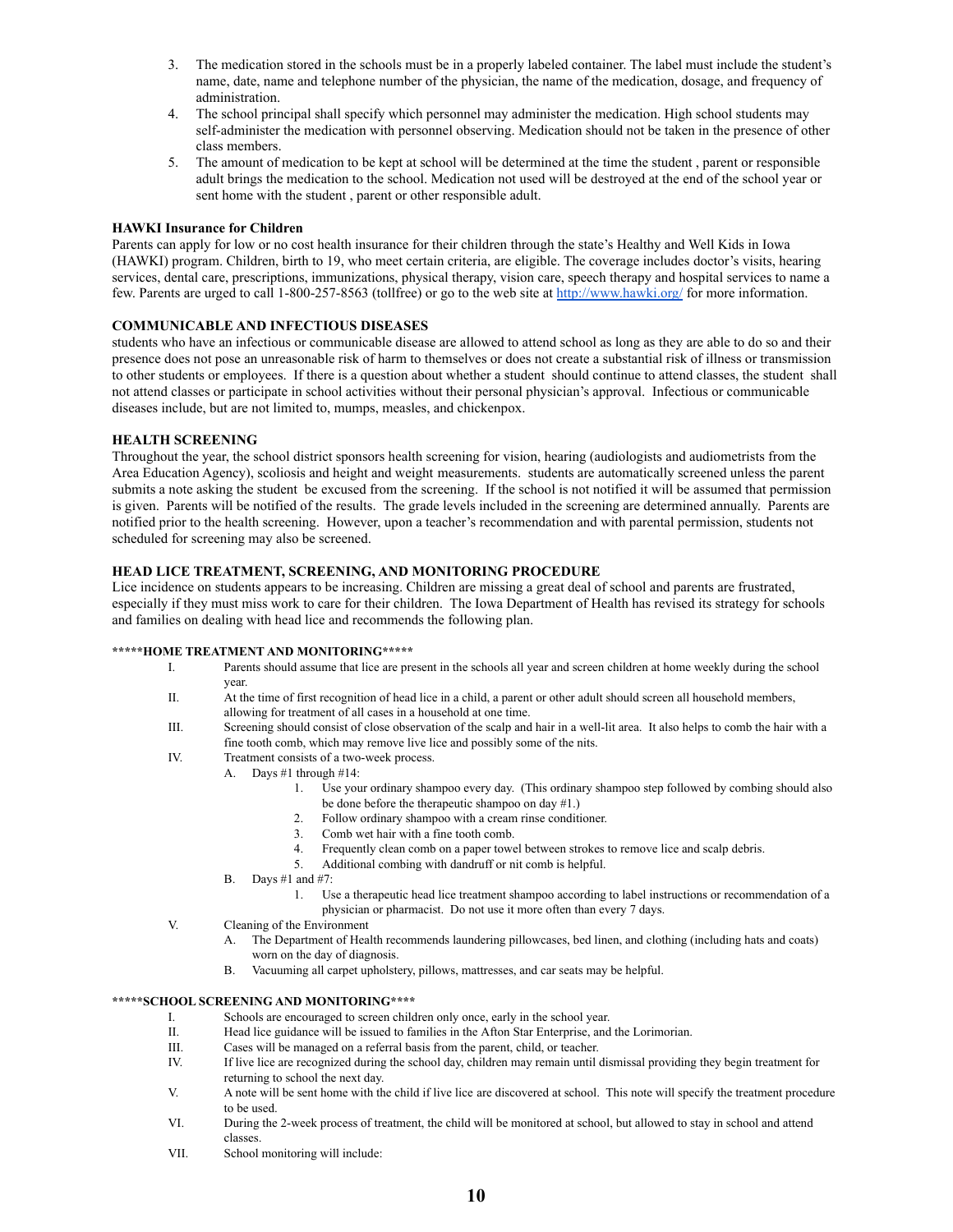- A. A recheck by the school nurse the day after the therapeutic shampoo and combing. This recheck will include a check with the screening sticks and combing with a nit comb.
- B. A recheck by the school nurse at the finish of the 2-week treatment period.
- C. A note to parents will follow the above rechecks stating what was found.
- D. Referral of the child by the classroom teacher anytime during the school year to the school nurse for a recheck if there is evidence of live lice, if the child is scratching his/her head or reports that he/she is itching.

#### **SEXUALABUSE AND HARASSMENT OF STUDENTS BY EMPLOYEES**

The school district does not tolerate employees physically or sexually abusing or harassing students. Students who are physically or sexually abused or harassed by an employee should notify their parents, teacher, principal or another employee. The Iowa Department of Education has established a two-step procedure for investigating allegations of physical or sexual abuse of students by employees. That procedure requires the school district to designate an independent investigator to look into the allegations. The school district has designated Ms. Joan Gordon and Mr. Josh Vanderflught (641-347-8421).

Physical abuse is a non-accidental physical injury that leaves a mark at least 24 hours after the incident. While employees cannot use physical force to discipline a student , there are times when the use of physical force is appropriate. The times when physical force is appropriate include, but are not limited to, times when it is necessary to stop a disturbance, to obtain a weapon or other dangerous object, for purposes of self-defense or to protect the safety of others, to remove a disruptive student, to protect others from harm, for the protection of property or to protect a student from self-infliction of harm.

Sexual abuse includes, but is not limited to, sexual acts involving a student and intentional sexual behavior as well as sexual harassment. Sexual harassment is unwelcome sexual advances, requests for sexual favors or other verbal or physical conduct of a sexual nature when submission to such conduct is made either implicitly or explicitly a term or condition of the student's education or benefits; submission to or rejection of the conduct is used as the basis for academic decisions affecting that student ; or the conduct has the purpose or effect of substantially interfering with a student's academic performance by creating an intimidating hostile or offensive educational environment.

#### **EMERGENCY DRILLS**

The school will hold two fire drills and two tornado drills each semester of the school year. The school will hold one lock down drill each semester. At the beginning of each semester, teachers will notify students of the procedures to follow in the event of a drill. Emergency procedures and proper exit areas are posted in all rooms.

Students are expected to remain quiet and orderly during a drill or an emergency. Students who pull the fire alarm or call in false alarms, along with being disciplined under the school district's policies, rules and regulations, may be reported to law enforcement officials.

#### **ASBESTOS NOTIFICATION**

Asbestos has been an issue of concern for many years. The Asbestos Hazard Emergency Response Act of 1986 (AHERA) was designed to determine the extent of asbestos concerns in the schools and to act as a guide in formulating asbestos management policies for the schools.

Asbestos has been used as a building material for many years. It is a naturally occurring mineral that is mined primarily in Canada, South Africa, and U.S.S.R. The properties of asbestos make it an ideal material for insulating, sound absorption, decorative plasters, fireproofing, and a variety of miscellaneous uses. There have been over 3,000 different products manufactured using asbestos. The Environmental Protection Agency (EPA) began action to limit its uses in 1973. Most of the asbestos products used as building materials were banned by 1978.

A certified asbestos inspector as required by AHERA has inspected the school district facilities. The inspector located, sampled and determined the condition and hazard potential of all material in the school facilities suspected of containing asbestos. The inspection and laboratory analysis records form the basis of the asbestos management plan.

A certified management planner has developed an asbestos management plan for the school district facilities which includes notification letters, training for employees, a set of procedures designed to minimize the disturbance of asbestos containing materials, and plans for regular surveillance of the materials. A copy of the management plan is available for inspection in the office.

#### **STUDENT ACTIVITIES GENERAL STATEMENT**

The East Union School District offers its students a variety of activities beyond the regular classroom setting. These activities offer individual students opportunities to realize experiences not available in a textbook. It is highly recommended that every student become involved in one or more of these activities.

#### **SCHOOL SPONSORED STUDENT ORGANIZATIONS**

School sponsored student organizations are those, which are recognized by the school district and board. **These athletic teams are planned for high school students:**

| <u>Boys</u>   |            |                     |           | <b>Girls</b>  |            |            |           |
|---------------|------------|---------------------|-----------|---------------|------------|------------|-----------|
| Football      | Archery    | Drill Team Baseball |           | Volleyball    | Archery    | Drill Team | Softball  |
| Cross Country | Basketball | Track               | Wrestling | Cross Country | Basketball | Track      | Wrestling |
| Cheerleading  | Golf       |                     |           | Cheerleading  | Golf       |            |           |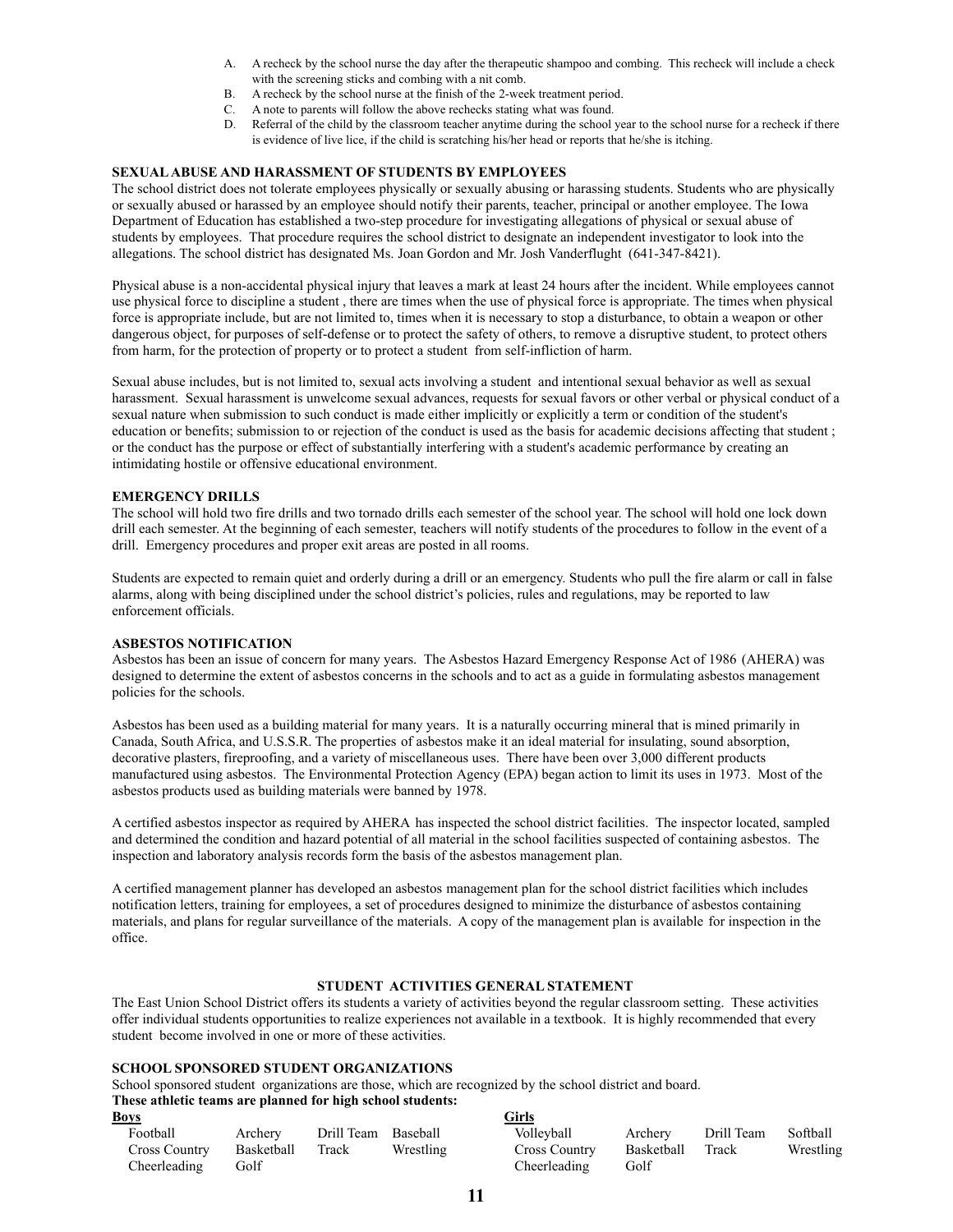|                       |            |               | There are numerous school clubs and organizations available at East Union High School. High School students are<br>encouraged to become actively involved in one or more of these enjoyable groups: |                      |              |                 |
|-----------------------|------------|---------------|-----------------------------------------------------------------------------------------------------------------------------------------------------------------------------------------------------|----------------------|--------------|-----------------|
| <b>FFA</b>            |            | Yearbook      | Drama                                                                                                                                                                                               |                      | <b>FCCLA</b> | Student Council |
| Academic Competitions |            | Honor Society | Speech                                                                                                                                                                                              |                      | Spanish Club | Art Club        |
|                       |            |               | These athletic teams are planned for middle school students:                                                                                                                                        |                      |              |                 |
| Boys                  |            |               |                                                                                                                                                                                                     | <b>Girls</b>         |              |                 |
| Football              | Archery    | Track         |                                                                                                                                                                                                     | Volleyball           | Archery      | Track           |
| Cross Country         | Basketball | Baseball      |                                                                                                                                                                                                     | <b>Cross Country</b> | Basketball   | Softball        |
| Drill Team            | Wrestling  |               |                                                                                                                                                                                                     | Drill Team           | Wrestling    |                 |
|                       |            |               | Middle school students are encouraged to become active in:                                                                                                                                          |                      |              |                 |
| Spanish Club          | Art Club   |               | Middle School Action Planners                                                                                                                                                                       | <b>FFA</b>           |              |                 |

#### **ASSEMBLIES**

Throughout the year the school district sponsors school assemblies. Attendance at these assemblies is a privilege. Students must act in an orderly fashion and remain quiet on their way to an assembly, during an assembly and on their way back to the classroom after an assembly. Students attend assemblies unless, for disciplinary reasons, the privilege is taken away.

#### **FIELD TRIPS**

In certain classes, field trips and excursions are authorized and may be taken as an extension of the classroom to contribute to the achievement of the educational goals of the school district. If a field trip is required for a course, students are expected to attend the field trip.

While on field trips, students are guests and considered ambassadors and representatives of the school district. Students are to treat employees, chaperones and guides with respect and courtesy.

#### **EXTRACURRICULAR BUS**

The school district will provide a bus to transport students to school activities. A fee will be charged to students for such activities as a pep bus. Riding on the extracurricular bus is a privilege that can be taken away.

The coaches, sponsors, and administration have a major concern with liability and the promotion of team spirit/unity. Riding home on the bus allows students to experience the appropriate mood and togetherness that coaches/sponsors feel are important to their program.

- Students may NOT drive to an event unless there is an emergency situation, or approval by the building Principal, Superintendent or Activities Director.
- Under NO circumstances may students ride with other students.
- parents/guardians may if necessary take their students home at the end of the event. Coach/sponsor/advisor will provide a sign out sheet that will acknowledge that the supervision of the athlete is being transferred from the coach/sponsor/advisor to the parent/guardian at the site of the event.
- A student may leave the event with another parent providing the student's parent/guardian has turned in a note or notified the office of the adult with whom he or she is leaving. It must also be approved by the principal, superintendent or activity director one day before the event
- Coaches/Sponsors/Advisors have the prerogative to enforce a policy of their own for their sport/activity. This policy will be made known to parents/guardians prior to the activity season.
- If the following school form is not used, a personal note should include all information on the form.

#### **HIGH SCHOOL DANCES**

Any high school dance or party is to be planned with the cooperation of the class or organization members, faculty sponsors, and the principal.

- 1. High school activities are intended for high school students from East Union Community School.
- 2. Anyone bringing a guest who is not a student at the East Union Community School to an East Union dance will be required to sign in, upon entrance to the dance agreeing that both the East Union student and guest understand the following rules as well as common sense rules of conduct which must be followed
	- a. NO drinking of alcoholic beverages;
	- b. NO use of tobacco/nicotine/vaping products or controlled substances;
	- c. NO leaving and returning to the dance;<br>d. NO use of foul or profane language.
	- NO use of foul or profane language.

Infraction of the above rules of conduct "a" and "b" will result in authorities and parents/guardians being called. Infraction of the remaining rules will result in the student or guest being asked to leave the dance.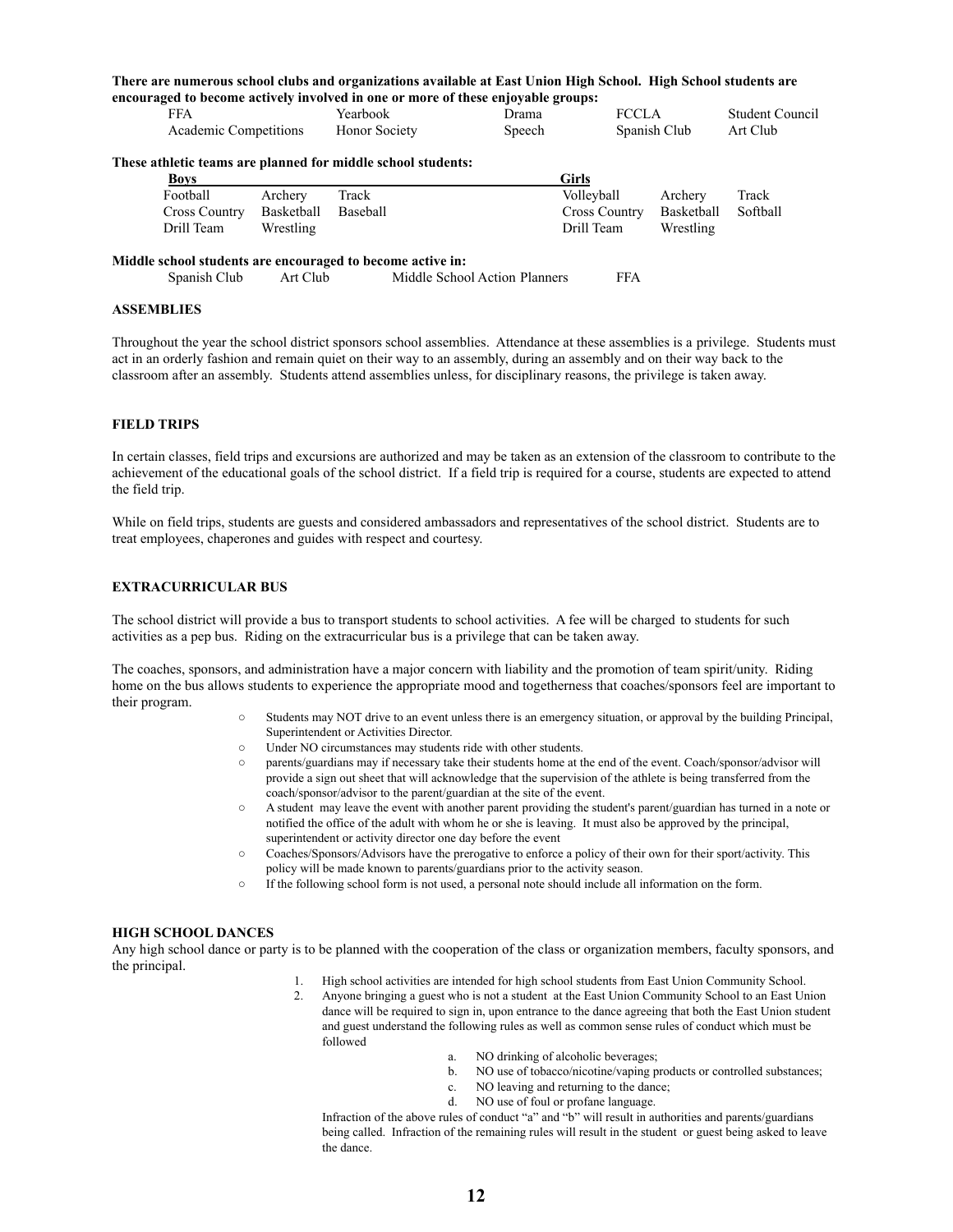- 3. All sponsoring groups must see to it that the date and time of an activity is placed on the official school calendar.
- 4. At least 5 sponsors are to be in attendance to chaperone any dance. The sponsors could be composed of three school sponsors and two community chaperones.
- 5. The doors to the school will be locked 30 minutes from the scheduled starting time of the dance.

#### **MIDDLE SCHOOL PARTIES AND DANCES**

- 1. Any middle school dance or party is to be planned with the cooperation of the class and/or organization members, faculty sponsors, and the principal
- 2. Middle school activities are for middle school students from East Union only, no out of school guests.
- 3. All sponsoring groups must see to it that the date and time of an activity is placed on the official school calendar.
- 4. At least 5 sponsors are to be in attendance to chaperone any dance. The sponsors could be composed of three school sponsors and two community chaperones.
- 5. The doors to the school will be locked 30 minutes from the scheduled starting time of the dance.

#### **STUDENT COUNCIL/CLASS OFFICERS/MIDDLE SCHOOL ACTION PLANNERS**

Selection of Student Council/Class Officers: High school – members of the high school classes elect a president, vice-president, secretary, and treasurer during the month of May. Student Council members are also selected in May. Candidates for membership must request and complete an application containing a series of questions as well as submit two references from either teachers or community members (no relatives or family members) . Present Student Council members (not including graduating Seniors) evaluate the applications and references for selection to the Student Council. Student Council members of good standing (as defined by the by-laws of the Student Council Constitution) are retained through their senior year of school.

The members of the council select officers for the student council with the president elected by the student council. The prerequisite for a student council member would be a student able to represent the ideas of the students of his/her class, able to discipline himself/herself and others according to school policy and capable of leadership ability and respect.

Meetings: the sponsors and the principal must approve all evening meetings. Sponsors must attend all meetings. No meetings are to be held on Wednesday night.

Those interested in Middle School Action Planners must request and complete an application containing a series of questions as well as submit two references from teachers (no relatives). A group of middle school teachers will review the applicants and select members based on student responses, references, and student behavior and leadership demonstrated in the classroom. Those selected will elect officers for the Middle School Action Planners. Voting will be done by secret ballot. Students may serve as representatives for not more than three semesters during their middle school years. A person cannot serve in the same office more than once a year, but may be elected to another office. Class officers are president, vice-president, secretary, & treasurer. Representatives and class officers are expected to provide leadership to the student body, good decision making on their behalf, and strategic planning for events and activities.

#### **PROTECTION OF STUDENTS FROM CONCUSSIONS AND BRAIN INJURY – INFORMATION**

#### AN ACT CONCERNING THE PROTECTION OF students FROM CONCUSSIONS AND OTHER BRAIN INJURIES. BE IT ENACTED BY THE GENERAL ASSEMBLY OF THE STATE OF IOWA:

Section 1. NEW SECTION. 280.13C Brain injury policies.

**1. a**. The Iowa High School Athletic Association and the Iowa Girls High School Athletic Union shall work together to distribute theguidelines of the Centers for Disease Control and prevention of the United States department of health and human services and other pertinent information to inform and educate coaches, students, and the parents and guardians of students of the risks, signs, symptoms, and behaviors consistent with a concussion or brain injury, including the danger of continuing to participate in extracurricular interscholastic activities after suffering a concussion or brain injury and their responsibility to report such signs, symptoms, and behaviors if they occur.

**b.** Annually, each school district and nonpublic school shall provide to the parent or guardian of each student concussion and brain injury information sheet, as provided by the Iowa High School Athletic Association and the Iowa Girls High School Athletic Union. The student and the student's parent or guardian shall sign and return the concussion and brain injury information sheet to the student's school prior to the student's participation in any extracurricular interscholastic activity for grades seven through twelve.

**2.** If a student's' coach or contest official observes signs, symptoms, or behaviors consistent with a concussion or brain injury in an extracurricular interscholastic activity, the student shall be immediately removed from participation. (Senate File 367, p. 2)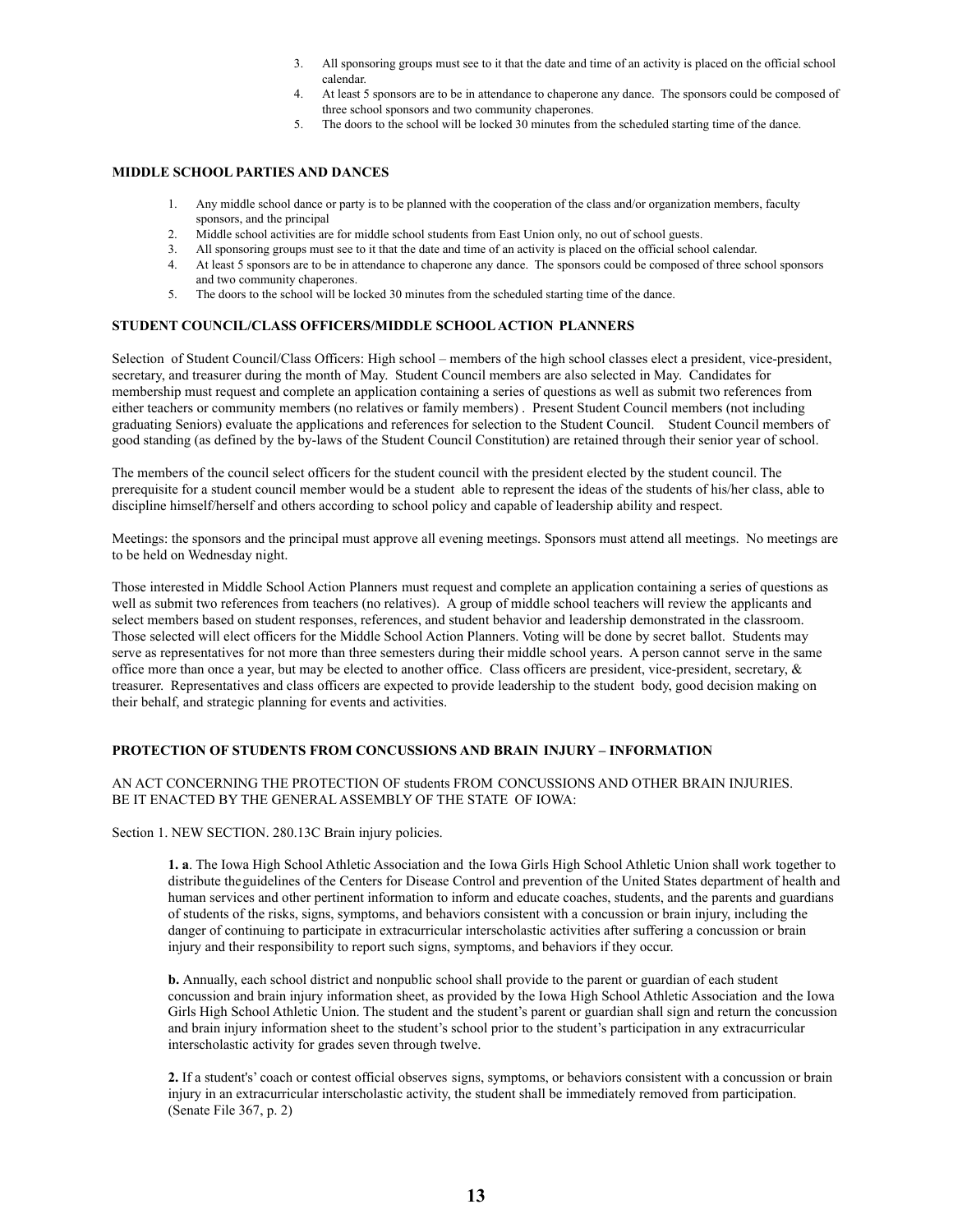**3. a.** A student who has been removed from participation shall not recommence such participation until the student has been evaluated by a licensed health care provider trained in the evaluation and management of concussions and other brain injuries and the student has received written clearance to return to participation from the health care provider.

**b.** For the purposes of this section, a "licensed health care provider" means a physician, physician assistant, chiropractor, advanced registered nurse practitioner, nurse, physical therapist, or athletic trainer licensed by a board designated under section 147.13.

**c.** For the purposes of this section, an "extracurricular interscholastic activity" means any extracurricular interscholastic activity, contest, or practice, including sports, dance, or cheerleading.

#### **Return To Learn Protocol**

Definition: The Return To Learn Protocol is a total cognitive and physical rest, also called a complete rest phase. It is potentially a five phase process based on a **physician's medical diagnosis** of a student. Students may be put in anyone of the following diagnosis.

- Phase 1 No school, no work, no physical activity
- Phase 2 Limited school attendance, i.e. partial days with full accommodations
- Phase 3 Full days/partial class attendance, i.e. gradual exposure to loud areas, no physical education/Marching Band, no standardized testing, modified testing (limit 1 exam per day), may enter into Return To Play Protocol with the Licensed Health Care Provider (Physician, ARNP, PA, Chiropractor, Nurse, Physical Therapist, and Athletic Trainer) written order, under the supervision of the school's contracted Athletic Trainer.
- Phase 4 Full class attendance, with minimal accommodations and able to tolerate 60 continuous minutes of mental exertion, no Physical Education/Marching Band/Show Choir/etc, increase return to normal class workload, moderate homework. May enter into Return To Play Protocol with approval of the Licensed Health Care Provider (Physician, ARNP, PA, Chiropractor, Nurse, Physical Therapist, and Athletic Trainer) written order, under the supervision of the school's contracted Athletic Trainer.
- Phase 5 Full academics and no accommodations. May enter into Return To Play Protocol with approval of the Licensed Health Care Provider (Physician, ARNP, PA, Chiropractor, Nurse, Physical Therapist, and Athletic Trainer) written order, under the supervision of the school's contracted Athletic Trainer.

#### **EUCSD Return To Learn Practices**

- Physician, School Nurse, Athletic Trainer, Activities Director, and Teachers will monitor the student's progress in the Return To Learn Protocol
	- A medical note/documentation from a Licensed Health Care Provider (Physician, ARNP, PA, Chiropractor, Nurse, Physical Therapist, and Athletic Trainer) placing a student into RTL Protocol is required.
		- This note is to specify what the initial entrance phase the student is to be placed.
		- A copy of this note is to be given to both the School Nurse and the Activities Director.
	- Teachers monitor student behaviors while in class and report findings to the school nurse, who will then share the information with the athletic trainer.
- The School Nurse and Athletic Trainer will report to the Activities Director the initial phase that a student is placed into and the appropriate accommodations for the student to be implemented in each academic class.
	- If a student is placed into Phase 1 or Phase 2, the absence will be considered School Related Excused Absences.

#### **EAST UNION COMMUNITY SCHOOL DISTRICT – GOOD CONDUCT CODE (Board Policy 503.4)**

**ANY STUDENT, through his/her habits or conduct, who is not able to represent the ideals, principles and standards of East Union CSD may be declared ineligible for activities by the principal or superintendent until he/she is capable of upholding the high ideals and principles of the school. The Good Conduct Rule covers twelve (12 ) months--during activity seasons, between activity seasons and during the summer months. The policy begins on the first day of high school eligibility and continues through the completion of their high school eligibility.**

The following Good Conduct Code establishes the standards by which students shall conduct themselves if they choose to take advantage of the privileges afforded them by participation in extracurricular activities. students participating in extracurricular activities shall commit themselves to meet the standards of this code and of the student Code of Conduct<sup>1</sup> at all times and in all places (365 days a year).

#### **I - STATEMENT OF PHILOSOPHY**

Participation in school activities is a privilege. School activities provide the benefits of promoting additional interests and abilities in the students during their school years and for their lifetimes.

Students who participate in extracurricular activities serve as ambassadors of the school district throughout the calendar year, whether away from school or at school. Students who wish to have the privilege of participating in extracurricular activities must conduct themselves in accordance with board policy and must refrain from activities which are illegal, immoral or unhealthy.

<sup>&</sup>lt;sup>1</sup>The student Code of Conduct refers to a standard of conduct for student behavior in school.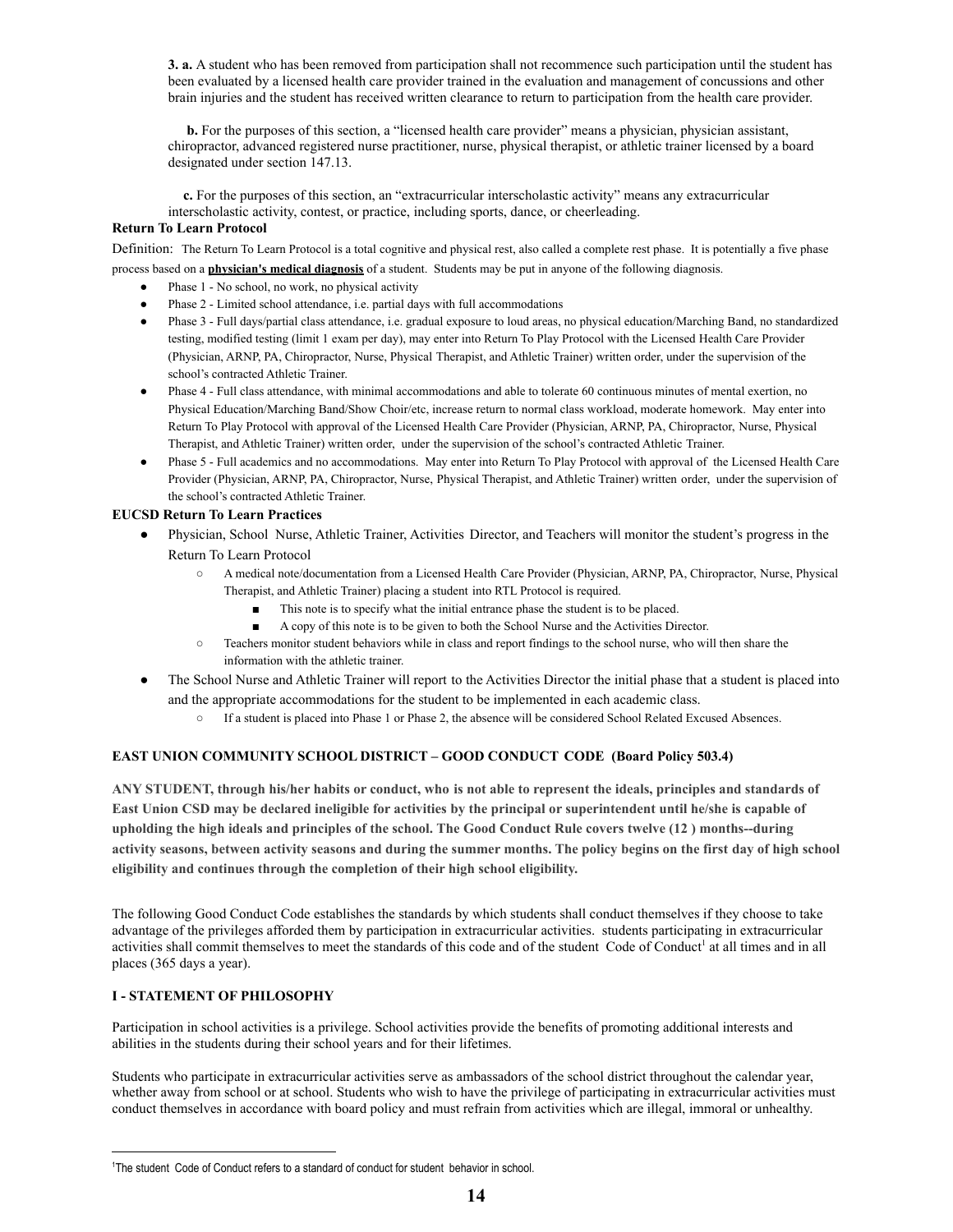Students who fail to abide by this policy and the administrative regulations supporting it may be subject to disciplinary measures, up to and including exclusion from participation in school activities.

#### **II – APPLICABLE ACTIVITY PROGRAMS**

The Good Conduct Code applies to all extracurricular activities, including but not limited to:

- 1. All athletics
- 2. All music-speech-drama (non-graded activities), and cheerleading activities
- 3. School royalty
- 4. Student council and other elective officers
- 5. School honors
- 6. School clubs and P.O.I. conference activities

#### **III – DEFINITIONS**

- 1. Competition/performances means a specific event that is a component of an extracurricular program whether it is a contest, a social activity (prom), a performance, or a school-sponsored trip that is part of the extracurricular activity.
- 2. Offense occurs when a student is determined by a school official to have violated the Good Conduct Code. Such violations shall be counted cumulatively from year to year (grades 6-12), regardless of the specific portion of the Good Conduct Code that is violated. Any offense(s) occurring under the District's previous policy shall count cumulatively toward any offense(s) under this Good Conduct Code.Middle School students must also abide by this Good Conduct Code. However, any violations incurred prior to ninth grade will not be carried forward to ninth grade.
- 3. Possession concerning alcohol, drugs, simulated controlled substances, and tobacco/nicotine, possession shall mean under the actual control of or on the student's person, contained in property under the student's personal control, or accessible to the student and the student has knowledge of the prohibited substance's presence
- 
- 4. School days shall mean days when school is in session, (i.e., Monday through Friday, except state and/or national holiday.)<br>5. student Code of Conduct is a body of school rules and regulations independent from this 5. student Code of Conduct – is a body of school rules and regulations independent from this Good Conduct Code. Any student behavior, when violates both the student Code of Conduct and this Good Conduct Code, will incur penalties under both sets of rules and regulations
- 6. Year as it is used in this policy means one calendar year.

#### **IV – APPLICATION OF THE GOOD CONDUCT CODE**

Appropriate student behavior is required by and affects all extracurricular activities in which the student participates. If a student is participating in multiple extracurricular activities at the time the student loses privileges under this policy, the loss of privileges shall apply to all activities. A disciplinary action may carry over from one activity to another and may carry over from one school year to the next.

#### **V – CONDUCT REQUIREMENTS**

Students shall:

- 1. Abide by the Good Conduct Code at all times and in all places.
- 2. Abide by any additional, specific rules and regulations, which the coach/sponsor of the activity has established (such as training hours, attendance at practice, etc.). Such rules will be approved by the Principal before distribution to students and students will be required to sign a copy of a document as an acknowledgement of their agreement to abide by.

General Standard – Good Conduct consists of behavior which reflects the generally accepted social and moral requirements of the community, is legal, and at all times reflects respect for and sensitivity to other people, regardless of nationality, gender, religion, race or disability, and a respect for their rights, property, and dignity.

#### **VI – VIOLATIONS**

Violations of the Good Conduct Code include but are not limited to the following prohibited conduct and actions. students shall not;

- 1. Sell, manufacture or distribute illegal drugs, controlled substances, imitation controlled substances or drug paraphernalia.
- 2. Possess, use or threaten to use any instrument that is generally considered a weapon or an imitation weapon or an explosive.
- 3. Possess, use, or be under the influence of illegal drugs, controlled substances, imitation controlled substances, or drug paraphernalia.
- 4. Possess, use, or be under the influence of alcoholic beverages.
- 5. Assault or physically abuse any person at school or during school activities or coming to and/or going from school or a school activity.
- 6. Attend a function or party where illegal drugs are being used or where minors are using alcohol illegally.
- 7. Use, possess and/or transmit tobacco or imitation substances to include vaping .
- 8. Damage, destroy, vandalize or steal school property and/or personal property of employees, students, visitors to the school, or district patrons.
- 9. Participate in any conduct, which, in Iowa is illegal, whether or not an arrest or conviction occurs, except simple misdemeanor traffic violations.

#### **VII – DETERMINATION**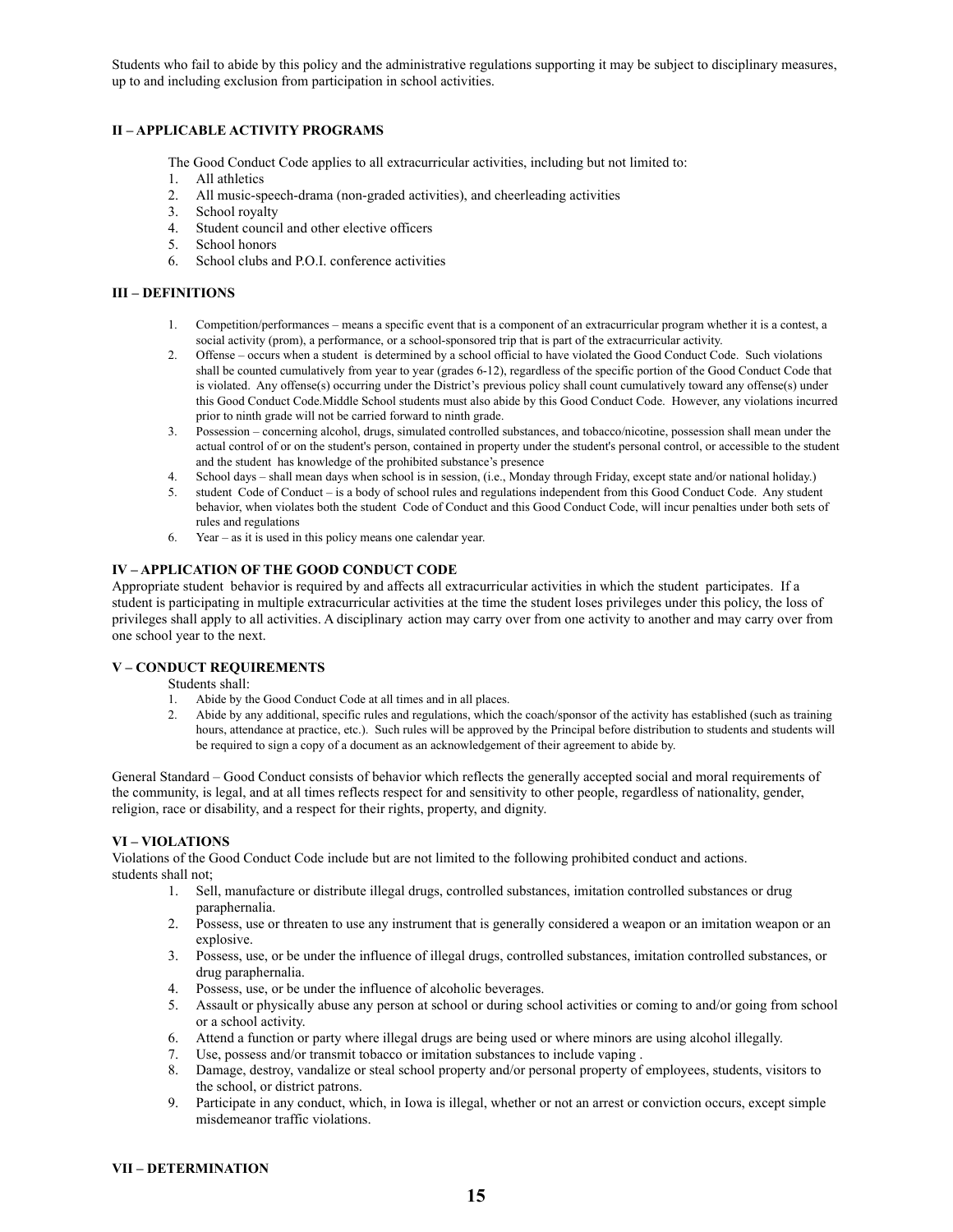When it comes to the attention of school officials that a student is suspected of violating the East Union Good Conduct Policy or the rules of a specific extracurricular activity, the Principal will determine whether the student has committed a violation.Before making a final determination that there has been a violation, the Principal shall: (i) be informed of the allegations and (ii) perform an appropriate investigation; and the student shall (i) be notified, orally or in writing, of the allegations against the student and the basis of the allegations and (ii) be given an opportunity to respond to the allegations.The East Union School District may determine that there has been a violation of its Good Conduct Code whether or not criminal charges have been filed, whether a student's trial is pending, or whether or not the student is found guilty by a court of law as long as there is reasonable evidence to support the conclusion of a Good Conduct Code violation.

Once the determination is made that a student has violated the East Union Good Conduct Code, the Principal shall be informed in writing of this decision (the nature of the violation and the determination of the penalty) by mailing the same to the student's residence ( or other address if the parents have a different address on file for mailing purposes with the school) with five (5) school days of the determination. In addition, the parent(s) will be notified verbally if possible.

#### **VIII – PENALTIES FOR VIOLATION(S)**

The penalties listed below are for specific violations of the Good Conduct code. Violations not specially listed will result in similar consequences. Where applicable, the following will be applied along with the specific penalties outlined in the Student Code of Conduct. The coach/sponsor may also impose additional penalties pursuant to their supplementary activity-specific rules. The penalty may be imposed within three (3) school days of the Principal's determination of a violation.

Penalties: The penalty for a violation is ineligibility for a definite number of weeks for the activity the penalty is to be applied to. The student may participate in practices, but the student shall not be permitted to dress for travel or participate in any part of a contest/activity. If the offense occurs during a time when the student is not participating in an activity and/or athletics, the suspension will begin when practice starts for the next activity and/or athletics they participate in. Students will be ineligible for a minimum of two dates. The student must successfully complete the activity and/or athletics in good standing or the suspension will start over with the next activity and/or athletics they participate in.

When a student violates the Good Conduct code, the following penalties will apply:

- First Offense: A student whose violation of the Good Conduct Code constitutes a first offense will be ineligible to participate in all extracurricular activities for four (4) weeks.
- Second Offense: A student whose violation of the Good Conduct Code constitutes a second offense will be ineligible to participate in all extracurricular activities for twelve (12) weeks.
- Third Offense: A student whose violation of the Good Conduct Code constitutes a third offense will be ineligible to participate in all extracurricular activities for one (1) calendar year.
- Fourth Offense: A student whose violation of the Good conduct Code constitutes a fourth offense will be prohibited from participating in extracurricular activities for the remainder of the student's high school career.
- Penalty Reduction: any student who comes forward and admits to the principal, coach, and/or activity director a violation within twenty-four (24) hours after it occurs and provides complete and accurate facts about his/her involvement, shall have the penalty that would have been imposed, reduced by one-half (1/2). The Principal will have the sole authority and discretion to determine whether a student has complied with this section and is eligible for a penalty reduction.

#### **IX – SUSPENSION/EXPULSION UNDER THE STUDENT CODE OF CONDUCT**

If a student receives a disciplinary in or out of school suspension or expulsion because of a violation of the student Code of Conduct, the student will not be allowed to participate for the comparable period of time in any extracurricular activity, including practices, meetings, and competitions/performances and will be denied all school transportation to or from such practices, meetings and/or competitions/performances for the duration of the suspension or expulsion.

#### **X – STUDENT APPEAL**

A student may contest the Principal's determination of a violation and/or the penalty imposed for a violation of the Good Conduct Code. All appeal hearings shall be informal and his/her parent or guardian may accompany a student. Legal counsel in any hearing before the District's Board of Directors may represent a student . APPEAL – When a student's behavior results in a first violation of the Good Conduct Code, the decision of the Principal will be final and no further appeal will be allowed. The decision of the Principal regarding a violation of the Good Conduct Code may be appealed to the Superintendent only when the student's behavior results in a second violation of the Good Conduct Code. The appeal to the Superintendent shall be in writing and delivered to the Superintendent or the Superintendent's secretary within five (5) school days of receipt of the Principal's decision.

The appeal to the Superintendent shall specify the reasons for the appeal and all supporting information and facts. The Superintendent shall review the results of the investigation conducted by the Principal and the student's objections within seven (7) school days of receipt of the written request for appeal. The Superintendent shall provide a written decision to the Principal, the student and/or the student's parents within seven days of considering the appeal. When student behavior results in a second offense of the Good Conduct Code and the Principal's decision is appealed, the Superintendent's decision will be final and no further appeal will be allowed.When student behavior results in a third or fourth violation of the Good Conduct Code, the decision of the Superintendent may be appealed to the Board. Such appeal shall be filed within five (5) school days after the receipt of the Superintendent's decision. A hearing on the student's appeal shall be held as soon as reasonably practicable before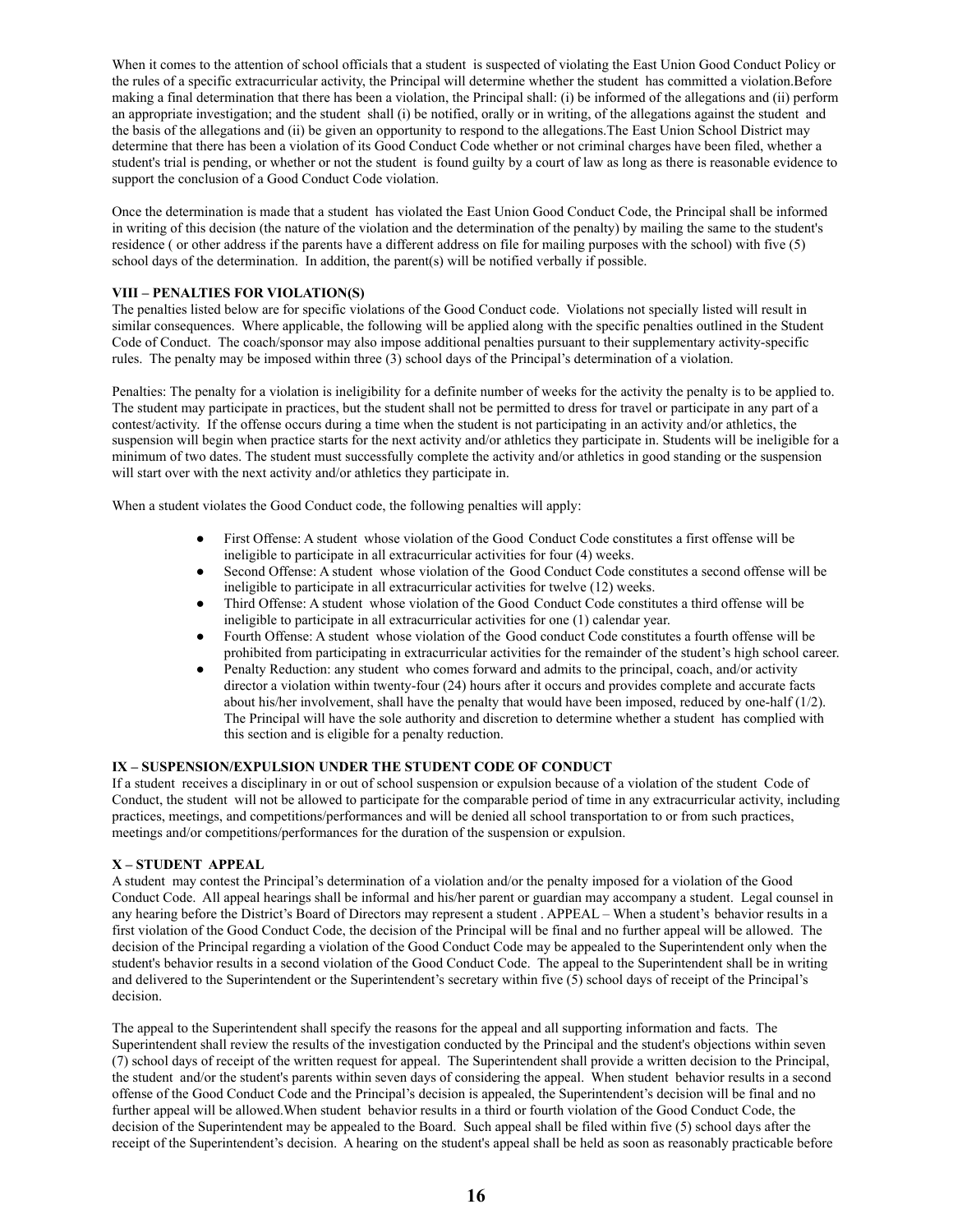the Board. The decision of the Board shall be final.During the appeal process, the student shall remain ineligible pending a decision on the student's appeal.

#### **XI – SCHOLASTIC ELIGIBILITY**

Any  $6<sup>th</sup>–12<sup>th</sup>$  grade student who receives any failing grade in any course in each 4 1/2 week grading period will be considered ineligible to participate in any extracurricular activities (competitions) until that student no longer has any failing grades.. The student earns the ability to practice by obtaining documentation of meeting with the content teacher to receive additional educational support. Middle School eligibility will follow the same process as the high school. There will be 8 grading periods, 4 each semester. If the course grade is failing, or any summative assessments have scores of 0.0, on the grade report, the student will be considered ineligible. Once the student is passing, the ineligibility will be removed. Special education and/or students under a 504 plan will be required to make appropriate progress on the I.E.P. or individual plan. The parent/guardian will be notified of the academic ineligibility for any grading period in a timely fashion by the classroom instructor.

Students that are enrolled in college classes and received a failing grade will also be considered ineligible. College grades are made available to the high school at midterm and at the end of the course. The student will be allowed to have the ineligibility removed when the college grade is raised. East Union will need notification from the college instructor before the ineligibility is changed. If the college instructor will not allow the grade to be changed because it is the final grade for the course, the student will be considered ineligible to participate in any extracurricular activities (practice and/or competitions) for 30 calendar days from the date college grades are provided to the school.

A student may also fall under the rules of scholastic ineligibility as dictated by Iowa High School Athletic Association (IHSAA), Iowa Girls High School Athletic Union (IGHSAU), Iowa High School Music Association (IHSMA), & the Iowa High School Speech Association (IHSSA). It is the hope of the East Union Community Schools that the interventions made with the student at the midterm and quarter periods will help keep the student from becoming ineligible by the State of Iowa. For clarification of these academic guidelines contact the secondary principal.

The East Union Community School requires that each student (grades 6-12) who wishes to participate in any extracurricular activities must sign and return the Student Agreement form provided in the registration packet before the student (s) are able to participate in the district's extracurricular activities. This list includes, but is not limited to the following activities:

1. all athletics

- 2. all music-speech-drama (non graded activities), drill team and cheerleading activities 3. school royalty
- 4. student council, Middle School Action Planners, and other elective officers
- 5. school honors
- 6. school clubs and P.O.I. conference activities

#### **GOOD CONDUCT CODE/STUDENT AGREEMENT**

Before participation in any activity is permitted, all students who wish to participate in extracurricular activities shall receive a copy of the Good Conduct Code and shall sign an agreement indicating that they will abide by the Good Conduct Code.

#### **STUDENT RECORDS**

#### **EDUCATIONAL RECORDS**

Student records containing personally identifiable information, except for directory information, are confidential. Only persons, including employees, who have a legitimate educational interest, are allowed access to a student's records without the parent's permission. parent/guardian may access, request amendments to, and copy their child's records during regular office hours. Parents/guardians may also file a complaint with the United States Department of Education if they feel their rights regarding their child's records have been violated. For a complete copy of the school district's student records policy or the procedure for filing a complaint, one should contact the board secretary in the central administration office.

Student directory information may be released without parental/custodial permission unless the parent/guardian asks the school district not to release it. Parents/guardians must notify the school district at the beginning of the school year if they do not want the school district to release directory information. Directory information includes name, address, telephone number, date and place of birth, major field of study, participation in officially recognized activities and sports, degrees and awards received, most recent educational institution attended, year in school, dates of attendance, and height and weight of athletes.

#### **STUDENT RECRUITMENT OPT-OUT FORM**

The No Child Left Behind Act of 2001 (Section 9528) requires that high schools must provide military recruiters access to student names, addresses and telephone listings. Parents or students may request that this information not be provided without written parental/guardian consent and districts must comply with all such requests (Form included in registration packets.)

#### **PROCEDURES FOR STUDENTS TRANSFERRING TO ANOTHER SCHOOL DISTRICT**

The school district automatically transfers a student's records to a new school district upon receipt of a written request from the new school district for the student's records. parents/guardians, notified that the student's records have been sent, are given an opportunity to view the student's records that were sent and a right to a hearing to challenge the content of the student's records that were sent. parent/guardian consent is not necessary to forward a student's records to a student's new school district or for the school district to request them from a student's previous school district. When a new student transfers into the school district the student's records are requested from the previous school district.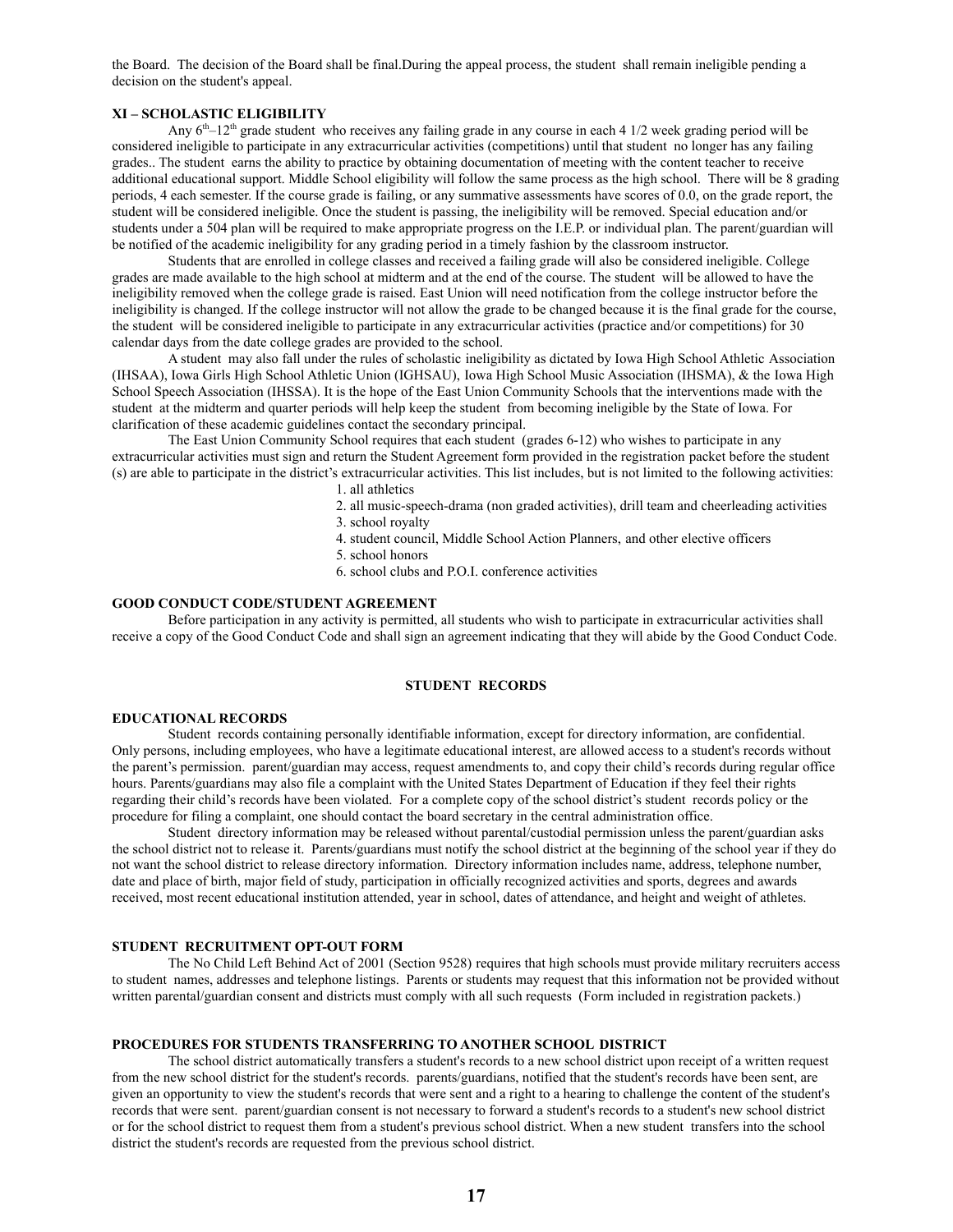#### **STUDENT RIGHTS AND RESPONSIBILITIES**

#### **STUDENT LOCKERS**

Lockers are the property of the school district. Students shall use the lockers assigned to them for storing their school materials and personal items necessary for attendance at school. It shall be the responsibility of each student to keep the student's assigned locker clean and undamaged. The expenses to repair damage done to a student's locker are charged to the student . Students should understand that the school district has the right to conduct random periodic inspections of school lockers, desks, and other facilities or spaces owned by the school district and provided as a courtesy to students. Students may or may not be asked to be present during such searches.

Students are expected to use the hallway locker assigned to them and keep the hallway locker in good condition. Parents/guardians can request a lock for their students' hallway locker at registration. If the lock is requested, students are expected to keep the hallway locker locked. The Physical Education Department will issue locks for gym lockers. Students will be assessed a fine of \$10.00 if they do not return their lock at the end of the school year.

#### **SEARCH AND SEIZURE**

The furnishing of a locker, desk, or other facility or space owned by the school and provided as a courtesy to a student , even if the student provides the lock for it, shall not create a protected student area and shall not give rise to an expectation of privacy with respect to the locker, desk, or other facility. A student , a protected student area, student locker, desk, or other facility can be searched whenever an administrator or teacher has a reasonable and particular suspicion that a criminal offense or a school district policy, rule or regulation bearing on school order has been violated and the administrator or teacher has a reasonable and particular belief that the search will produce evidence of the violation. Items in violation of school district policies, rules or regulations found in student lockers, desks, and other facilities will be confiscated. Illegal items will be given to law enforcement officials. Maintenance inspections are conducted periodically throughout the school year. These inspections are generally for the purpose of ensuring that lockers, desks, and other facilities are clean and well kept.

A school official of the same sex as the student can conduct a student search if the school official has reasonable suspicion that either a law or a school rule has been violated. Iowa code 8-08A.2(1)(a) (Suppl 1997). Such a search must be conducted in a manner reasonably related to the objectives of the search and not excessively intrusive considering the age and gender of the student and the violation.

Protected student areas include the following items according to Iowa Code 808A.1 (1) (supp. 1997): a student's body; clothing worn or carried by the student ; or a student's pocketbook, briefcase, duffel bag, book bag, backpack, knapsack or any other container used by a student for holding or carrying personal belongings of any kind and in the possession or immediate proximity of the student . All searches of students and protected student areas must be reasonably related in scope to the circumstances, which lead to the need for the search and based upon consideration of relevant factors, which include, but are not limited to:

- the nature of the violation for which the search is being instituted;
- b. the age and gender of the students who may be searched;
- c. the objectives to be accomplished by the search; or
- d. the emergency requiring the search without delay.

#### **POSTING OF INFORMATION**

Students who wish to post or distribute information must receive permission from the principal at least 2 days before the posting or distribution. This applies whether the information deals with school sponsored or non school-sponsored activities. The principal can explain or answer questions regarding the school's rules on posting and distributing materials.

#### **DRESS CODE**

There is a strong connection between academic performance, students' appearance and students' conduct. Inappropriate student appearance may cause material and substantial disruption to the school environment or present a threat to the health and safety of students, employees and visitors on school grounds. students are expected to adhere to reasonable levels of cleanliness and modesty. Students are expected to wear clothing that is appropriate to their age level, in good repair, and that does not disrupt the school or educational environment.

Upon arrival at the school building students are to place book bags, purses, hats, & coats in their lockers until they leave the school building. Administration will have the final decision on what is to be considered a coat. 6-12 students will be allowed to carry their laptop bag to class.

Students are prohibited from wearing clothing advertising or promoting items illegal for use by minors including, but not limited to, alcohol or tobacco; from wearing shoes with cleats except for outdoor athletic practices; and from wearing clothing displaying obscenity, profanity, vulgarity, racial or sexual remarks, and/or making reference to prohibited conduct or similar displays. Bare feet are not allowed in school, students are expected to have shoes on their feet. Shorts/skirts may be worn only if they are mid-thigh in length or longer. Shirts must cover the entire torso – if a student is standing with arms at their side, if any part of their torso is showing the clothing will be considered inappropriate. Any clothing containing shoulder straps will need to cover undergarments. Under certain circumstances or during certain classes or activities a stricter dress code may be appropriate, and students must comply with the stricter requirement. The Administration makes the final determination of the appropriateness of the student's appearance. Students inappropriately dressed are required to change their clothing or wear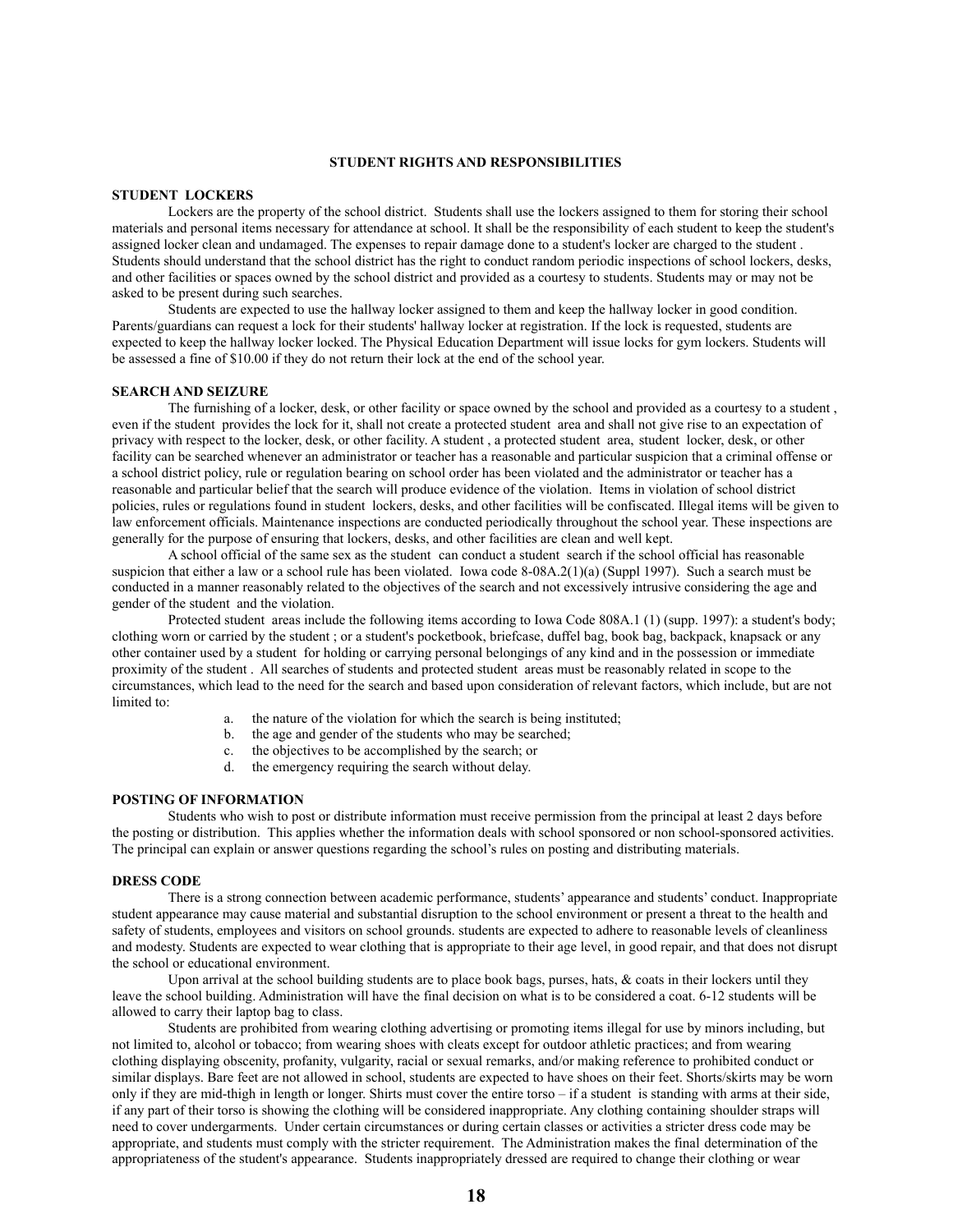school-provided clothing, which will be returned by the student at 3:15 p.m.. Repeat violators may have their parent/guardian called, may be assigned detention, or may be sent home. Caps, hats, head scarves or other such head attire are not appropriate to be worn in school from the hours of 8:00 a.m. to 3:15 p.m. on school days. All of these are to be removed when students enter the building. Hats or headgear may be worn under special circumstances from a request from the Middle School Action Planners and/or Student Council and approved by the Principal.

#### **PHYSICAL CONTACT**

Public displays of affection are not appropriate for the school environment and physical contact will not be allowed.

#### **CARE OF SCHOOL PROPERTY**

Students are expected to take care of school property including desks, chairs, books, lockers, and school equipment. Vandalism is not tolerated. Students found to have destroyed or otherwise harmed school property may be required to reimburse the school district. Such behavior may also result in suspension or expulsion from school in certain circumstances; students may be reported to law enforcement officials.

#### **DRIVING TO SCHOOL**

Driving to school and parking on school property is a privilege and not a student's right. The school does provide transportation to school and home for each student by way of the school buses.

#### **Guidelines used to approve student parking will include:**

- 1. students with a regular drivers license (16 years old)
- 2. Involvement in extracurricular activities, work-study program, college courses, etc.

#### **General parking rules:**

- 1. Park in assigned areas.
- 2. Do not return to your vehicle during the day unless given permission by the office.
- 3. Use only the parking areas on the north side of the school building.
- 4. Obey all posted signs and markings.
- 5. Leave a fire lane open around the building for emergency use. Unless an area is specifically marked for parking don't park your vehicle there. \*\*This includes the area along the baseball field fence from the concession stand to the baseball crow's nest.
- 6. Speeding, squealing tires, riding in the back of pickups and on top of vehicles, and other reckless driving may result in loss of privilege to drive on campus.
- 7. Students with school permits must park in the area around the football crow's nest during school hours and not on the paved lot unless given permission by the principal.
- 8. Students are to yield to moving school buses as the buses are entering and exiting the school parking lots.

#### **HALL PASSES**

Students must have a hall pass to be in the halls when classes are in session. Students may obtain a hall pass from their teacher or the principal.

#### **ILLEGAL ITEMS FOUND IN SCHOOL OR IN STUDENTS' POSSESSION**

Students are prohibited from distributing, dispensing, manufacturing, possessing, using, and being under the influence of alcohol, drugs or look-a-like substances. Weapons are not allowed on school grounds or at school activities except for weapons in the control of law enforcement officials or those being used for educational purposes and approved by the principal. Parents of students found in violation of this policy will be contacted, and the students may be reported to law enforcement officials

#### **WEAPONS**

School district facilities are not an appropriate place for offensive weapons (as defined in Chapter 724) or dangerous objects. Offensive weapons and other dangerous objects shall be taken from students and others who bring them onto the school district property or onto property within the jurisdiction of the school district or from students who are within the control of the school district. parents/guardians of students found to possess offensive weapons or dangerous objects on school property will be notified of the incident. Confiscation of offensive weapons or dangerous objects shall be reported to the law enforcement officials, and the students will be subject to disciplinary action including suspension or expulsion. students bringing a firearm onto school property shall be expelled for not less than twelve months. The superintendent shall have the authority to recommend this expulsion requirement be modified for students on a case-by-case basis. For purposes of this portion of this policy, the term "firearm" includes any weapon which is designed to expel a projectile by the action of an explosive, the frame or receiver of any such weapon, a muffler or silencer for such a weapon, or any explosive, incendiary, or poison gas. Weapons under the control of law enforcement officials shall be exempt from this policy. The principal may allow authorized persons to display weapons or other dangerous objects for educational purposes. Such a display shall also be exempt from this policy. It shall be the responsibility of the superintendent, in conjunction with the principal, to develop administrative regulations regarding this policy.

#### **REGISTRATION FEES**

Students pay an annual registration fee. Books must be returned at the end of the class. If books are not returned, students are charged a replacement fee. Damage to a book more than normal wear and tear is also charged to the student .

| Lost booknew price |                                                          |
|--------------------|----------------------------------------------------------|
|                    | Excessively damagedreplacement of costs at school prices |
|                    | Excessive writing\$1.00 per page                         |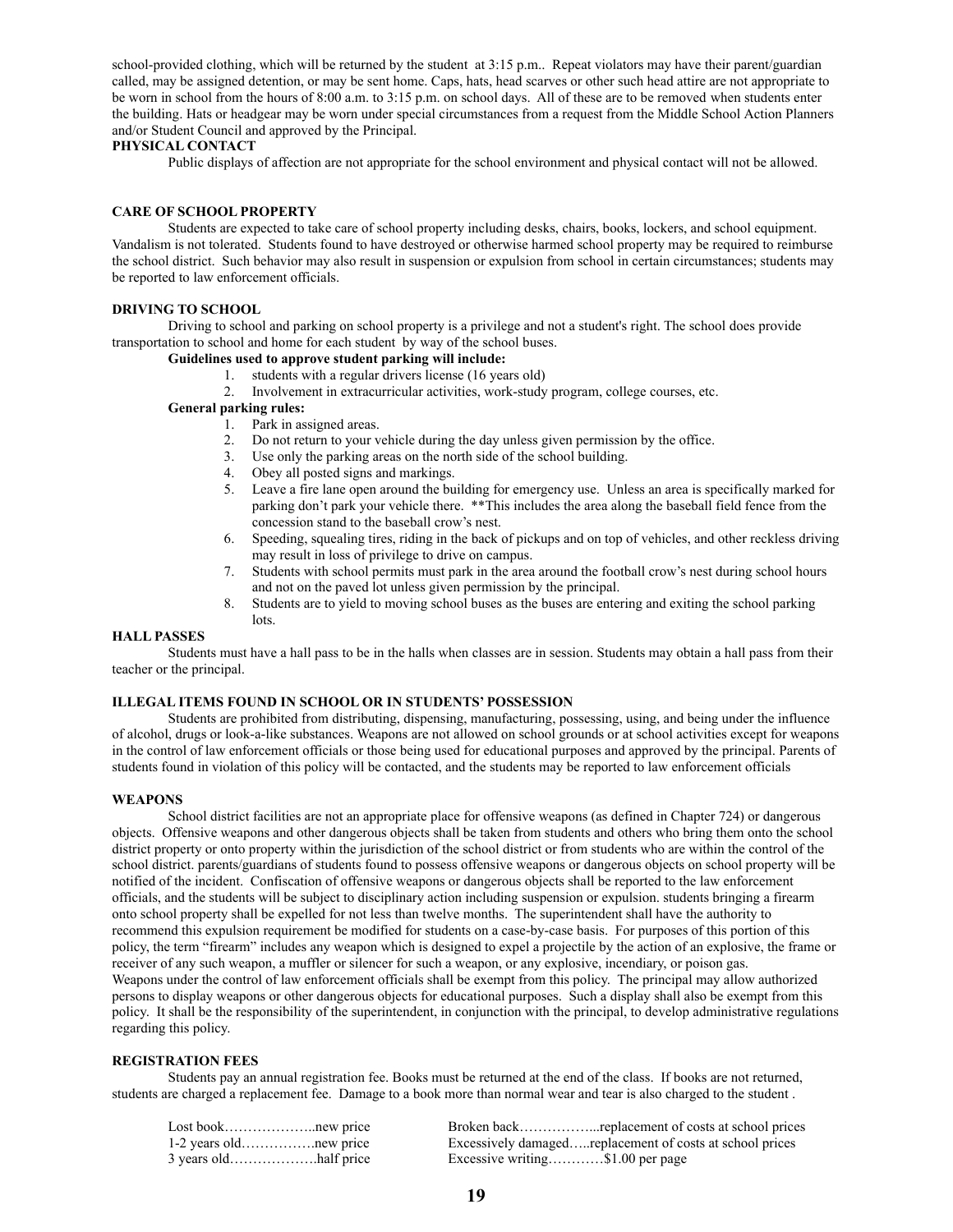|  | Torn pages\$1.00 each |  |
|--|-----------------------|--|

The payment of all fees and fines is part of the course requirements.

#### **CHEATING**

Students are expected to do their own schoolwork. Cheating by looking at another student's schoolwork, copying others' work, copying from other sources or similar cheating is not tolerated. When cheating occurs the student (s) will meet with the teacher(s) and principal; student (s) will rework/redo the assignment/test and suspension or expulsion from class or school may result depending on the severity of the incident.

#### *Plagiarism:*

*The Scott-Foresman Advanced Dictionary (1983) states plagiarism is to "take and use as one's own the thoughts, words, writings of another." Plagiarism is an extremely serious problem. Federal copyright laws protect published materials and if you are using them and claiming that information as your own either in writing or speaking, you are guilty of plagiarism and breaking federal law. Plagiarism is copying someone's words directly and not giving the source credit, and/or copying someone's ideas or thoughts indirectly by changing one or two words and not giving the source credit.*

*What you write or speak should be in your own "voice" or "style." Each of you has a unique style of writing and manner of speaking. If we suspect something is not your original "voice" but we can't find the original source, it will be the teacher's decision to discuss this with you and possibly lower your grade.*

*Plagiarism also includes finding material on the Internet and cutting and pasting it into your work without giving the original source credit. Anytime you take anyone's work (even your friend's) and copy it and say it is yours you are committing plagiarism. If any faculty or staff member can prove that a student plagiarized by finding the original source of work, that student will be subject to disciplinary action as outlined by the teacher and/or administrator. DO YOUR OWN WORK. IF YOU USE SOMEONE ELSE'S, GIVE THAT PERSON OR SOURCE CREDIT.*

#### **DUAL ENROLLMENT STUDENTS**

Home school or home school assistance program students enrolled in classes or participating in school activities in the school district are subject to the same policies, rules and regulations as other students and are disciplined in the same manner as other students. Dual enrollment students interested in participating in school activities or enrolling in classes should contact the secondary principal.

#### **INTERFERENCES IN SCHOOL**

Students may not possess pagers, laser toys, CD's/DVD's, CD/DVD players, radios, televisions, water guns, toys, and other similar items in the classroom or at school activities without permission of the classroom teacher. These items will be taken away from the students and returned at a later date.

#### **ACCEPTABLE USE POLICY AND INTERNET SAFETY AGREEMENT**

#### **STATEMENT OF PURPOSE**

East Union Schools is pleased to offer our students' access to the World Wide Web and other electronic networks. The advantages afforded by the rich, digital resources available today through the World Wide Web outweigh any disadvantage. However, it is important to remember that access is a privilege, not a right, and carries with it responsibilities for all involved.

#### **TERMS OF AGREEMENT**

In order for a student to be allowed access to a school computer system, computer network, and the Internet, parents must sign and return the form provided at registration.

#### **ACCEPTABLE USES**

The District is providing access to its school computer systems, computer networks, and the Internet for educational purposes only. If you have any doubt about whether a contemplated activity is educational, you may consult with the person(s) designated by the school to help you decide. Accordingly, regulations for participation by anyone on the Internet shall include by not be limited to the following:

a. All users must abide by rules of Network etiquette -Netiquette, including the following:

- Be polite. Use appropriate language and graphics. No swearing, vulgarities, suggestive, obscene, belligerent, or threatening language.
- Avoid language and/or graphic representations, which may be offensive to other users. Don't use network or Internet access to make, distribute, or redistribute jokes, stories, or other material, which is based on slurs or stereotypes relating to race, gender, ethnicity, nationality, religion, or sexual orientation.
- Do not assume that a sender of email is giving his or her permission for you to forward or redistribute the message to third parties or to give his/her e–mail address to third parties. This should only be done with permission or when you know that the individual would have no objection.
- b. Teachers may allow individual students to use email, electronic chat rooms, instant messaging, social networking sites (Twitter) and other forms of direct electronic communications for educational purposes only and with proper supervision. Proper supervision shall include the teachers having the documentation of the students' username password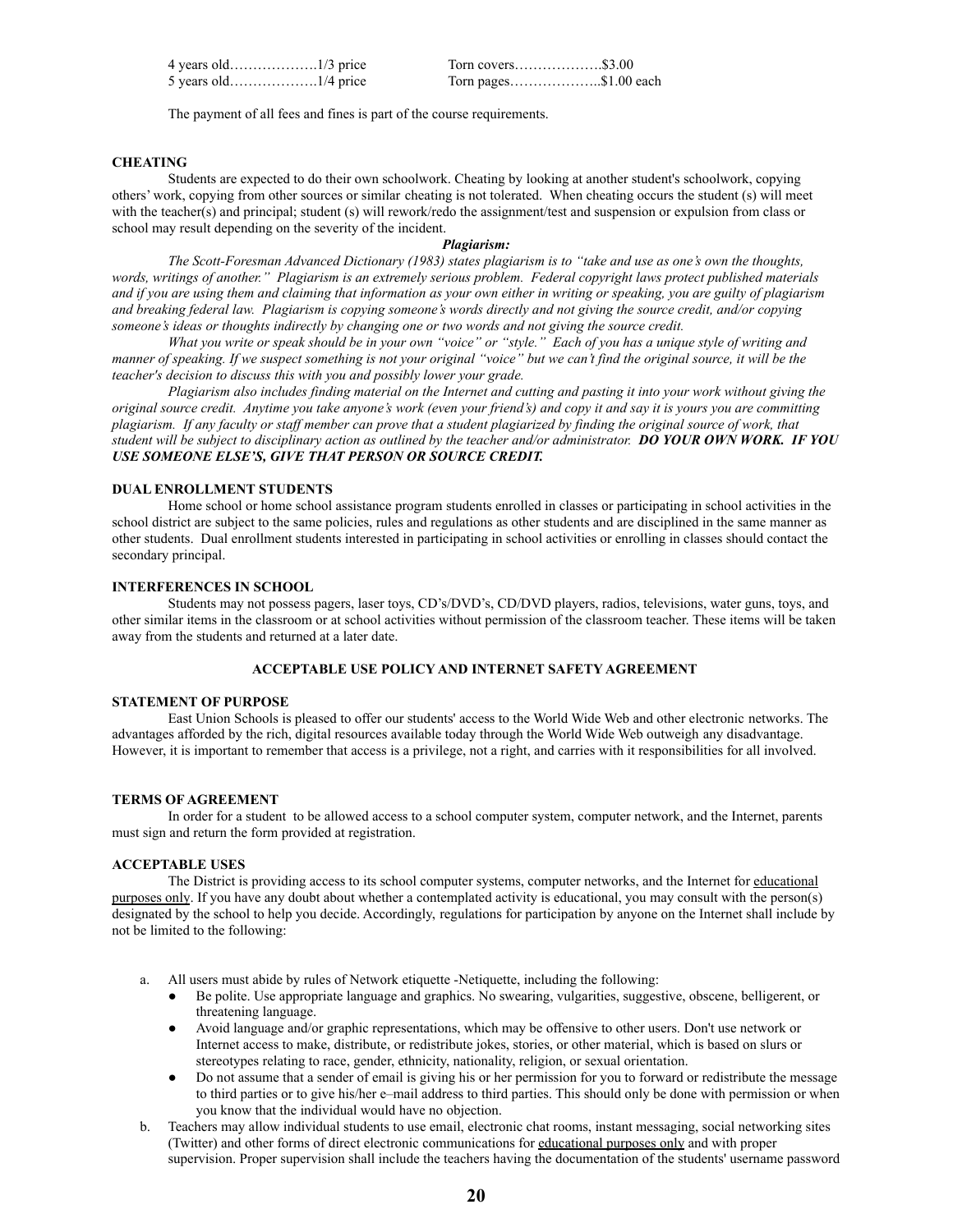on file and being able to monitor the account. This includes the use of student personal email accounts and personal social networking sites in the school environment. If a student uses his/her personal email account or accesses his/her social networking site on a school computer, the teacher must monitor all communications and have access to the students username password for such an account. In addition, if student personal accounts are accessed through the district Internet, the profile for student personal accounts must not contain identifiable information such as the last name or address of the student .

- c. No personal addresses, personal phone numbers, or last names of students will be permitted to be given out on the Internet.
- d. A student may not attempt to access any Internet resource without the prior consent of the teacher. The Internet is an extension of the classroom and teachers are responsible for and must be aware of where his/her student goes on the Internet.
- e. Student Photos/student Work. Publishing student pictures and work on websites promotes learning, collaboration and provides an opportunity to share the achievements of students. Images and products of K-12 students may be included on the website without identifying captions or names. Please note that under no circumstances will K-12 student photos or work be identified with first and last name on any website, including the district, school, or teacher website.

Privacy. Network and Internet access is provided as a tool for your education. The District reserves the right to monitor, inspect, copy, review and store at any time and without prior notice any and all usage of the computer network and Internet access and any and all information transmitted or received in connection with such usage. All such information files shall be and remain the property of the District and no user shall have any expectation of privacy regarding such materials.

Copyright. All students and faculty must adhere to the copyright laws of the United States (P.L. 94-553) and the Congressional Guidelines that delineate it regarding software, authorship, and copying information.

#### **FAILURE TO FOLLOW ACCEPTABLE USE POLICY**

Use of the computer network and internet is a privilege, not a right. A user who violates this agreement shall, at a minimum, have his or her access to the network and internet terminated and is subject to disciplinary action by the school administrator. The District may also take other disciplinary actions.

#### **UNACCEPTABLE USES OF THE NETWORK MAY INCLUDE:**

- a. Uses that cause harm to others or damage to their property. For example, do not engage in defamation (harming another's reputation by lies); do not employ another's password or some other user identifier that misleads message recipients into believing that someone other than you is communicating or otherwise using his/her access to the network or the Internet; do not upload a worm, virus, Trojan horse, time bomb, or other harmful form of programming or vandalism; do not participate in hacking activities or any form of unauthorized access to other computers, networks, or information systems.
- b. Uses that jeopardize the security of student access and of the computer network or other networks on the Internet. For example, do not disclose or share your password with others; do not impersonate another user.
- c. Uses that are commercial transactions. students may not use the school network to sell or buy anything over the Internet. You should not give others private information about yourself or others.
- d. Illegal activities, including copyright or contract violations shall not be permitted on the Internet.
- e. The Internet shall not be used for commercial, political, illegal, financial, or religious purposes. Violations shall be reported to a teacher or an administrator immediately.
- f. Threatening, profane, harassing, or abusive language shall be forbidden.
- g. Use of the network for any illegal activities is prohibited. Illegal activities include (a) tampering with computer hardware or software, (b) unauthorized entry into computers and files (hacking), (c) knowledgeable vandalism or destruction of equipment, and (d) deletion of computer files. Such activity is considered a crime under state and federal law. Any use, which violates state or federal law relating to copyright, trade secrets; the distribution of obscene or pornographic materials, or which violates any other applicable law or municipal ordinance, is strictly prohibited.
- h. No user is permitted to knowingly or inadvertently load or create a computer virus or load any software that destroys files and programs, confuses users, or disrupts the performance of the system. No third party software will be installed without the consent of the assigned administrator.
- i. Invading the privacy of another user, using another's account, posting personal messages without the author's consent, and sending or posting anonymous messages shall be forbidden.
- j. Accessing pornographic or obscene materials, or using or sending profanity in messages shall be forbidden.
- k. Connecting a personal, non-school-district-owned desktop computer, laptop computer, wireless personal digital assistant (PDA), Smartphone, or any other network (wireless or directly plugged) device to any part of the school network without permission of the network administrator is strictly prohibited.
- l. The use of anonymous proxies to get around content filtering is strictly prohibited and is a direct violation of this agreement.

#### **CYBERBULLYING & INTERNET SAFETY**

It is the responsibility of the staff to make best efforts to guide and to monitor students in the effective and appropriate use of the District's computer and technology system. Classroom teachers will be directly involved in delivering these educational services.

The District's computer network and the Internet, whether accessed at school or off, during or after school hours, may not be used for the purpose of harassment. All forms of harassment over the Internet, commonly referred to as cyberbullying, are unacceptable and viewed as a violation of this policy and our acceptable use policy and procedures.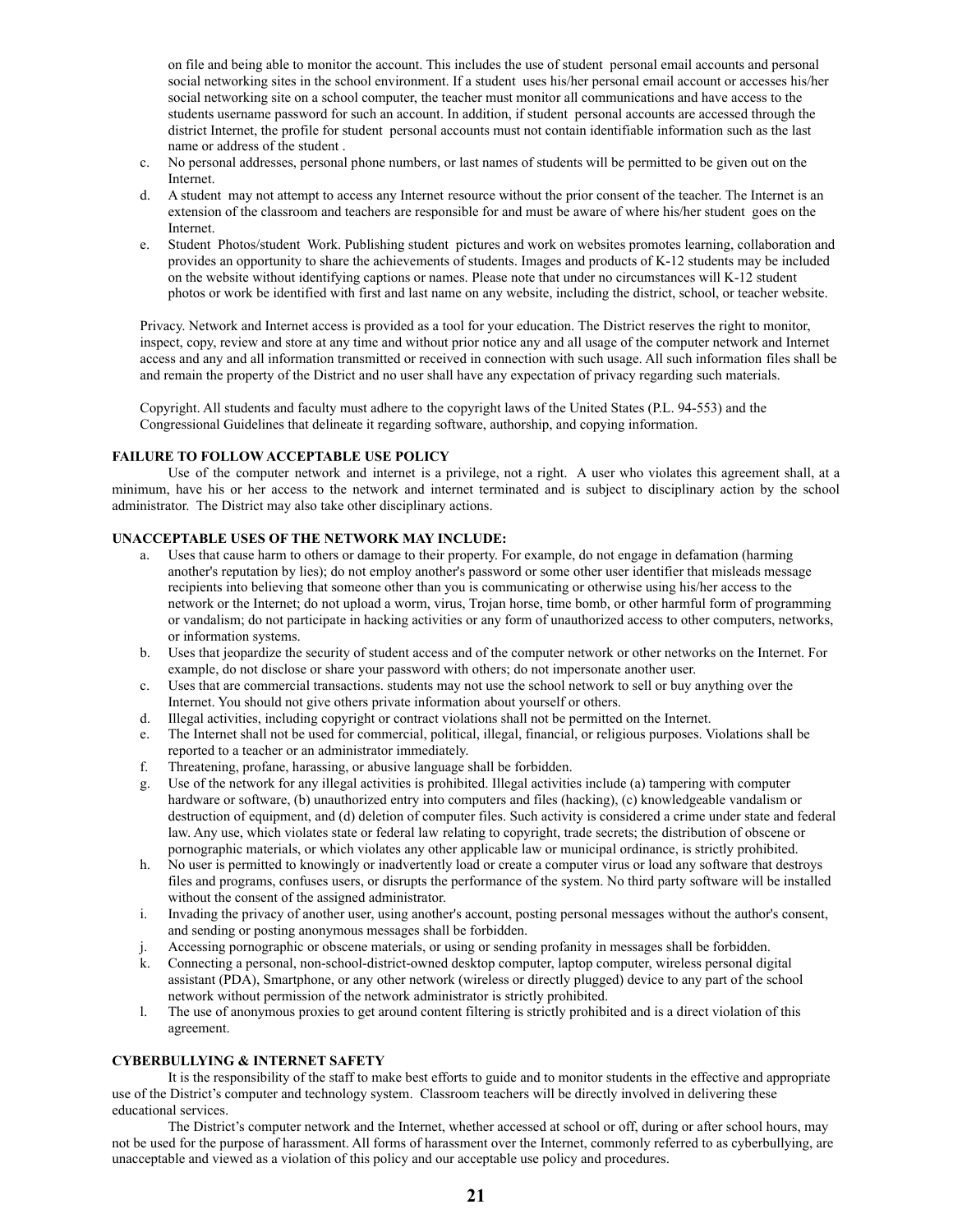Malicious use of our computer system to develop programs or to institute practices that harass other users or gain unauthorized access to any entity on the system and/or damage the components of an entity on the network is prohibited. Users are responsible for the appropriateness of the material they transmit over the system. Hate mail, harassment, discriminatory remarks, or other antisocial behaviors are expressly prohibited.

Cyberbullying includes, but is not limited to the following misuses of technology: harassing, teasing, intimidating, threatening, or terrorizing another person by sending or posting inappropriate and hurtful e-mail, instant, or text messages, digital pictures or images, or Web site postings, including blogs. It is also recognized that the author of the inappropriate material is often logged on as someone else.

Students or staff who believe they have been the victims of such misuses of technology as described in this policy, should not erase the offending material from the system. A copy of the material should be printed and brought to the building principal and the Technology Director. Administration shall fully investigate all reports of cyberbullying.

When cyber bullying originates from a non-school computer, any disciplinary action shall be based upon whether the conduct is determined to be severely disruptive of the educational process. Such conduct includes, but is not limited to, harassment, or making a threat off school grounds that is intended to endanger the health, safety or property of others at school, a school employee or board member.

Disciplinary action may include, but is not limited to, the loss of computer privileges, detention, suspension or expulsion for verified perpetrators of cyberbullying. When any kind of threat is communicated or when a hate crime is committed, this shall be reported to the Afton/Union County Law Enforcement Department.

- Parents and Users. Despite every effort for supervision and filtering, all users and their parents/guardians are advised that access to the electronic network may include the potential for access to materials inappropriate for school-aged students. Every user must take responsibility for his or her use of the network and Internet and avoid these sites.
- Personal Safety. In using the network and Internet, users should not reveal personal information such as home address or telephone number. Users should never arrange a face-to-face meeting with someone "met" on the Internet without a parent's permission.
- Confidentiality of student Information. Personally identifiable information concerning students may not be disclosed or used in any way on the Internet without the permission of a parent or guardian. Users should never give out private or confidential information about themselves or others on the Internet.
- Active Restriction Measures. The District will utilize filtering software or other technologies to prevent students from accessing visual depictions that are (1) obscene, (2) pornographic, or (3) harmful to minors. The use of anonymous proxies to get around the content filter is strictly prohibited and will be considered a violation of this policy. The school will also monitor the online activities of students, through direct observation and/or technological means.

#### **USE OF NEW WEB TOOLS**

Online communication is critical to our students' learning of 21st Century Skills and tools such as blogging and podcasting offer an authentic, real-world vehicle for student expression. Again, as educators, our primary responsibility to students is their safety. Hence, expectations for classroom blog, student protected e-mail, podcast projects or other Web interactive use must follow all established Internet safety guidelines.

Blogging/Podcasting Terms and Conditions:

- The use of blogs, podcasts or other web 2.0 tools is considered an extension of your classroom. Therefore, any speech that is considered inappropriate in the classroom is also inappropriate in all uses of blogs, podcasts, or other web 2.0 tools. This includes but is not limited to profanity; racist, sexist or discriminatory remarks.
- students using blogs, podcasts or other web tools are expected to act safely by keeping ALL personal information out of their pots.
- A student should NEVER post personal information on the web (including, but not limited to, last names, personal details including address or phone numbers, or photographs). Do not, under any circumstances, agree to meet someone you have met over the Internet.
- Any personal blog a student creates in class is directly linked to the class blog which is typically linked to the student profile, and therefore must follow these blogging guidelines. Along with following the information above about not sharing too much personal information (in the profile or in any posts/comments made), students need to realize that anywhere they use that login it links back to the class blog. Therefore, anywhere that login is used (posting to a separate personal blog, commenting on someone else's blog, etc.), the account should be treated the same as a school blog and follow these guidelines. Comments made on blogs should be monitored and -if they are inappropriate-deleted.
- Never link to web sites from your blog or blog comment without reading the entire article to make sure it is appropriate for a school setting.
- Students using such tools agree to not share their username or password with anyone besides their teachers and parents and treat blog spaces as classroom spaces. Speech that is inappropriate for class is also inappropriate for a blog.
- Students who do not abide by these terms and conditions may lose their opportunity to take part in the project and/or be subject to consequences appropriate to misuse.

#### **TEACHER RESPONSIBILITIES**

- Will provide developmentally appropriate guidance to students as they make use of telecommunications and electronic information resources to conduct research and other studies related to the district curriculum.
- All students will be informed of their rights and responsibilities as users of the district network prior to gaining access to that network, either as an individual user or as a member of a class or group. Use of networked resources will be in support of educational goals.
- Treat student infractions of the Acceptable Use Policy according to the school discipline policy.
- Provide alternate activities for students who do not have permission to use the Internet.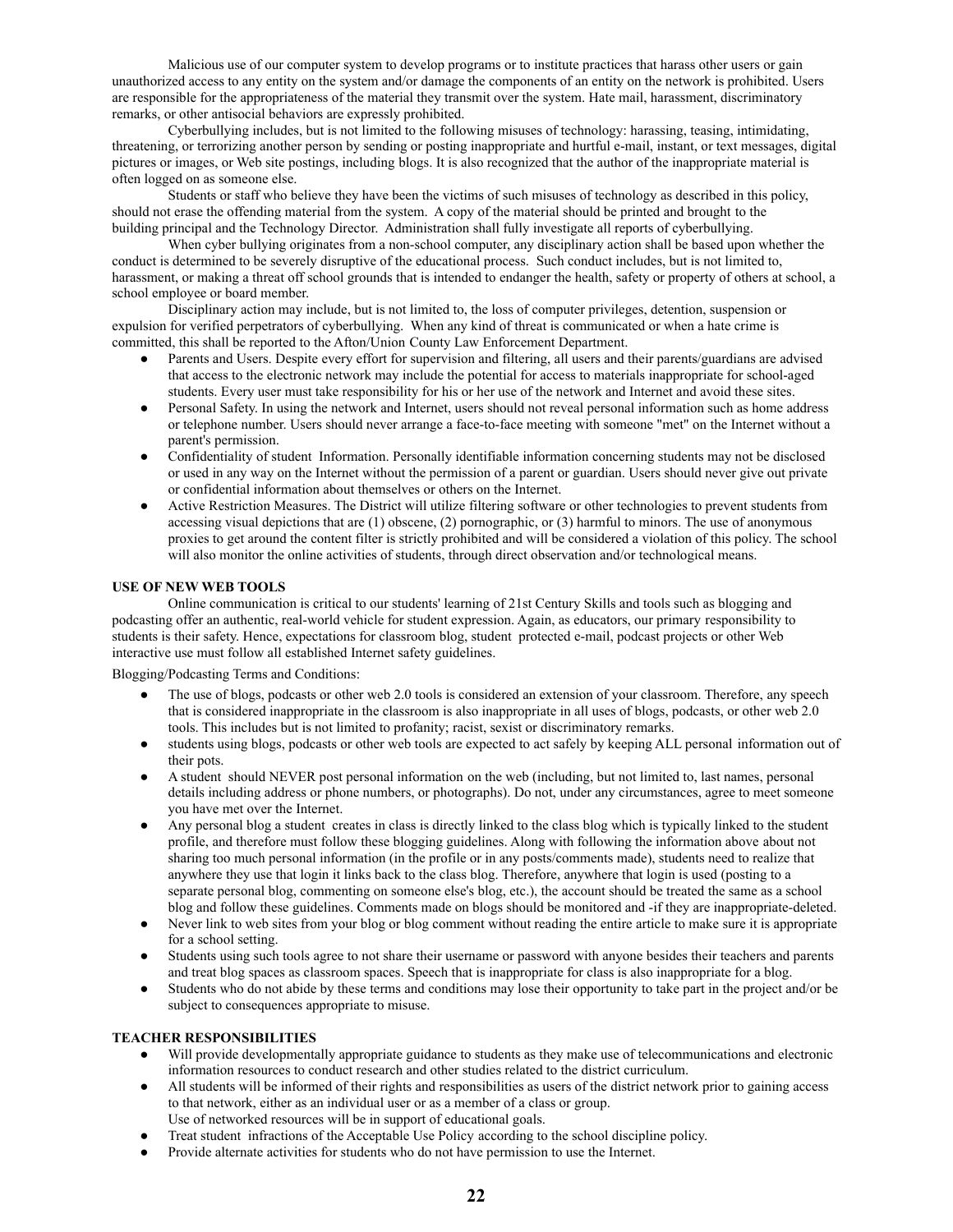#### **PRINCIPAL RESPONSIBILITIES**

- Include Acceptable Use Policy in student handbook
- Be sure handbooks are distributed to all students
- Treat student infractions of the Acceptable Use Policy according to the school discipline policy
- Permission forms must be kept on file for one year.
- Students who do not have permission to use the Internet must be identified to the teaching staff.

#### **DISTRICT RESPONSIBILITIES**

- Ensure that filtering software is in use to block access to materials that are inappropriate, offensive, obscene, or contain pornography.
- Have acceptable use policy approved by the board and reviewed yearly

#### **Staff/Student Computer Usage Guidelines and Consequences**

- 1. Students are expected to use computers for educational purposes.
- 2. The individual should be held accountable for their actions.
- 3. When a student does not use the computer as expected, said student will have consequences.
- 4. Two recorded offenses of misuse of the computer in school classes, **(Homeroom is considered class time)**.
- 5. An offense is defined as accessing social networks, games, videos (Youtube), or anything that does not contribute to the educational purposes of the class.
- 6.These offenses will be tracked using a Google document which will show the number offenses by recording the date in the space by the student's name to show the time of the violation.
- 7. Students will be blocked for a period of 4 weeks.

\* see AUP (Acceptable Use Policy) form at the end of this handbook.

#### **STUDENT BULLYING AND HARASSMENT**

#### **Anti-Bullying/Harassment Policy**

Harassment and bullying of students and employees is against federal, state and local policy, and is not tolerated by the board. The board is committed to providing all students with a safe and civil school environment in which all members of the school community are treated with dignity and respect. To that end, the board has in place policies, procedures, and practices that are designed to reduce and eliminate bullying and harassment as well as processes and procedures to deal with incidents of bullying and harassment. Bullying and harassment of students by students, school employees, and volunteers who have direct contact with students will not be tolerated in the school or school district.

The board prohibits harassment, bullying, hazing, or any other victimization, of students, based on any of the following actual or perceived traits or characteristics: age, color, creed, national origin, race, religion, marital status, sex, sexual orientation, gender identity, physical attributes, physical or mental ability or disability, ancestry, political party preference, political belief, socioeconomic status, or familial status. Harassment against employees based upon race, color, creed, sex, sexual orientation, gender identity, national origin, religion, age or disability is also prohibited.

This policy is in effect while students or employees are on property within the jurisdiction of the board; while in school-owned or school-operated vehicles; while attending or engaged in school-sponsored activities; and while away from school grounds if the misconduct directly affects the good order, efficient management and welfare of the school or school district

If after an investigation, a student is found to be in violation of this policy, the student shall be disciplined by appropriate measures up to, and including, suspension and expulsion. If after an investigation a school employee is found to be in violation of this policy, the employee shall be disciplined by appropriate measures up to, and including, termination. If after an investigation a school volunteer is found to be in violation of this policy, the volunteer shall be subject to appropriate measures up to, and including, exclusion from school grounds. "Volunteer" means an individual who has regular, significant contact with students.

Harassment and bullying mean any electronic, written, verbal, or physical act or conduct toward a student which is based on any actual or perceived trait or characteristic of the student and which creates an objectively hostile school environment that meets one or more of the following conditions:

- Places the student in reasonable fear of harm to the student's person or property;
- Has a substantially detrimental effect on the student's physical or mental health;
- Has the effect of substantially interfering with the student's academic performance; or
- Has the effect of substantially interfering with the student's ability to participate in or benefit from the services, activities, privileges provided by a school.

"Electronic" means any communication involving the transmission of information by wire, radio, optical cable, electromagnetic, or other similar means. "Electronic" includes but is not limited to communication by way of electronic mail, internet-based communications, pager service, cell phones, electronic text messaging, or similar technologies.

Harassment and bullying may include, but are not limited to, the following behaviors and circumstances:

- Verbal, nonverbal, physical or written harassment, bullying, hazing, or other victimization that have the purpose or effect causing injury, discomfort, fear, or suffering to the victim;
- Repeated remarks of a demeaning nature that have the purpose or effect of causing injury, discomfort, fear, or suffering to the victim;
- Implied or explicit threats concerning one's grades, achievements, property, etc. that have the purpose or effect of causing injury, discomfort, fear, or suffering to the victim;
- Demeaning jokes, stories, or activities directed at the student that have the purpose or effect of causing injury, discomfort, fear, or suffering to the victim; and/or
- Unreasonable interference with a student's performance or creation of an intimidating, offensive, or hostile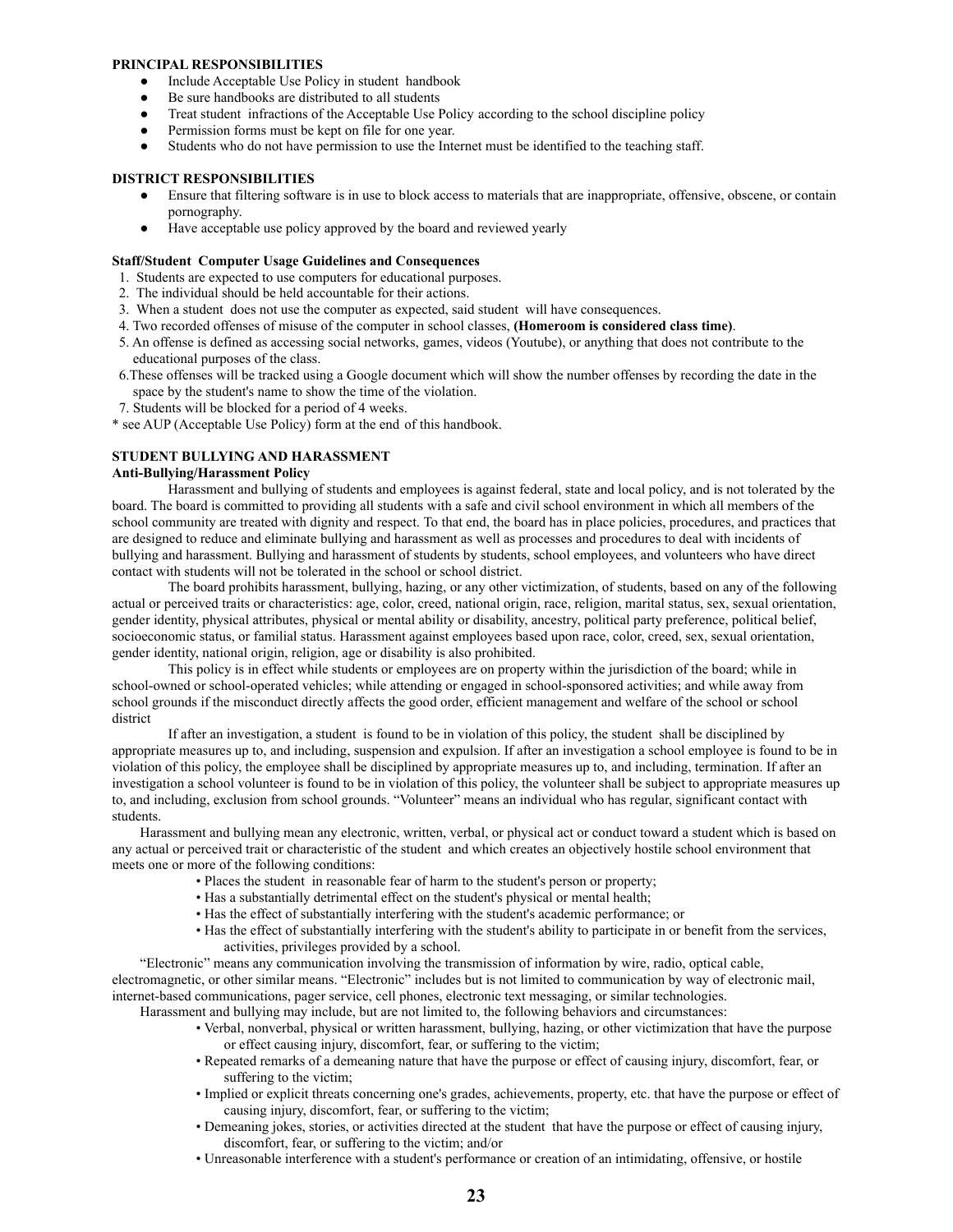learning environment.

- Sexual harassment means unwelcome sexual advances, requests for sexual favors, or other verbal or physical conduct of a sexual nature when:
- Submission to the conduct is made either implicitly or explicitly a term or condition of the student's education or benefits;
- Submission to or rejection of the conduct by a school employee is used as the basis for academic decisions affecting that student ; or
- The conduct has the purpose or effect of substantially interfering with the student's academic performance by creating an intimidating, hostile, or offensive education environment.

In situations between students and school officials, faculty, staff, or volunteers who have direct contact with students, bullying and harassment may also include the following behaviors:

- Requiring that a student submit to bullying or harassment by another student , either explicitly or implicitly, as a term or condition of the targeted student's education or participation in school programs or activities; and/or
- Requiring submission to or rejection of such conduct as a basis for decisions affecting the student .

*Any person who promptly, reasonably, and in good faith reports an incident of bullying or harassment under this policy to a school official, shall be immune from civil or criminal liability relating to such report and to the person's participation in any administrative, judicial, or other proceedings relating to the report. Individuals who knowingly file a false complaint may be subject to appropriate disciplinary action.*

Retaliation against a person because the person has filed a bullying or harassment complaint or assisted or participated in a harassment investigation or proceedings is prohibited. An individual who knowingly files a false harassment complaint and a person who gives false statements in an investigation shall be subject to discipline by appropriate measures, as shall a person who is found to have retaliated against another in violation of this policy. A student found to have retaliated in violation of this policy shall be subject to measures up to, and including, suspension and expulsion. A school employee found to have retaliated in violation of this policy shall be subject to measures up to, and including, termination of employment. A school volunteer found to have retaliated in violation of this policy should be subject to measures up to, and including, exclusion from school grounds.

The school or school district will promptly and reasonably investigate allegations of bullying or harassment. The Secondary Principal or designee will be responsible for handling all complaints by students alleging bullying or harassment. The Secondary Principal or designee will be responsible for handling all complaints by employees alleging bullying or harassment.

It also is the responsibility of the superintendent, in conjunction with the investigator and principals, to develop procedures regarding this policy.

The superintendent also is responsible for organizing training programs for students, school officials, faculty, staff, and volunteers who have direct contact with students. The training will include how to recognize harassment and what to do in case a student is harassed. It will also include proven effective harassment prevention strategies. The superintendent will also develop a process for evaluating the effectiveness of the policy in reducing bullying and harassment in the board. The superintendent shall report to the board on the progress of reducing bullying and harassment in the board.

The board will annually publish this policy. The policy may be publicized by the following means:

- Inclusion in the student handbook,
- Inclusion in the employee handbook
- Inclusion in the registration materials
- Inclusion on the school or school district's website,
- (other)

and a copy shall be made to any person at the central administrative office.

#### **Anti-Harassment/Bullying Investigation Procedures**

should:

Individuals who feel that they have been harassed should:

• Communicate to the harasser that the individual expects the behavior to stop, if the individual is comfortable doing so. If the individual wants assistance communicating with the harasser, the individual should ask a teacher, counselor or principal to help.

• If the harassment does not stop, or the individual does not feel comfortable confronting the harasser, the individual

-- tell a teacher, counselor or principal; and

-- write down exactly what happened, keep a copy and give another copy to the teacher, counselor or principal including;

- what, when and where it happened;
- who was involved;
- exactly what was said or what the harasser did;
- witnesses to the harassment;
- what the student said or did, either at the time or later;
- how the student felt; and
- how the harasser responded.

#### **Complaint Procedure**

An individual who believes that the individual has been harassed or bullied will notify the designated investigator. The investigator may request that the individual complete the Harassment/Bullying Complaint form and turn over evidence of the harassment, including, but not limited to, letters, tapes, or pictures. The complainant shall be given a copy of the completed complaint form. Information received during the investigation is kept confidential to the extent possible.

The investigator, with the approval of the principal, or the principal has the authority to initiate an investigation in the absence of a written complaint.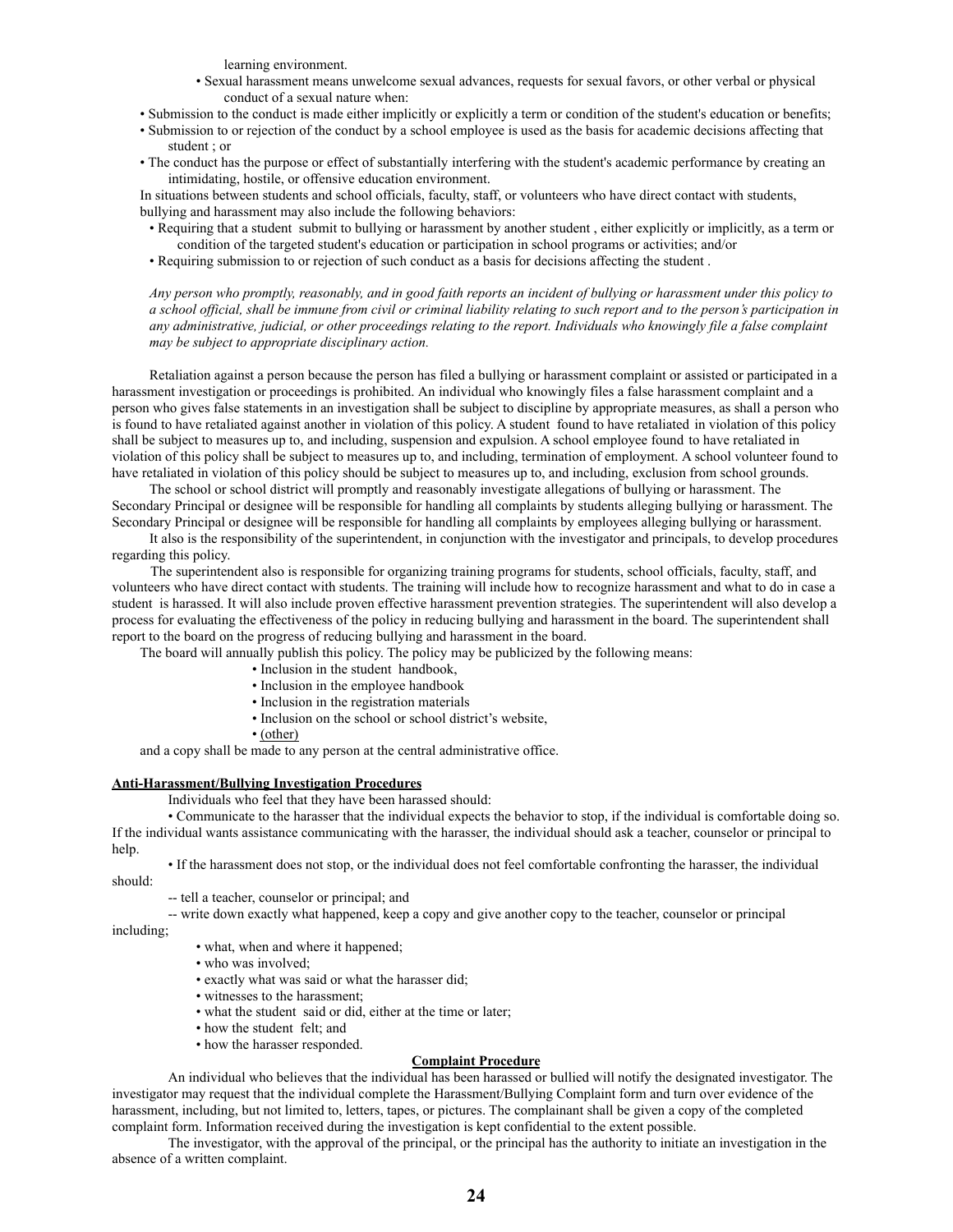#### **Investigation Procedure**

The investigator will reasonably and promptly start the investigation upon receipt of the complaint. The investigator will interview the complainant and the alleged harasser. The alleged harasser may file a written statement in response to the complaint. The investigator may also interview witnesses as deemed appropriate.

Upon completion of the investigation, the investigator will make written findings and conclusions as to each allegation of harassment and report the findings and conclusions to the principal. The investigator will provide a copy of the findings of the investigation to the principal.

#### **Resolution of the Complaint**

Following receipt of the investigator's report, the principal may investigate further, if deemed necessary, and make a determination of any appropriate additional steps, which may include discipline.

Before the determination of the appropriate remedial action, the principal may, at the principal's discretion, interview the action taken or any other action taken in response to the complaint. The complainant, the alleged harasser and the investigator will receive notice as to the conclusion of the investigation. The principal will maintain a log of information necessary to comply with Iowa Department of Education reporting procedures.

#### **Points to Remember in the Investigation**

- Evidence uncovered in the investigation is confidential.
- Complaints must be taken seriously and investigated.
- No retaliation will be taken against individuals involved in the investigation process.
- Retaliators will be disciplined up to and including suspension and expulsion.

#### **Conflicts**

If the investigator is a witness to the incident, the alternate investigator shall investigate.

Students who feel that they have been harassed should:

•Communicate to the harasser that the student expects the behavior to stop, if the student is comfortable doing so. If the student needs assistance communicating with the harasser, the student should ask a teacher, counselor or principal to help.

•If the harassment does not stop, or the student does not feel comfortable confronting the harasser, the student should:

\*tell a teacher, counselor or principal; and

\*write down exactly what happened, keep a copy and give another copy to the teacher, counselor or principal including: •what, when and where it happened;

- •who was involved;
- •exactly what was said or what the harasser did;
- •witnesses to the harassment;
- •what the student said or did, either at the time or later;
- •how the student felt; and
- •how the harasser responded

Cyberbullying, bullying and harassment by use of electronic devices through means of e-mail, instant messaging, text messages, blogs, mobile phone, pagers, and websites. Other terms from cyber bullying are "electronic bullying," "electronic harassment," "e-bullying," "sms bullying," "mobile bullying," "online bullying," "digital bullying," or "Internet bullying".

#### **DETENTION**

Detention may be assigned at the teacher's discretion as a corrective action for inappropriate behavior, tardiness, and failure to complete classroom assignments or other similar situations. In most circumstances a one-day notice will be given and parents will be notified. Detentions not served become doubled. Doubled detentions not served result in one day of in-school suspension.

#### **STUDENT PUBLICATIONS**

Students may produce official school district publications as part of the curriculum under the supervision of a faculty advisor and principal. Official school district publications include, but not limited to, the school newspaper and yearbook. Expressions made by students, including student expressions in the school district publications, is not an expression of official school district policy. The school district, the board and the employees are not liable in any civil or criminal action for student expression made or published by students unless the employees or board have interfered with or altered the content of the student speech or expression.

A faculty advisor supervises student writers to maintain professional standards of English and Journalism and to comply with the law including, but limited to the restrictions against unlawful speech. No student shall express, publish or distribute in an official school district publication material, which is:

obscene, libelous, slanderous; or encourages students to:

-commit unlawful acts;

- -violate school district policies, rules or regulations;
- -cause the material and substantial disruption of the orderly a deficient operation of the school/school activity;
- -disrupt or interfere with the education program;
- -interrupt the maintenance of a disciplined atmosphere; or
- -infringe on the right of others.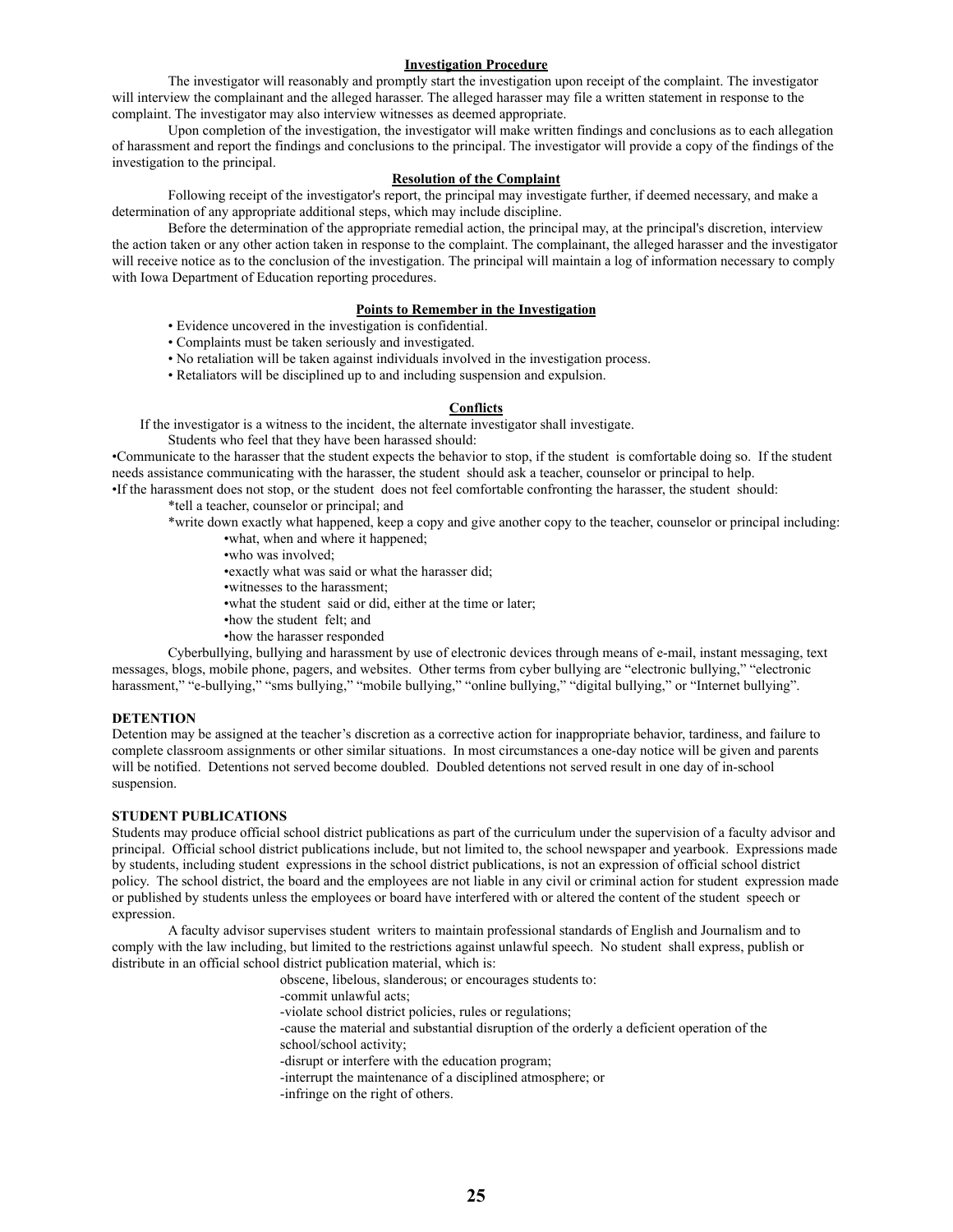#### **STUDENT PERSONNEL SERIES 500**

Policy Title: Student Behavior and Discipline

Definition: "School discipline" is the guidance of the conduct of students in a way, which permits the orderly and efficient operation of the school, i.e., the maintenance of a scholarly, discipline atmosphere to achieve maximum educational benefits for all students.

Goal: The goal of the board of directors is to ensure the right of all students to a safe and productive educational environment in which they may learn the skills and attitudes necessary to develop and to mature as responsible adults, accountable for their own actions.

Applicability: This policy shall apply to students while on school premises, while attending school sponsored events, while on school owned and operated buses or on chartered buses while students are engaged in school sponsored activities, and while students are away from the school if their conduct directly affects the good order, efficiency, management, or welfare of the district.

Expected Behavior: students are expected to conduct themselves in keeping with their levels of maturity at all times. students should govern their actions taking into account the rights and welfare of all students and respect for authority vested in school personnel and regard for public property.

Breach of Discipline: any conduct of a student , which interferes with the maintenance of school disciplines shall be considered a breach of discipline.Breach of discipline may include, but is not limited to: (the following list is not meant to be all encompassing).

a. The purchase, use or possession of tobacco or any tobacco product;

b. The purchase, use or possession of beer or liquor;

c. The purchase, use or possession of any controlled substance unless such substance was obtained directly from, or pursuant to, a valid prescription or order of a practitioner while acting during his/her professional practice; d. Attendance or participation in any school activity in an intoxicated state or under the influence of a controlled substance unless such substance was obtained directly from, or pursuant to, a valid prescription or order of a practitioner while acting during his/her professional practice;

e. The distribution of, transmittal of, or sale of any tobacco product, beer or liquor, or controlled substance to other person;

f. Disruptive Behavior: including, but not limited to, temper tantrums; fighting or rowdy behavior; making loud noises so as to cause interference with other persons; using abusive language or gestures which the student knows or reasonably should know is likely to provoke a violent reaction by another; disruption of meetings, activities, or assemblies of persons by conduct intended to be disrupting; obstructing school premises or access to school premises or places where school functions re to be held, with the intent to prevent or hinder its lawful use by another; or any other behavior intended to interfere with the rights of others;

g. Defiance: Refusal to conform to policies, rules, regulations, directives or requests of the district or its officers, employees or agents when acting within the scope of their employment or duties;

h. Disrespect: disrespectful or rude behavior, comments, or actions directed at staff, students, or visitors.

i. Physical Aggression: physical attack (slapping, pushing/shoving, aggressive physical behavior, rough horseplay leading to injury) to other students, officers, employees, visitors or agents of the district;

j. Threats: Threatening to harm another student, staff member, or visitor.

k. Extortion;

l. Possession or use of dangerous weapons or objects, including look-a-likes;

m. Display of racial bigotry or intolerance (will be handled under harassment/bullying);

n. Criminal or illegal behavior;

o. Committing a theft or robbery or attempting to commit a theft or robbery;

p. Vandalism: Damaging, altering, injuring, defacing, or destroying any building, fixture, piece of equipment or item, which includes writing, drawing, or making marks on walls, furniture, and fixtures;

q. Intimidation;

r. The use of obscene, lewd, or profane language;

s. Initiating, circulating, or participating in the circulation of a report warning of fire, epidemic, or other catastrophe knowing such;

t. Threatening to place or placing any incendiary or explosive device or material in any place where it may endanger persons or property;

u. Truancy: absence from school or assigned classes or activities without a reasonable excuse.

v. Trespassing on school property; entering upon or into school property without justification or without the permission of school officials or remaining on school property after being notified to leave by school officials;

w. Joining, becoming a member of, soliciting other students or join, or become a member of, or taking part in forming or organizing a fraternity or society of students without prior approval of the board of directors.

x. Harassment and/or bullying (see pages 23-25).

#### **SANCTIONS:**

The East Union Community School District has zero level tolerance for certain violations on school property and/or in the building. Without fail legal authorities will be contacted and the following disciplinary measures will be followed:

**I. FIGHTING** – Fighting on school property (school property will be defined as in the building, school bus and on the school grounds);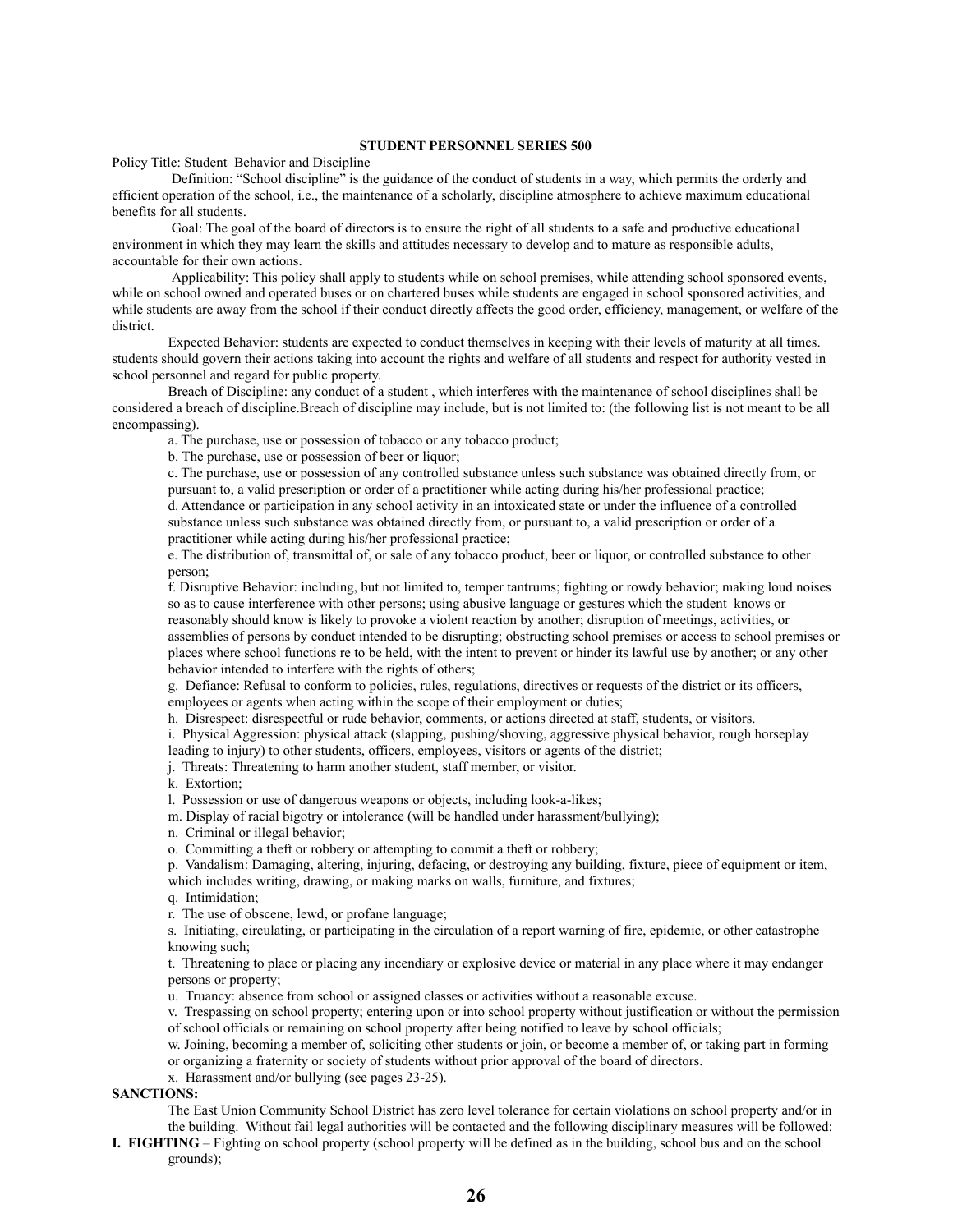**1 st Offense** – students will be given a 3-day short-term, in school suspension. Parents/guardians and legal authorities will be notified. students may receive a short-term, up to 5-day out of school suspension if, in the opinion of the school administration, it is in the best interest of the student body that this action takes place.

**2 nd Offense** – students will be given a 5-day short-term out of school suspension. Conference held with

parents/guardians, student body, and principal. Legal authorities and parents/guardians will be contacted.

**3 rd Offense** – students will be referred to the Board of Directors for disciplinary action.

**II. TOBACCO** – Buy, use or possession of tobacco on school property, school bus, or in the school building.

**1 st Offense** – students will be given a 3-day short-term in-school suspension. parents/guardians and legal authorities will be contacted. All contraband will be confiscated and turned over to the legal authorities.

**2 nd Offense** – students will be given a 5-day short-term, out of school suspension. Legal authorities and

parents/guardians will be contacted. All contraband will be confiscated and turned over to the legal authorities.

**3 rd Offense** – students will be referred to the Board of Directors for disciplinary action.

**III. DRUGS AND ALCOHOL** – Buy, use or possession of illegal drugs and alcohol beverages in the school building, bus and property.

**1 st Offense** – students will be given a 5-day short-term, out of school suspension. Parents/guardians and legal authorities will be contacted. All contraband will be confiscated and turned over to the legal authorities.

**2 nd Offense** – students will be given a 9-day short-term, out of school suspension. Student will be referred to special services program. Legal authorities and parents/guardians will be contacted. All contraband will be confiscated and turned over to the legal authorities.

**3 rd Offense** – students will be referred to the Board of Directors for disciplinary action.

#### **III. OTHER SANCTIONS**

a. Denial of extracurricular activities or privileges;

b. Temporary removal from class to the office of the principal or his/her designee for a period normally not to exceed two days. The principal or designee will review the misconduct with the student and the teacher to determine the conditions for readmission to the class or for further disciplinary proceedings;

c. Probation: conditional attendance during a trial period;

d. Detention: a requirement that a student remain after school, or come to school early, or remain in class during recess periods for purposes of discipline;

e. In-school suspension: the temporary isolation of a student from one or more classes while under proper administrative supervision, where the misconduct does not warrant removal from school by suspension;

f. Removal from class for the remainder of a semester; the isolation of a student from a specific class for the remainder of a semester while under proper administrative supervision where the misconduct does not warrant removal from school by expulsion;

g. Short-term suspension: the student is prohibited from attending classes or any school activity for a temporary period of time, not to exceed ten school days;

h. Long-term suspension; the student is prohibited from attending classes or any school activity for a temporary period of time to be determined by the board of directors;

i. Expulsion: the student is prohibited from attending classes or any school activity for an indefinite period of time;

j. Referral to other agencies.

#### **Procedures for excluding student participation in extracurricular activities.**

The building principal or superintendent may exclude a student from participation in extracurricular activities for a period of time to be determined by the building principal or superintendent for violation of a rule in effect for participants in the activity. Procedures for excluding students from participation in extracurricular activities shall be the same as those procedures for short-term suspensions.Prior to any exclusion for violation of a rule in effect for participants in activity, the building principal shall approve the rules and the participants shall be notified of the rules. Posting of the rules in an area where the participant's meet shall be deemed sufficient notice.

#### **Procedures for short-term suspensions, detention, probation, removal from class for the remainder of a semester and in-school suspensions.**

The building principal or superintendent may suspend a student temporarily for a period of time not to exceed ten school days, may impose detentions, place a student on probation or in-school suspension or remove a student from class for the remainder of a semester for violation of a district policy, rule, regulation, or directive. The type of sanction and the duration of the sanction shall be determined by the building principal or superintendent, with consideration given to the maturity level of the student , the offense committed, the history of prior offenses and any other circumstances deemed pertinent.The student shall be told verbally or in writing of the charges against said student. If the student denies the charges, he/she shall be given an opportunity to explain his/her side of the story and shall be given an explanation of the evidence against the student .There need be no delay between the time of notice of the charges and the student's opportunity to respond. If the student does not deny the charges, or after the principal or superintendent hears the student and makes a decision, the principal or superintendent shall notify the student of the terms of the disciplinary action.

Students whose presence poses a continuing danger to persons or property on an ongoing threat of disrupting the academic process may be immediately removed from the school, with the above procedures to be followed when practical. The building principal or superintendent shall attempt to inform the parent or guardian by telephone or in person on the same day of taking the disciplinary action. If a parent or guardian cannot be reached, the student shall remain on school property until the close of the school day, unless the student poses an ongoing threat of disrupting the academic process and then will be referred to Law Enforcement.

Students who have been identified as special education students may be referred for a review of the student Individual Education Program. The Individual Education Program will be revised to include a continuum of intervention strategies and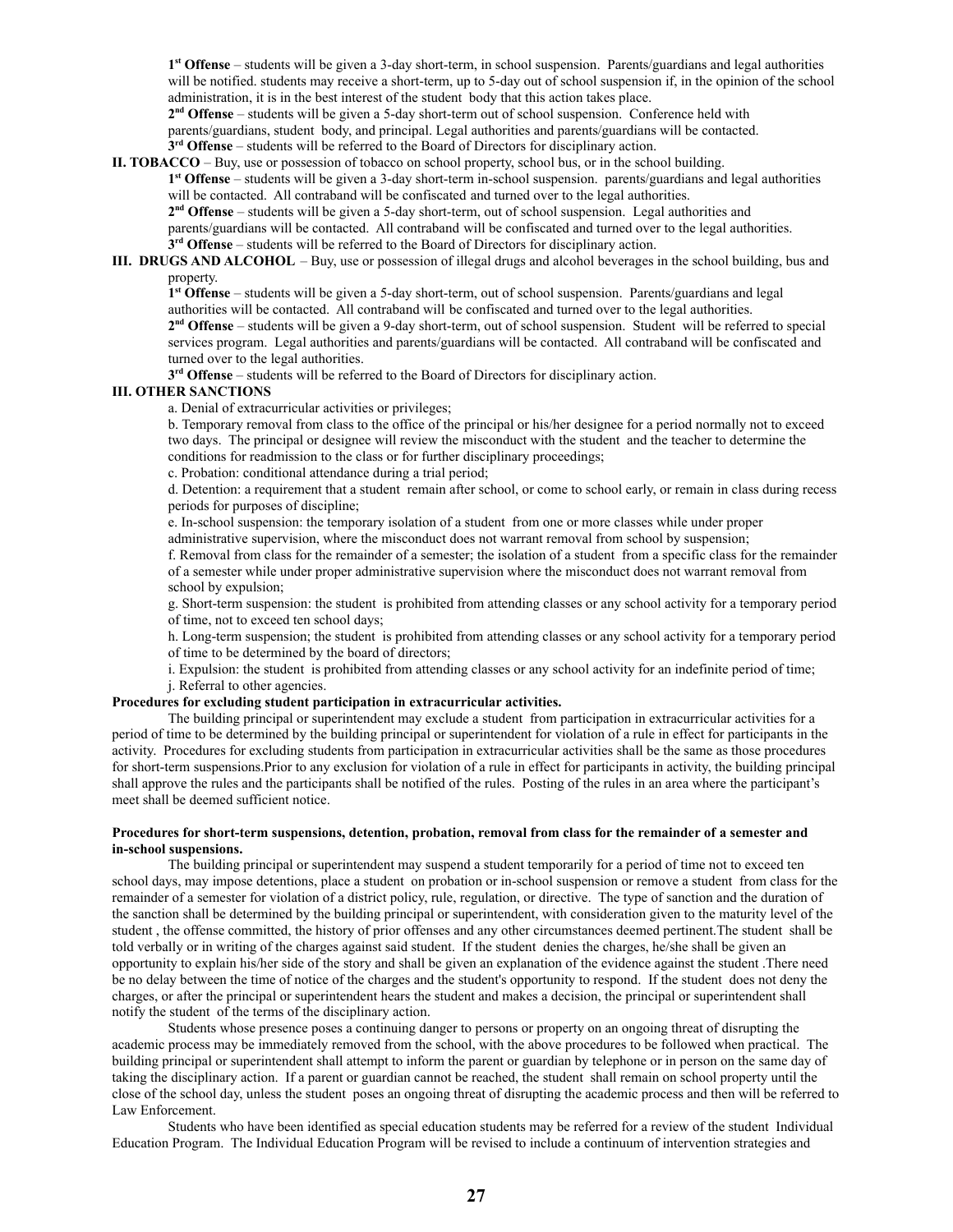programming to change the behavior. All in and out of school suspensions will require that work that the students missed must be turned in the following morning that the suspension is over.

Procedures for long-term suspensions and expulsions. By majority vote of the board of directors, following a recommendation of the superintendent and/or building principal, a student may be suspended for a period of time to be determined by the board of director (which may exceed ten school days) or may be expelled from school for an indefinite period of time for a breach of discipline, immorality, violation of district rules and regulations, or when the presence of the student is detrimental to the best interests of the school. In addition, the board of directors may expel any incorrigible child or any child who, in the board's judgment, is so abnormal that regular instruction would be of no substantial benefit to him/her, or any child whose presence in school would be injurious to the health or morals of other pupils or to the welfare of the school.

Written notice of the charges prompting the administrative recommendation of expulsion, notice of the district policy, rule, or regulation alleged to have been violated, and notice of the time, place, and date of the hearing shall be mailed or delivered personally to the parent or guardian. If the student is married or is eighteen years of age or older and is not living with a parent or guardian; notice shall be given to the student. Such notice shall also be given to the board president.

A hearing before a majority of the board of directors shall be held within five (5) school days of the mailing of or personal delivery of the notice to the parent/guardian or student . The parent/guardian or student may request additional time in which to prepare, but in no event shall the hearing be held later than ten (10) school days following the mailing or personal delivery of the notice. In the event the parent/guardian or student requests additional time, the student is suspended until the date of the hearing.

The student may be accompanied to the hearing or be represented by a parent/guardian and/or legal counsel or any other advisor of his/her choice. The administration and/or board of directors may also be advised by legal counsel or any other advisor of its choice.

At the hearing, each party shall have an opportunity to testify on his/her own behalf. Introduce evidence, present witnesses; submit statements verbally or in writing a question any witnesses. The hearing shall be administrative in nature and shall not be governed by formal rules of evidence or procedure. If a party to the hearing should conduct himself/herself in a manner disruptive of the hearing, the board of directors may exclude him/her and continue with the hearing as if he/she had not personally appeared.

The hearing shall be in closed session of the board of directors unless an open session requested by the student or a parent or custodian of the student if the student is a minor. In the event the student or parent/guardian requests an open session, it shall be deemed a waiver of confidentiality of any personal information regarding the student contained in records or writing used at the hearing. If the student or his/her representative fails to appear at the hearing, or if he/she desires to make no response, the administration shall nevertheless submit evidence in support of the recommendation to expel.

A transcript and/or tape recording shall be made of the hearing. At the conclusion of the hearing, the board shall consider all relevant evidence introduced at the hearing and shall make a decision. The board shall meet in open session and by roll call vote entered in the minutes; make a decision on the merits. The board may adopt, modify, or deny the administration's recommendation.

Within ten (10) school days following the conclusion of the hearing, written findings of fact and conclusions of law shall be sent to or personally delivered to the parent/guardian or student or his/her representative.At the time of suspension or expulsion, the board may determine whether the student should have access to programs or whether the student should following a suspension or expulsion by the board of directors only upon action by the board of directors.

A student may be readmitted to school following a suspension or expulsion by the board of directors only upon action by the board of directors.In addition to these procedures, a special education student will be provided with the following procedures; determination by the principal whether the student is actually guilty of the misconduct; determination by the staffing team whether the conduct is the result of inappropriate placement, if the misconduct is caused by the handicap, and if a change in placement is recommended, a determination as to how to cope with the student in the future.

#### **CORPORAL PUNISHMENT PROHIBITED**

Corporal punishment shall be prohibited in the East Union Community School District. Corporal punishment is defined as the intentional physical punishment of a student , including such actions as shoving, pinching, spanking, paddling, or slapping a student . An employee may use reasonable and necessary under the circumstances and is not designed or intended to cause pain.Reasonable force may be used to protect the employee, the student or other persons, to obtain possession of a weapon or other dangerous objects within a student's control, to protect property, or to remove a disruptive student from class, school premises, or from school sponsored activities.

#### **Special provisions relating to physical attacks or threats to school personnel:**

In the event any officer, employee, or agent of the district is attacked or threatened by a student or group of students, the school officer, employee, or agent shall immediately report the incident to the building principal. The student (s) may be suspended for ten (10) school days and may be recommended for expulsion

#### **Special provisions relating to the use/or possession/transmittal of tobacco, beer, liquor, controlled substances, and fighting:**

The East Union Community School District has zero level tolerance for certain violations on school property, and/or in the building. Without fail legal authorities will be contacted, and the student will be suspended in or out of school for three school days. In the event a student violates any district rule regarding the use of or possession of tobacco, beer, liquor, controlled substances or for fighting a second time in one school year, or a transmittal, distribution, or sale of tobacco, beer, liquor, controlled substances or a second time for fighting, the student may be suspended from school for up to five school days. In the event a student violates any district rule regarding the use of possession of tobacco, beer, liquor, controlled substance or for fighting) a third time in one year, the student will be referred to the Board of Directors for disciplinary action. **Special provisions relating to damage to school property:**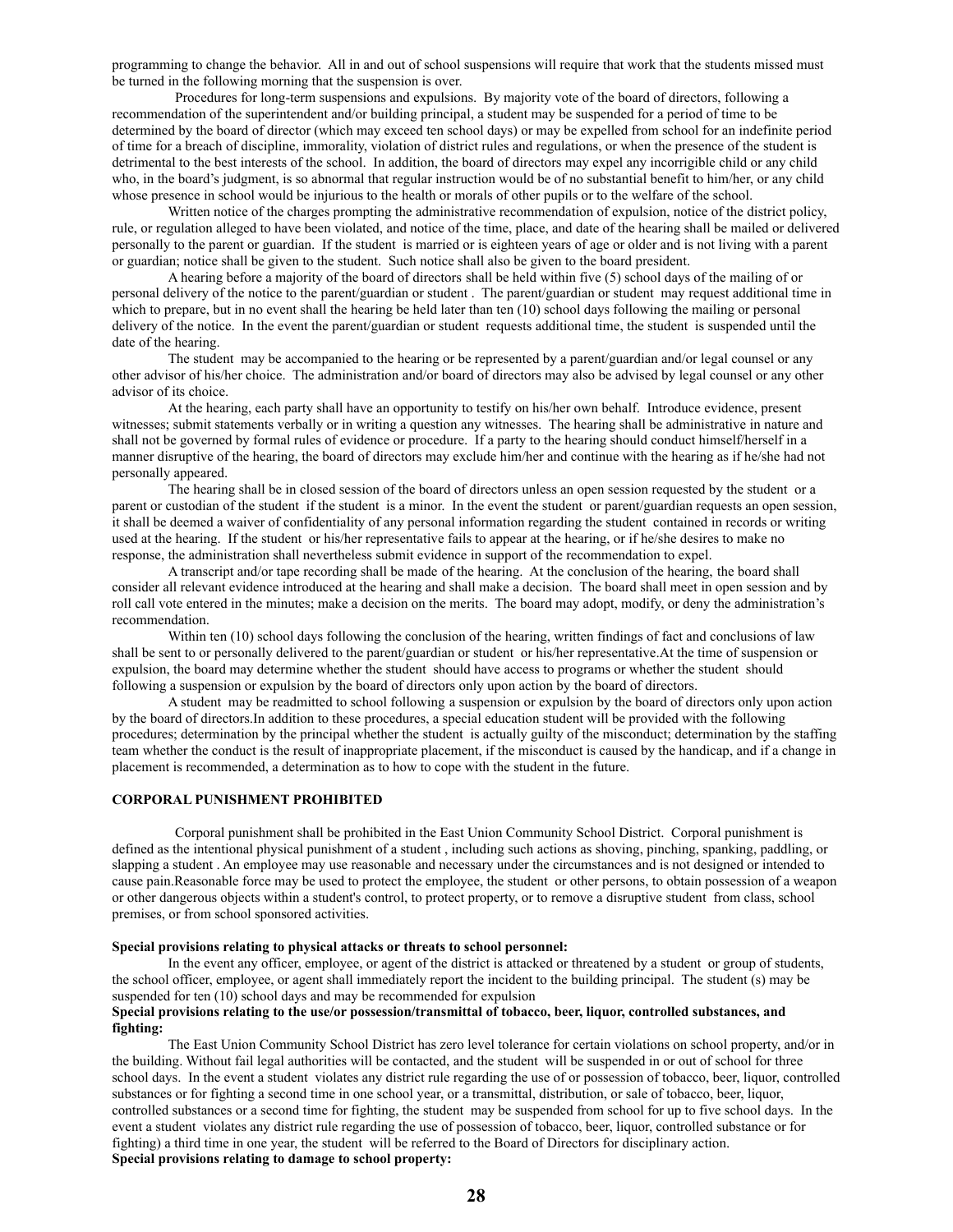The student shall compensate the district for such damage or shall be required to perform services for the district for a period of time until the damage is compensated for. Each hour of work by the student shall be calculated to compensate the district at the minimum wage requirement. The student may also be disciplined by any other means set forth in this policy, dependent upon the severity of the damage, the circumstances of the incident and the prior history of the student.

#### **Appeal:**

A student may contest the Principal's determination of a violation and/or the penalty imposed for a violation of the Behavior and Discipline policy. All appeal hearings shall be informal and his/her parent or guardian may accompany a student . Legal counsel in any hearing before the District's Board of Directors may represent a student . When a student's behavior results in a first violation of the Behavior and Discipline policy, the decision of the Principal will be final and no further appeal will be allowed. The decision of the Principal regarding a violation of the Behavior and Discipline policy may be appealed to the Superintendent only when the student's behavior results in a second violation of the Behavior and Discipline policy. The appeal to the Superintendent shall be in writing and delivered to the Superintendent or the Superintendent's secretary within five (5) school days of receipt of the Principal's decision. The appeal to the Superintendent shall specify the reasons for the appeal and all supporting information and facts. The Superintendent shall review the results of the investigation conducted by the Principal and the student's objections within seven (7) school days of receipt of the written request for appeal. The Superintendent shall provide a written decision to the Principal, the student and/or the student's parents within seven days of considering the appeal. When student behavior results in a second offense of the Behavior and Discipline policy and the Principal's decision is appealed, the Superintendent's decision will be final and no further appeal will be allowed. When student behavior results in a third or fourth violation of the Behavior and Discipline policy, the decision of the Superintendent may be appealed to the Board. Such appeal shall be filed within five (5) school days after the receipt of the Superintendent's decision. A hearing of the student's appeal shall be held as soon as reasonably practical before the Board. The decision of the Board shall be final.

#### **STUDENT SCHOLASTIC ACHIEVEMENT**

#### **SEMESTER FINALS/PROJECTS**

Students may be required to take semester finals/projects in each class. Semester finals/projects will be assigned by the classroom teacher according to the grade level of the class (6th-12th grade). The impact on the student's course grade will be at the discretion of the instructor and that information will be described in the course syllabus/proficiency scale.

#### **STANDARDIZED TESTS**

Students are given standardized tests annually. These tests are used to determine academic progress for individual students, for groups of students and for the school district. students, unless excused by the principal, take the Iowa Statewide Assessment of Student Progress (ISASP).

#### **HUMAN GROWTH AND DEVELOPMENT**

The school district provides students with instruction in human growth and development in middle school and in some domestic science classes. parents/guardians may review the human growth and development curriculum before its use and have their student excused from human growth and development instruction. parents/guardians staff should contact the principal if they wish to review the curriculum or to excuse their student from human growth and development instruction.

#### **OPEN ENROLLMENT**

Iowa's open enrollment law allows students living in one school district to request transfer to another school district upon the parent's/custodial request. students wishing to open enroll to another school district must apply for open enrollment by March 1<sup>st</sup> of the school year preceding the school year in which they wish to open enroll. The open enrollment process begins at the school they wish to open enroll into. Students interested in open enrolling out of the school district should contact the Superintendent for information and possible forms.

#### **CLASS LOADS**

High school students must be registered for a class for at least 8 periods per semester/per day unless they meet one of the following eligibility requirements:

- The student is enrolled in concurrent enrollment courses which excludes them from taking a full 8 period load of high school courses (student is expected to work with the counselor to determine credit requirements)

- The student must turn in a waiver to the counselor, signed by the student and parent/guardian, stating that the student may participate in the student privilege program.

#### **ADDING/DROPPING CLASSES**

High school students who wish to add or drop a class must do so no later than the fourth day of each semester. It is the student's responsibility to communicate with the teacher to determine what course work must be made up due to the class change.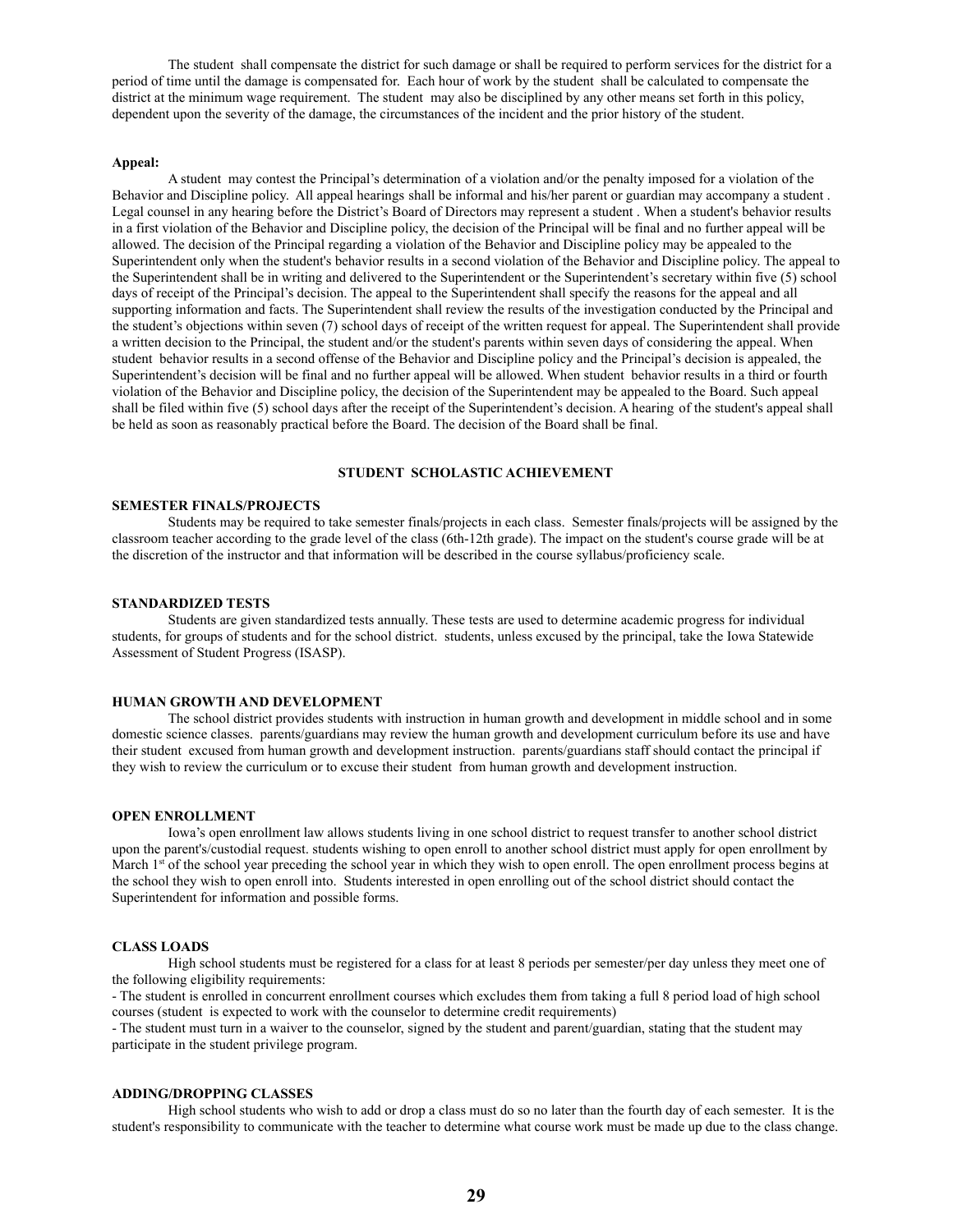#### **DUAL CREDIT COMMUNITY COLLEGE ENROLLMENT POST SECONDARY EDUCATIONAL OPTIONS (PSEO)/CONTRACTED SWCC COLLEGE CLASSES AND CAREER ACADEMIES(28e)**

#### **CAREER ACADEMIES (28e):**

Career Academies are programs of study offered to high school students through an agreement or contract between East Union Schools and Southwestern Community College. They bridge high school and community college CTE programs. Programs offered are: Carpentry, Automotive Technology, Information Technology Systems Networking, Collision Repair, Health Science, and Electrical Technology. These programs are year long and students are expected to complete the entire year long course.

Students who are interested in participating in this program must meet the Senior Year Plus requirements, any prerequisite courses required by Southwestern Community College and must take the ACCUPLACER, ACT or ASSET tests prior to classes starting.

#### **POST SECONDARY ENROLLMENT OPTIONS PROGRAM (PSEO)/CONTRACTED SWCC COLLEGE CLASSES:**

The PSEO/Contracted College Classes is a program intended to promote rigorous academic pursuits and to provide a wider variety of options to high school students. The program allows  $11<sup>th</sup>$  and  $12<sup>th</sup>$  grade students as well as 9th and 10th grade students, with teacher and principal approval, to enroll in college courses. Through the program, individual students may enroll in a college or university course if the course is **NOT** offered at East Union Schools. Successful completion of the course also generates high school credit and applies toward East Union's subject area and graduation requirements.

The school district pays the eligible postsecondary institution for the cost of the PSEO course or \$250, whichever is lower. If the student successfully completes the PSEO course, the course and textbooks are provided free (except possible equipment purchases). If a student fails to complete the PSEO course and is not eligible for a waiver, the student or his or her parent or guardian will be required to pay the district \$250. These guidelines are not followed for Contracted College Classes. See the guidance counselor for a listing of possible PSEO/Contracted SWCC College Classes.

#### **PSEO/CONTRACTED COLLEGE CLASSES STUDENT PROFICIENCY REQUIREMENTS::**

A student must meet the following requirements to be eligible to enroll in PSEO/Contracted classes:

- "Eligible student" includes a  $9<sup>th</sup>$  or  $10<sup>th</sup>$  grade student who is identified according to gifted and talented and procedures pursuant to Iowa Code Section 257.43, or an  $11<sup>th</sup>$  or  $12<sup>th</sup>$  grade student, during the period the student is participating in the PSEO/Contracted Class.
- Acceptance of a student into a course by a post secondary institution is not a guarantee that a student will be enrolled in requested courses. Priority may be given to post secondary students before secondary students are enrolled in courses.
- students must meet the academic requirements of both the school district and post secondary institution. At the college level, students must meet any assessment requirements of the post secondary institution including any placement exam requirements of the institution. While Iowa community colleges are open access institutions, they usually have college placement exam requirements, often including mandatory minimum cut scores for enrollment in certain courses. Early placement testing benefits students by helping them better understand their progress toward college readiness much earlier than at the time of matriculation.
- At the school district level, students must demonstrate proficiency in each of three academic areas reading, mathematics, and science. Proficiency is determined by using the student's results on the spring assessments for reading, math and science. students are determined to be proficient if they score within the acceptable range of the assessment.
- If a student is not proficient in one or more of the content areas of reading, mathematics, and science, the school board may establish alternative but equivalent qualifying performance measures. The school board is not required to establish alternative performance measures, but if it does so, such measures may include but are not limited to portfolios of student work, student performance rubric, end-of-course assessments, additional coursework, or additional administrations of the state assessment.
- It is important to remember that the alternate proficiency requirement was established as a means for students who may not do well on tests or do not have scores from assessments but are able to demonstrate proficiency in their course work through their work and projects.
- If a student has attendance issues at either the high school or college, they may be dropped from the college class.

#### **ELIGIBLE POST SECONDARY COURSES**

Eligible courses include: nonsectarian courses, courses that are not comparable to courses offered by East Union Schools, credit-bearing courses that lead to an education degree, courses in the areas of mathematics, science, social sciences, humanities, and vocational-technical education and courses in career option program offered

An eligible student must apply to the college as a high school student and fill out all registration information by the deadline. Failure to do this promptly may jeopardize the student's ability to take college courses. Eligible students will be required to meet with the school counselor once per week, per the Dual Enrollment Contract that is to be signed by student and parent/guardian prior to the course start date. **For more information regarding Senior Year Plus policies and regulations visit <http://www.iowa.gov/educate>**

#### **WITHDRAWAL FROM POST SECONDARY COURSES**

While colleges may allow the student to withdraw from a course to avoid a failing grade on a transcript, the practice is not encouraged by the East Union Community School District. Students that are having a problem/issue with a post secondary class will need to contact the Success Coordinator and/or the Guidance Counselor for assistance with the problem/issue. Withdrawal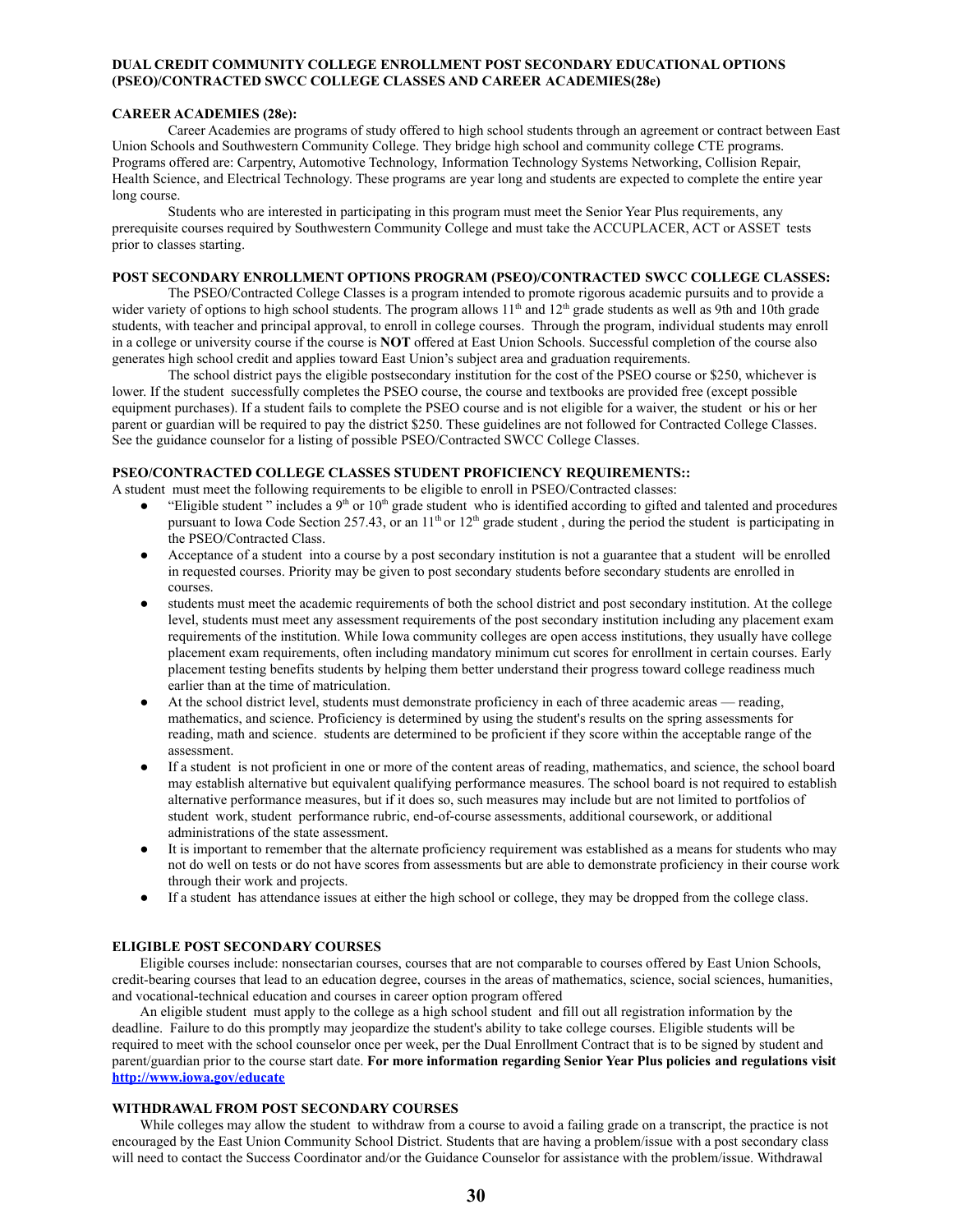from a post secondary is only to be used as a last resort and must be approved by the Secondary Principal. If a student does withdraw from a course the student will be issued a "W" grade on their high school transcript. Students must withdraw from college courses prior to the first grade check (4 ½ weeks) of the semester, according to the high school schedule. If a student withdraws after the first grade check of the semester, their grade will be considered a failing; "F" grade from the college and the student will be subject to academic sanctions in the East Union Good Conduct Policy section XI – Scholastic Eligibility**.**

#### **STANDARDS REFERENCED GRADING SYSTEM**

The East Union Secondary School believes our graduates will be uniquely qualified for continued learning in a dynamic world because the primary focus is on learning rather than attaining a specific grade. Standards referenced grading: provides the purest insight to learning, creates a roadmap to success, and allows students to advocate for themselves. At East Union, time and energy is devoted to encountering great ideas and great literature, applying the scientific method, thinking like a historian or mathematician, developing critical thinking skills and learning to speak and write with precision and passion. Standards referenced grading supports our endeavor to build the capacity in young minds necessary for lifelong learning-- an endeavor critical to success in a thriving society.

#### **THE IOWA CORE STANDARDS**

A great school system begins with a clear and rigorous set of expectations, or standards, that educators help all students to obtain. In Iowa, those academic standards are known as the Iowa Core. The Iowa Core standards describe what students should know and be able to do from kindergarten through 12th grade in math, science, English language arts and social studies. The Iowa Core also sets learning goals for 21st Century skills in areas such as Employability Skills, financial, health and technological literacy. The Iowa Core sets appropriate expectations for all students, regardless of where they live or what school district they attend, and reflects the real-world knowledge and skills students need to graduate from high school prepared for college or to enter the workforce. In content areas not covered by the Iowa Core, appropriate state and national standards will be used to develop clear and consistent course standards to ensure that students in those courses have the best education possible.

#### **FORMATIVE ASSESSMENT/HOMEWORK:**

The goal of frequent assessment is to direct future instruction and learning. Formative assessments are scored and can be recorded but mainly used to track learning so that appropriate instruction can be planned. Students are included in classroom assessment practices and tracking scores to ensure that the expectations are clear, promotes learning and encourages self-assessment and proficiency of the standards. Where learning is developmental and will grow with time, repeated practice and assessment provides evidence of progress.

Homework is a formative assessment, and it is essential for students to do homework that is tied closely to learning objectives and enable students to see those connections. Homework is an opportunity for students to practice skills and activities, to share and discuss ideas, to review materials, to become familiar with resources, organize thoughts, and to prepare for class. Homework is intended for practicing skills that are necessary for developing proficiency of curriculum standards and preparing for summative assessments.

#### **SUMMATIVE ASSESSMENTS:**

Summative assessments are defined as the assessments that show mastery of the Iowa Core Concepts identified within the course. With the implementation of the Iowa Core, students are expected to show mastery of all required concepts and skills. Because the summative assessments are designed to demonstrate mastery of the Iowa Core, any student who has not received a course grade at or above a 1.0 will not have met the requirements of the course.

#### **EMPLOYABILITY SKILLS:**

Within the Iowa Core, there is a set of 21st Century Skills identified as Employability Skills. The Employability Skills standards represent universal skills that can be applied to any content area. They contribute to outcomes that are valued for individuals and for society, bring benefits in a wide variety of contexts, apply to multiple areas of life, and are of use to all individuals, deemphasizing competencies of use only in a specific trade, occupation or walk of life. Each student will also be assessed based on their proficiency in these skills as they work to complete units and assessments within each course they take.

**CALCULATION OF COURSE GRADES:** Summative assessments of content standards and Employability Skills standards will be used to report student progress.. Summative assessment scores will account for 100% of the overall course grade. Employability Skills scores will be recorded in the JMC system for parent/guardian information..

#### **STANDARD REFERENCED GRADES CONVERSION TO LETTER GRADES:**

For the recording of grades on the report card issued to students, Standard Referenced Grades will be converted to a letter grade using the following guideline.

| $3.75 - 4.00$ A  | $2.33 - 2.65$ C+ |        |
|------------------|------------------|--------|
| $3.50 - 3.74$ A- | $2.00 - 2.32$ C  |        |
| $3.25 - 3.49$ B+ | $1.66 - 1.99$ C- |        |
| $3.00 - 3.24$ B  | 1.33-1.65        | $\Box$ |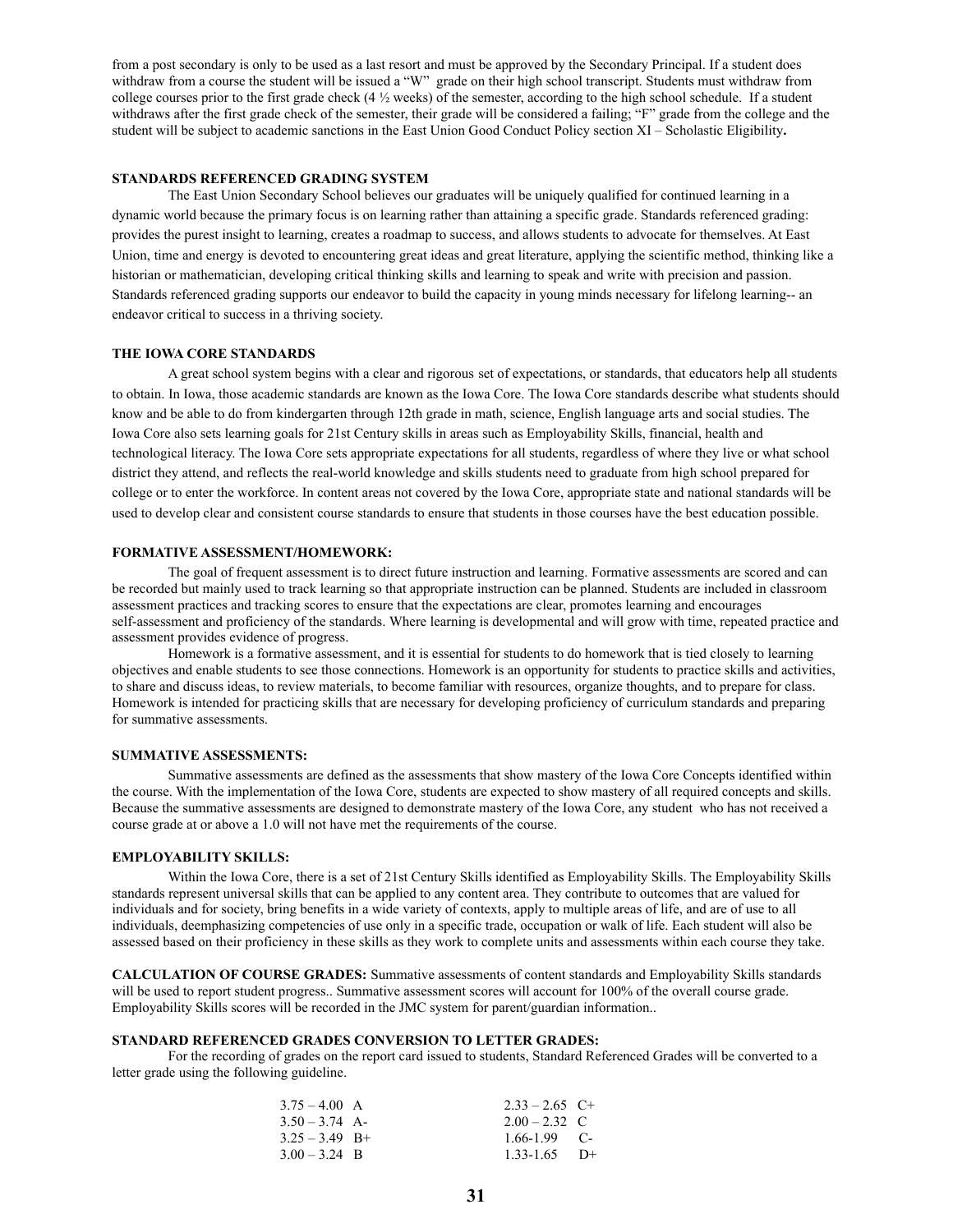#### **SUMMATIVE ASSESSMENT RETAKE POLICY:**

Students that wish to retake a summative assessment, or are required to retake a summative assessment, will need to meet with their instructor and complete the following steps listed below in order to have the opportunity to retake the summative assessment.

- When a student does not complete the assessment when assigned (projects not done) a zero is entered into the gradebook to indicate the lack of success.
- The instructor notifies the student, parent/guardian, Student Services Coordinator, and any other relevant individuals that the student was not successful on the assessment. The instructor will set a specific date for the student to reassess. The student is expected to report to the teacher to determine why the student was not successful on the assessment.
- If a student wishes to reassess on a summative assessment to raise their passing score, they must complete the [Reassessment Form](https://docs.google.com/document/d/1-39436Kd6BNC5ueXobJlLt0ZbjvWTmgVgo3q4HKJtDk/edit?usp=sharing) and complete the assigned practice work and take the assessment on the day scheduled with the teacher.

#### **PROCESS FOR COMMUNICATING SCORES TO STUDENTS AND PARENTS/GUARDIANS:**

#### 1. **Formative assessments:**

- a. Teachers will communicate with parents/guardians through the JMC student management system. When the lack of success in formative assessments jeopardizes the student's ability to be successful on the summative assessment parents/guardians will be notified.
- 2. **Summative Assessments and Employability Skills:**
	- a. All scores placed in the JMC student management system, will use the 4 point scale. Unit proficiency scoring scales that will be used to determine the appropriate evidence-based score will be provided to students prior to beginning the unit. No percentage grades or other reporting formats will be used by any teacher.
	- b. The score awarded to the student will describe the level of proficiency as evidenced by the student's performance as it is associated with standards.
	- c. Teachers will communicate with parents when the student has scored below 1.0 as soon as the score is entered into the JMC student management system.
- 3. Teachers will communicate with parents a minimum of 1 week prior to a reporting period if the student may become academically ineligible. If contact has not been made at least 1 week prior to the reporting period, the student will not be academically ineligible.

#### **GRADE REPORTS**

Students and parents will receive progress reports electronically every 4 1/2 weeks for a total of 8 times per year. At the end of the first and second semester, report cards will be provided to the student and their parent/guardian via the on-line student /parent portal. Students who have a concern about their grades should talk to their teachers to determine how they can improve their performance. Letter grades/Standards Referenced Grades are given at the close of each semester of school work. Standards Referenced Grades used by the teachers have the following values:

| Score          | Description                                                                             |
|----------------|-----------------------------------------------------------------------------------------|
| $\overline{4}$ | I clearly understand the learning target and can apply, explain, or justify my thinking |
| 3              | I understand the learning target                                                        |
| $\mathfrak{p}$ | I understand parts of the learning target, but I need help with others                  |
|                | I am unable to complete level 2 tasks without additional support                        |
| 0              | Assessment not completed/attempted                                                      |

#### **PASS/FAIL**

Students in grades 9-12 will be allowed to take a class for pass or fail.

- a. This class will not count towards their G.P.A.
- b. Students will be allowed to take one class per year Pass/Fail.
- c. The teacher won't know who is taking the class for Pass/Fail. Only the student and the office/counselor will know.
- d. A grade of "C" or a 2.0 will be the lowest grade allowed to earn a passing grade.
- e. The deadline for declaring whether or not the class is being taken for a grade or for a Pass/Fail is midterm of the semester.

#### **HONOR ROLL**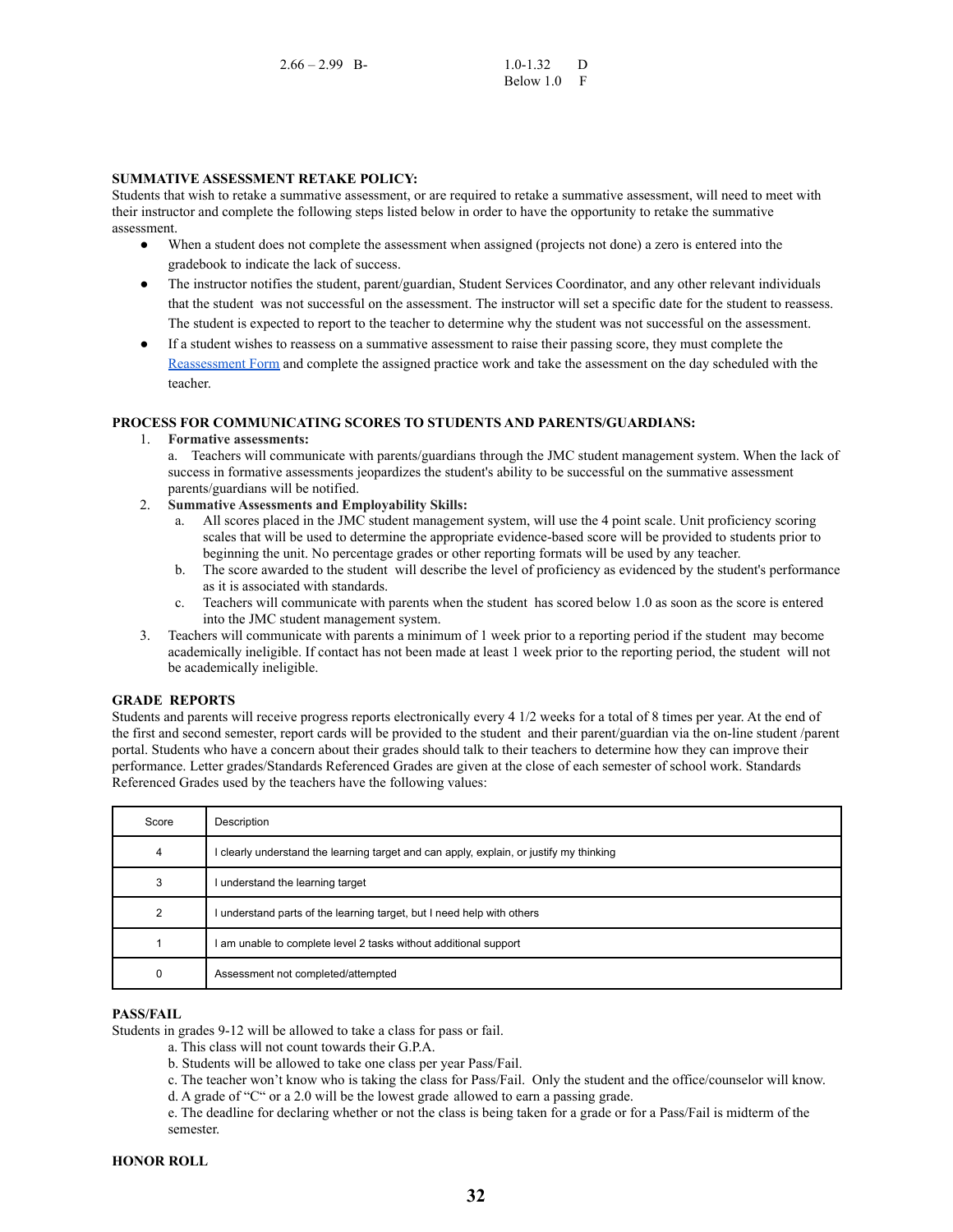An honor roll will be announced for the middle school and the high school at the end of each semester for the purpose of recognizing outstanding student work. To qualify for the honor roll, students cannot receive cumulative grade point average below a 3.0 (B).

#### **EARLY GRADUATION**

Any student who will have completed all graduation requirements prior to completing the twelfth grade may apply for early graduation. The application shall be made in writing and submitted to the secondary principal prior to the start of the semester in which the student plans to graduate. Such application shall include a statement from the student's guidance counselor verifying that the student will have earned the necessary credits and will have taken all designated courses to meet the district's requirements assuming the student successfully completes all pending coursework. Such an application will then be presented to the Board of Directors for approval. To gain board approval, the application must have the recommendation of the superintendent and the principal.

#### **PHYSICAL EDUCATION**

Every student is required by law to participate in physical education (for 120 minutes per week) unless excused by a doctor for medical reason, or for another Department of Education approved reason. If for some reason a student has permission from a doctor to not take Physical Education, an alternative program will be developed by the instructor and the student to meet state requirements. All students should wear appropriate physical education clothing. (Wearing street clothing or shoes in physical education is not allowed; physical education clothing is not acceptable outside the physical education classroom). All physically able students in grades six through twelve shall be required to engage in a physical activity for a minimum of 120 minutes per week. A student participating in an organized and supervised athletic program or non-school sponsored extracurricular activity which requires the student to participate in physical activity for a minimum of 120 minutes per week may be granted exemption from the physical education requirement with principal permission.

#### **MIDDLE SCHOOL/HIGH SCHOOL ACCELERATED PROGRAM**

Research conducted nationally and within Iowa's public schools has demonstrated that academic acceleration can be a powerful and cost-effective strategy for providing appropriately challenging, standards-based instruction for students who are ready to learn above grade-level content. Acceleration has also been shown to increase motivation, reduce apathy, and enhance the social and emotional well being of appropriately selected students. Any questions/concerns should be directed to the Secondary Principal or Guidance office. (Contact the principal's office for a copy of East Union Acceleration Policy)

#### **WORK EXPERIENCE PROGRAM**

East Union juniors and seniors have the opportunity to take a work experience program for credit to evaluate future career and technical plans. students will be accepted into the program based upon acquisition of necessary credits to make them eligible for graduation. students will be eligible to receive 1 or 2 credits based upon their total community time. These credits will include weekly check-ins with the supervising teacher. Students who are incomplete or having attendance problems in any subject at the end of any semester may not continue in the program.

#### **SERVICE LEARNING PROGRAM**

East Union seniors can participate in one year of a service learning program each year. High school credit will not be awarded for the program, but the students may earn hours for the Volunteer Community Service Requirement. (see page 34)

#### **DRIVER'S EDUCATION**

Students who desire to be enrolled in summer drivers' education classes need to sign up in the office by the set deadline. Students who fail to meet this deadline may not be allowed to take the class. Guidelines to follow concerning driver's education classes:

- 1. The student must have a driver's permit in order to sign up for enrollment.
- 2. Students will be required to pay the fee for Driver's Education when enrolling or provide evidence from the Superintendent's office waving the fee.

3. Drivers Education Course will be pass/fail. No East Union graduation credit will be given for successfully passing this course. A student that completes and passes the Iowa DOT requirements for Driver's Education will receive a certificate of completion.

#### **SCHOOL COUNSELING**

The school counseling program is designed to help the student with the problems he/she faces or will face during their school year and after graduation. The counseling office is always open to students. In the counseling office, students will find a wide selection of vocational and educational information. This information is for students' use and can be checked out through the school counselor. The counselor works with students in the following areas:

Testing; Educational problems Academic Skills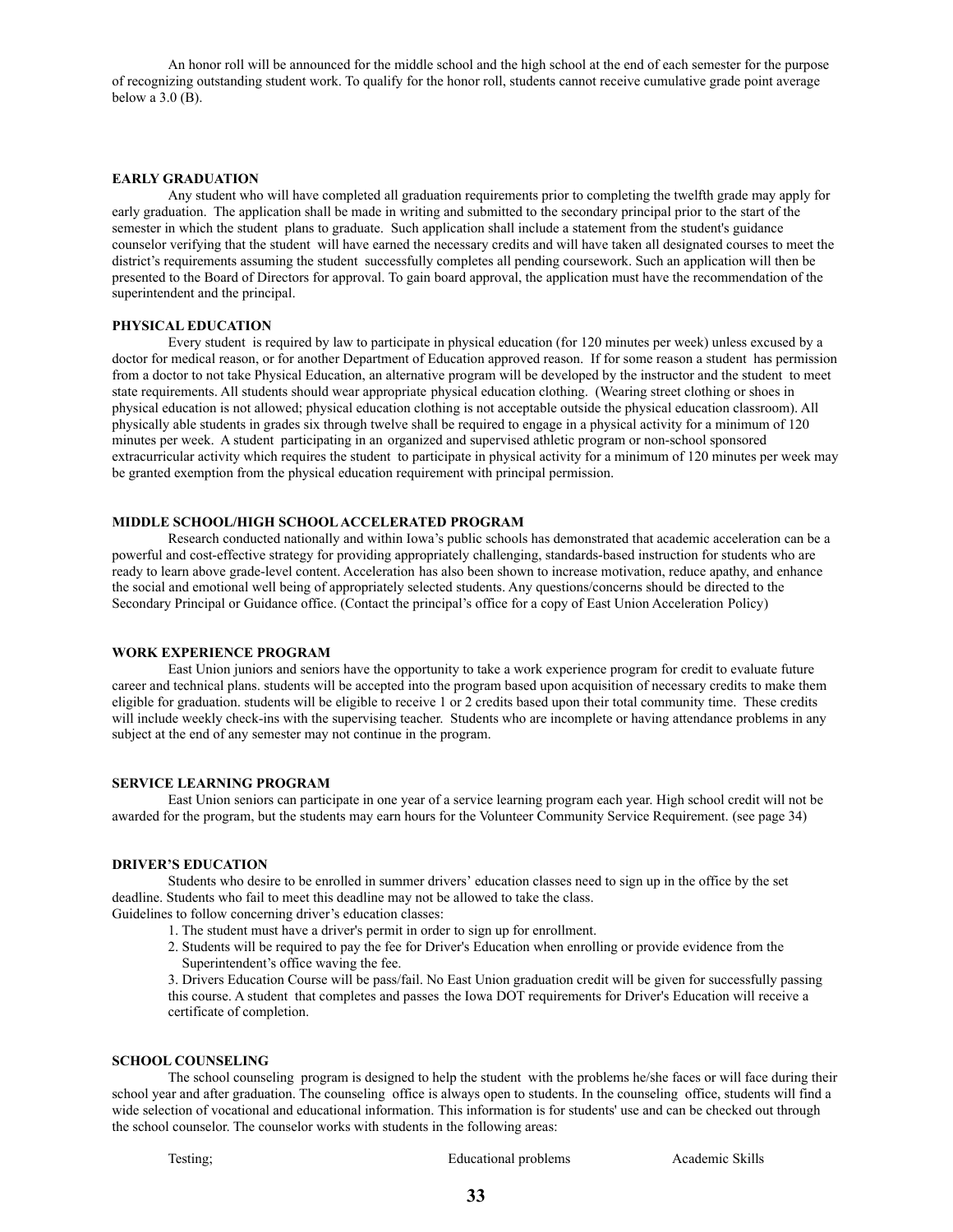Scheduling and course selection Personal problems College & Career Readiness Occupational-vocational problems Social/Emotional Health

East Union Community Schools strive to make every student's educational experience a successful one. To ensure success of all students, accommodations and/or modifications are made for particular students. These modifications and accommodations are referred to as general interventions. They involve attempts to correct a student's academic or behavioral difficulties in a systematic fashion in a student's regular classroom. Teachers, sometimes working with a team of teachers from their building, develop interventions to correct student's difficulties. If initial interventions are ineffective at correcting the difficulty, further interventions may be attempted or a child's parent(s) may be contacted about the possibility of a full and individual evaluation for their child.At times, the support of professional staff from the Green Hills AEA are used to assist in developing these accommodations and modifications. Professional staff from the AEA consists of Speech-Language Pathologists, Itinerant Hearing and Vision Teachers, Occupational Therapists, Transition/Work Experience Instructors, School Social Workers, and School Psychologists. AEA staff may assist teachers through observations of a student in the student's classroom, and through review of a student's educational record. Prior to any direct involvement of the AEA staff with a particular student , parent permission must be secured through their signing of an "Informed consent" form.

#### **GRADUATION REQUIREMENTS**

#### **Students to Graduate in 2020-2021**

The student is reminded that it is his/her responsibility to keep track of the number of credits earned toward graduation. A graduation fee will be charged to those students who are not in good standing with the class. A copy of the student's transcript is available to the student if questions arise regarding the number of credits earned. A student should contact the school counselor's office for assistance with any questions he/she may have concerning graduation requirements.To complete the required credits, a student may choose from the list of approved academic courses in the course planner found online at [www.eastunionschools.org](http://www.eastunionschools.org) under "Guidance" and "Files".

| Subject                            | Credit | <b>Class Offerings to Meet Requirements</b><br>(Classes in Bold are required)                                                                                                                                                                                                                     |
|------------------------------------|--------|---------------------------------------------------------------------------------------------------------------------------------------------------------------------------------------------------------------------------------------------------------------------------------------------------|
| Mathematics                        | 6.0    | Math 1, Math 2, Math 3, Pre-Calculus, Technical Math, Personal<br>Finance, Probability and Statistics                                                                                                                                                                                             |
| English Language Arts              | 8.0    | ELA 9, ELA 10, One Year of Literature (Traditional Literature,<br>Modern Literature, or Strategic Literature)<br>One Year of Composition (Applied Composition, Composition,<br>Technical Writing, Creative Writing)                                                                               |
| Science                            | 6.0    | Physical Science, Biology, Chemistry, Physics, Anatomy &<br>Physiology, Field Biology, Innovative Science, Principles of<br>Biomedical Science, Environmental Science, Microbiology (pick one<br>or two of the non-bold classes to fulfill the requirement of 6 credits.)                         |
| <b>Social Studies</b>              | 6.0    | World History, American History,<br><b>American Government/Economics,</b><br>Sociology, Geography, Current Events, Western Civilization I & II                                                                                                                                                    |
| Physical Education                 | 2.0    |                                                                                                                                                                                                                                                                                                   |
| 21st Century Skills                | 2.0    |                                                                                                                                                                                                                                                                                                   |
| Total required subjects            | 30.0   |                                                                                                                                                                                                                                                                                                   |
| Total elective credits<br>Required | 24.0   | Courses offered in the areas of Agricultural<br>Education, Human Services, Business, Marketing, Art, Spanish,<br>Chorus, Band, Physical Education, College Classes and any course<br>taken in Math, Science, English, & Social Studies that is beyond the<br>graduation requirement listed above. |
| <b>Total credits required</b>      | 54.0   |                                                                                                                                                                                                                                                                                                   |

#### **VOLUNTEER COMMUNITY SERVICE GRADUATION REQUIREMENT**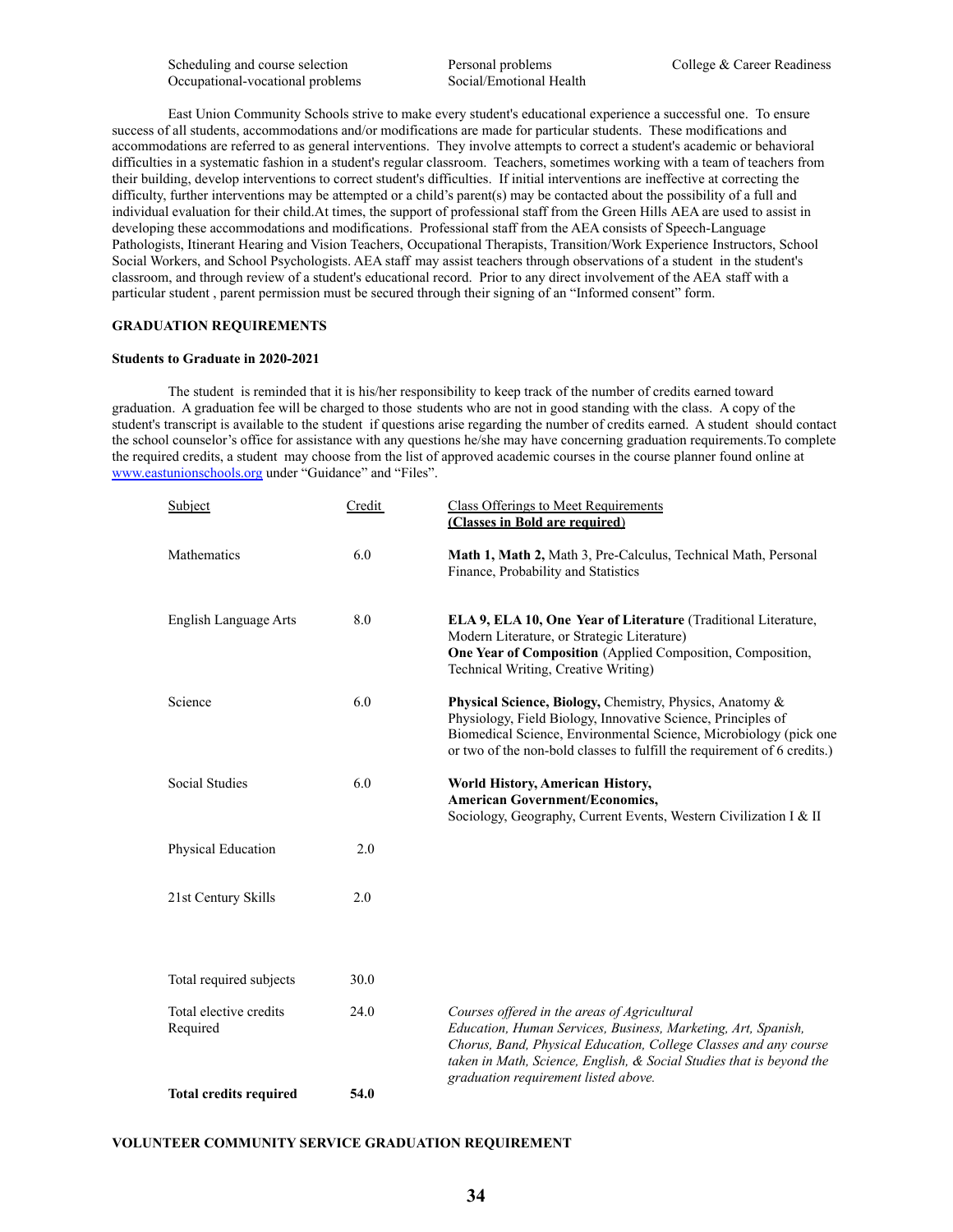East Union students must complete **50 hours** of volunteer community service before May 1st of their senior year as a requirement for graduation. Service may be the summer prior to a student's freshmen year. The breakdown for the number of hours **each** year is as follows:

#### **Freshmen - 10 hours Sophomores - 10 hours Juniors - 15 hours Seniors - 15 hours**

If a student enrolls at East Union High School after the first semester of their freshmen year, the requirement will be prorated to the number of semesters enrolled at East Union. Volunteer service hours can be counted from organizations/clubs (FFA, FCCLA, Science Club, Spanish Club, and other groups that give honors or credit for service) as long as the hours are outside of the school day and not a requirement for the organization/club. students will be required to report volunteer community service hours to their homeroom advisor as a part of their portfolio presented at the two Student Led conferences each school year. students can count volunteer hours during the school day as long as the activity is approved by the administration. A student must have their schoolwork completed for the hours that will be missed in school by volunteering during the school day. Volunteers may not receive payment or course credit for volunteer service honors. Family members and/or fellow students cannot act as the supervisor nor can they verify volunteer hours. A listing of possible volunteer activities will be available to students from their homeroom advisor.

#### **COMMUNITY SERVICE PROGRAM**

A student can go above and beyond the 50 hours during their high school career. If a student earns 100 volunteer community service hours, they will be recognized with cords to be worn on their robes at the graduation ceremony. The cords will be awarded at the high school awards day in May. Hours must be recorded by May 1st of the graduation year.

#### **MISCELLANEOUS**

#### **TELEPHONE/CELL PHONE USAGE DURING THE SCHOOL DAY**

Students are allowed to carry their cell phones on their person during the school day. Students are to have their cell phones on silent and placed in their computer bags during class unless otherwise instructed by the teacher. Teachers can give a warning or confiscate the cell phone if the cell phone is disruptive in the classroom. If the disruption continues in the class the cell phone will be turned into the office for a parent/guardian to pick up. Repeat offenders will lose the phone privileges. Individual teachers may have a stricter cell phone policy for their classrooms that students will be expected to follow. Cell phones are not to be used in restrooms and/or locker room areas due to the concern of having cameras in these locations. If students are caught with phones in locker rooms or restrooms, the phone will be confiscated for the remainder of the day and detention may be assigned. Students are not allowed to make/take phone calls during the school day unless they are in the office. Students may use their cell phones during breakfast, lunch, and passing periods. Students that are repeatedly tardy due to phone use during passing period may lose the privilege.

Students who receive telephone calls through the main office during school hours are not removed from the classroom to take the call unless it is an emergency. The office will forward the message to the student . There is a telephone in the office that students can use. Students are not to be receiving personal calls/text messages during class time. The use of the telephone/cell phone may be denied for abuse of the privilege.

#### **VISITORS/GUESTS**

Any person visiting East Union must sign in and pick up a visitor's badge at the front office. A visitor is defined as anyone other than a currently enrolled student at East Union, an employee of East Union, or any independent contractor employed by East Union Schools. The badge shall be worn so that it is visible. Once the visitor is ready to leave they must sign out and leave the badge at the front office.

If a student wishes to bring a guest to school, the student must receive permission from the principal prior to the guest's visit. If a student brings a guest, the student is responsible for that individual's actions. The guest of the student is to follow the guidelines of the student handbook.

#### **LEGAL STATUS OF STUDENT**

If a student's legal status, such as the student's name or the student's custodial arrangement, should change during the school year, the parent or custodian must notify the school district. The school district needs to know when these changes occur to ensure that the school district has a current student record.

#### **OPEN GYM DURING NON-SCHOOL HOURS**

Administration will approve and initial a schedule that will be posted and an announcement will be made as to the schedule of any open gym times. A school staff member, certified coach, or approved volunteer must be in direct supervision of any students using the school facilities. (For example: students should not be in the gym after school without a staff member committed to supervise.)

#### **GUM/CANDY/SNACKS/POP**

Gum, candy, snacks, and pop are not to be consumed during the breakfast and/or lunch periods in accordance with Federal Hot Lunch guidelines. Consumption of water and other snack food from the food service vending machine items in the classroom must have the permission of the classroom teacher in accordance with the Healthy Kids Act. Water is the only drink allowed in the classroom. Students may chew gum unless this privilege is abused. No open containers are allowed in hallways.

#### **WORK PERMIT**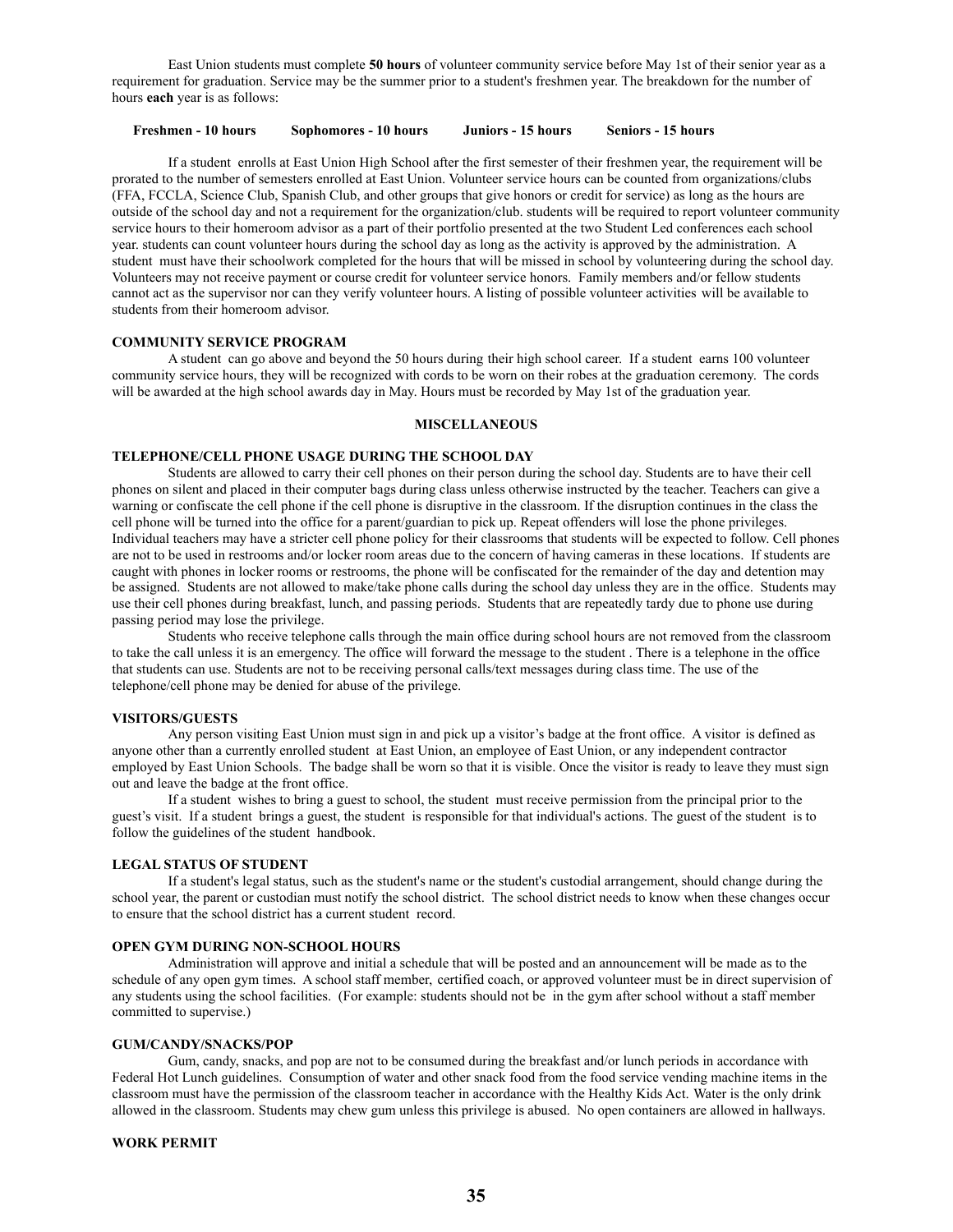Senior students who wish to work during the school day must fill out a work permit form to be approved by the principal. The form must be filled out completely and returned to the office before consideration will be given and the student released. Only seniors that are on target to graduate on time may qualify for a work permit. Work permits will only be honored for blocks 1 and 4.

#### **LUNCHROOM**

Behavior in the lunchroom will be closely supervised. students are expected to clean up after themselves. students who are cutting in line will be sent to the end of the line or possibly kept after school for detention. With the use of our computerized lunch program, parents/guardians staff are able to deposit any amount of money into the family account and it may be used for breakfast, lunch, and extra milk.

- 1. Students are NOT allowed to use another student's account number; this includes brothers and sisters.
- 2. Students are expected to continue through the line single file and in an orderly fashion.
- 3. Students will be notified up to 3 days prior to their account balance-reaching zero. They may come to the Food Service Director's office and find out their balance at any time.

4. Students are expected to pay ALL negative balances before they are able to check out at the end of the school year. **\*\*\***Board of Directors Resolution regarding Lunch Fund Refunds – dated 05/21/07. No refund shall be issued under the amount of (\$10.00) ten dollars without a written request for the account holder and must include a current mailing address. All refunds shall be issued in the form of a check approved by the Lunch Fund Secretary and the Superintendent. Reference – Administrative Policy: 502.3.\*\*\* If there are any questions concerning the new policies please click on the following link to take you to the East Union Lunchroom on the school's website [Lunch Program](http://www.eastunionschools.org/?PageName=%27LunchProgram)

#### **FAMILY NIGHT**

Wednesday night has been designated as family night. The school building, when school is in session, is to be closed to students during the evening with no scheduled practices, rehearsals or meetings of any kind taking place after 6:00 p.m. No school activities will be scheduled on this night when school is in session, regardless of the place where the activity is being held. The only exception is when a state or conference agency outside the school schedules tournaments or meetings to be held on Wednesday night.

#### **BUS TRANSPORTATION GUIDELINES**

Riding the school bus is a privilege, not a right. This privilege can be denied at any time for misconduct. All persons riding in school district vehicles shall adhere to the following rules. The driver, sponsor or advisor are to follow the school bus discipline procedure for student violations of this policy.

The East Union Community School District Board of Education has authorized the use of video cameras on school district buses. The video cameras will be used to monitor student behavior to maintain order on the school buses to promote and maintain a safe environment. students and parents are hereby notified that the content of the videotapes may be used in a students disciplinary proceeding. The content of the videotapes are confidential student records and will be retained with other students records. Videotapes will only be retained if necessary for use in a student disciplinary proceeding involving the student.

- 1. Bus riders shall be at the designated loading point before the bus arrival time. Contrary to popular belief, Iowa does not require the driver to wait if the school bus is on time. students must avoid roughhousing or loitering when waiting for the bus.
- 2. Bus riders shall wait until the bus comes to a complete stop before attempting to enter. Each student must go directly to his or her assigned seat upon entering the bus.
- 3. Riders must not extend arms or heads out of the window at any time.
- 4. Aisles must be kept clear at all times.
- 5. All bus riders shall load and unload through the right front door. The emergency door is for emergencies only.
- 6. A bus rider will depart from the bus at the designated point unless written permission to get off at a different location is given to the driver.
- 7. The driver will assign a rider a seat.
- 8. Riders who damage seats or other equipment will reimburse the district for the cost of the repair or replacement.
- 9. Riders are not permitted to leave their seats while the vehicle is in motion.
- 10. Waste containers are provided on all buses for bus riders' use.
- 11. Permission to open windows must be obtained from the driver.
- 12. Classroom conduct is to be observed by students while riding the bus except for ordinary conversation. Loud or vulgar language is prohibited. When the bus is crossing a railroad track, all conversation must stop until the bus has crossed the tracks. Riders shall refrain from talking to the driver while the bus is in motion.
- 13. The driver is in charge of the students and the vehicle, and the driver is to be obeyed promptly and cheerfully.
- 14. students shall assist in looking after the safety and comfort of younger students.
- 15. A bus rider who must cross the roadway to board or depart from the bus shall pass in front of the bus (no closer than 10 feet), look in both directions, and continue to cross the road or highway only on signal from the driver.
- 16. students shall not throw objects out the windows or inside the vehicle.
- 17. Shooting paper wads squirt guns or other material in the vehicle is not permissible.
- 18. students shall keep feet off the seats.
- 19. Rough housing on the vehicle is prohibited.
- 20. students shall refrain from crowding or pushing.
- 21. The use or possession of alcohol, tobacco or look alike substances is prohibited in the vehicle.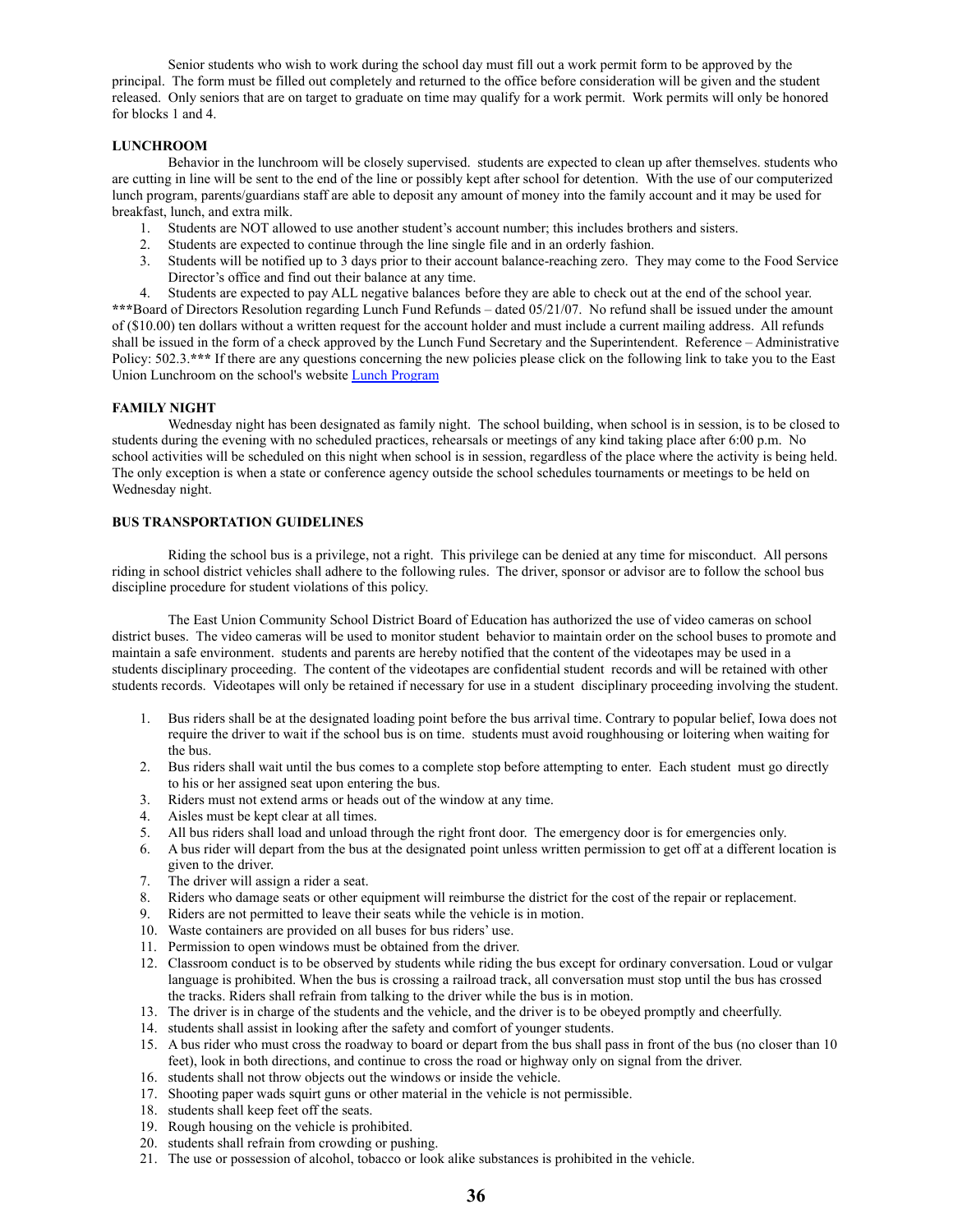- 22. There shall be no open pop or liquid containers on the bus, and all unopened pop or liquid containers should be in a gym/book bag or lunch box.
- 23. The Good Conduct Rule is in effect.

#### **Bus report slips**

Each driver, including any substitute driver, the school principal, or the Director of Transportation, may write a bus report slip for a specific student . A student's driver may choose to visit with the student or the parent/guardian personally regarding a bus problem that may result in a formal bus report slip if the behavior continues.

Consequences for inappropriate bus behavior or rule violation may be delayed by the driver (seat change, conferences, etc.) and/or the principal who will also determine student consequences. The nature of the problems/behavior of the student and the number of previous bus report slips will be taken into consideration.

For the first write up, a student will be required to sit in an assigned seat for 5 days. For the second write up, a student will be suspended from the bus for 5 days. For the third write up, a student will be suspended from the bus for 10 days. The next write up will result in termination of bus privileges for the rest of the school year.

#### **Independent Study Course Expectations**

#### **1. Definition of an independent study course:**

- a. A course where learning occurs without scheduled face to face time with an instructor.
- b. A course that would be considered an independent study course would fall within the high school curriculum and only receive high school credit.
- c. All instructional materials are available the first day of class and the student is responsible for the pacing of the course and the completion of all required tasks.

#### **2. Qualifications for Independent Study(student ):**

- a. The student must be at a sophomore grade level or fall under an acceleration plan.
- b. Must receive recommendations or approval from administration, guidance counselor, homeroom teacher and the classroom teacher.
- c. For a student to take a course independently, the independent course must not currently be taught during the school day, but the course would need to be provided to the student (s) during non-school hours. Exceptions can be made if the course is offered at a time when the student's desired courses conflict with the student's ability to take the course.
- d. Must test proficient at their grade level in all district wide assessments (I-Ready, Iowa Assessments, etc.).
	- i. For a course that is never taught during the school day a waiver of this expectation can be attained through the collaboration with administration, guidance counselor, homeroom teacher and the classroom teacher.
	- ii. Proficiency at their grade level is determined by the most recent district wide assessment scores.
- e. student and parent/guardian must sign contract acknowledging their understanding of the following expectations of the course:
	- i. Syllabus
	- ii. Pacing
	- iii. Communication
	- iv. Quality of work
- f. No incomplete course work at the end of a semester within the last academic year.

#### 3. **Qualifications for Independent Study (Teacher):**

- a. Syllabus
	- i. General course description
	- ii. Identify standards associated with each unit
	- iii. Learning targets associated with each unit
	- iv. Assessment criteria
	- v. Made available to students in google classroom or another pre-approved online learning platform
- b. Pacing guide
	- i. Length of time that should be required to complete core tasks and assessments within each unit.
	- ii. In a sequential course this pacing guide should reference specific calendar dates.
	- iii. In a non-sequential course the pace guide may reference the length of time without mention of specific dates.
	- iv. The student is ultimately responsible for maintaining pace, but teachers are responsible for regularly monitoring pace
- c. Communication
	- i. Twice weekly communication is expected on the part of the teacher at a minimum. This communication is to be documented in JMC.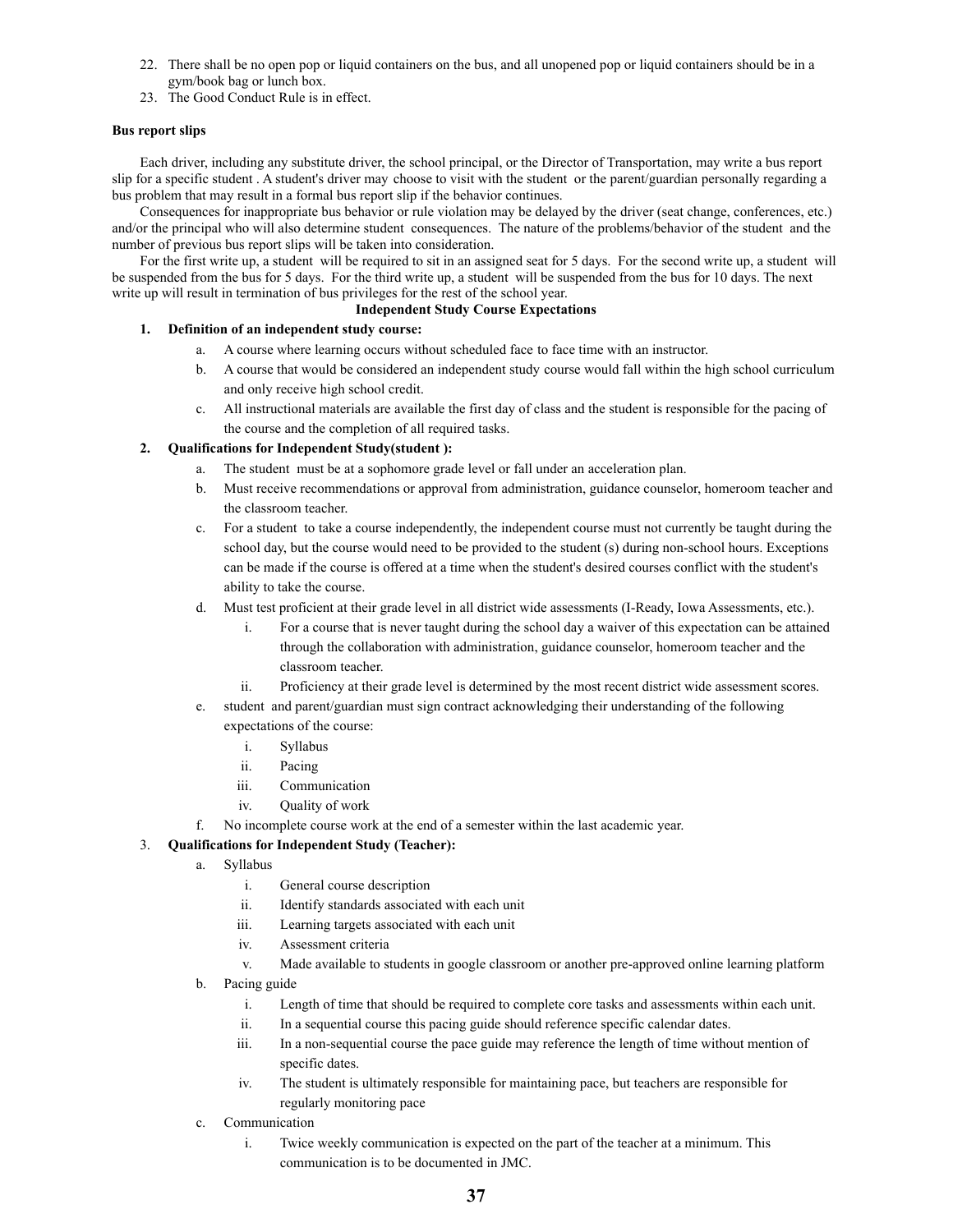- ii. Quick and immediate feedback on learning activities and assessments.
- iii. Responsive to student questions.
- d. All course units, grading rubrics, and assessments prepared and ready at all times.
	- i. The student should not be waiting on the teacher to prepare an assessment or share the next unit of study
	- ii. Examples of assessments should be available for students.
	- iii. Examples of acceptance of alternative ways of learning and assessments.
	- iv. Reflection of learning at the end of every assessment.
- e. Once all the above qualifications have been met the class may be offered. Once the class is offered and the student has received a score of 3 or higher the teacher will receive payment for the course (\$200)

#### **East Union Computer Responsibilities and Terms Agreement**

| <b>Parent Responsibilities and Terms</b>                                                                                                                                                                                                                                                                                                                                                                                                                                                                                                                                                                                                                                                                                                                                                                                                                                                                                                                                                                                                                                                                                                                                                                                                                                                                                       | <b>Student Responsibilities and Terms</b>                                                                                                                                                                                                                                                                                                                                                                                                                                                                                                                                                                                                                                                                                                                                                                                                                                                                                                                                                                                                                                                                                                                                                                                                                                                                                                                                                                                                                                                                                                                                                                                                                                                                                                                                                                                                                                                               |
|--------------------------------------------------------------------------------------------------------------------------------------------------------------------------------------------------------------------------------------------------------------------------------------------------------------------------------------------------------------------------------------------------------------------------------------------------------------------------------------------------------------------------------------------------------------------------------------------------------------------------------------------------------------------------------------------------------------------------------------------------------------------------------------------------------------------------------------------------------------------------------------------------------------------------------------------------------------------------------------------------------------------------------------------------------------------------------------------------------------------------------------------------------------------------------------------------------------------------------------------------------------------------------------------------------------------------------|---------------------------------------------------------------------------------------------------------------------------------------------------------------------------------------------------------------------------------------------------------------------------------------------------------------------------------------------------------------------------------------------------------------------------------------------------------------------------------------------------------------------------------------------------------------------------------------------------------------------------------------------------------------------------------------------------------------------------------------------------------------------------------------------------------------------------------------------------------------------------------------------------------------------------------------------------------------------------------------------------------------------------------------------------------------------------------------------------------------------------------------------------------------------------------------------------------------------------------------------------------------------------------------------------------------------------------------------------------------------------------------------------------------------------------------------------------------------------------------------------------------------------------------------------------------------------------------------------------------------------------------------------------------------------------------------------------------------------------------------------------------------------------------------------------------------------------------------------------------------------------------------------------|
| Your student has been loaned a Laptop Computer to improve and                                                                                                                                                                                                                                                                                                                                                                                                                                                                                                                                                                                                                                                                                                                                                                                                                                                                                                                                                                                                                                                                                                                                                                                                                                                                  | Your Laptop Computer is an important tool and should be used for                                                                                                                                                                                                                                                                                                                                                                                                                                                                                                                                                                                                                                                                                                                                                                                                                                                                                                                                                                                                                                                                                                                                                                                                                                                                                                                                                                                                                                                                                                                                                                                                                                                                                                                                                                                                                                        |
| personalize his/her education this year. It is essential that the                                                                                                                                                                                                                                                                                                                                                                                                                                                                                                                                                                                                                                                                                                                                                                                                                                                                                                                                                                                                                                                                                                                                                                                                                                                              | EDUCATIONAL PURPOSES ONLY. In order to use the Laptop                                                                                                                                                                                                                                                                                                                                                                                                                                                                                                                                                                                                                                                                                                                                                                                                                                                                                                                                                                                                                                                                                                                                                                                                                                                                                                                                                                                                                                                                                                                                                                                                                                                                                                                                                                                                                                                   |
| following guidelines be followed to ensure the safe, efficient, and                                                                                                                                                                                                                                                                                                                                                                                                                                                                                                                                                                                                                                                                                                                                                                                                                                                                                                                                                                                                                                                                                                                                                                                                                                                            | Computer in class and to take it home, you must be willing to                                                                                                                                                                                                                                                                                                                                                                                                                                                                                                                                                                                                                                                                                                                                                                                                                                                                                                                                                                                                                                                                                                                                                                                                                                                                                                                                                                                                                                                                                                                                                                                                                                                                                                                                                                                                                                           |
| ethical operation of this computer.                                                                                                                                                                                                                                                                                                                                                                                                                                                                                                                                                                                                                                                                                                                                                                                                                                                                                                                                                                                                                                                                                                                                                                                                                                                                                            | accept the following terms and responsibilities:                                                                                                                                                                                                                                                                                                                                                                                                                                                                                                                                                                                                                                                                                                                                                                                                                                                                                                                                                                                                                                                                                                                                                                                                                                                                                                                                                                                                                                                                                                                                                                                                                                                                                                                                                                                                                                                        |
| I will read the Acceptable Use Policy and discuss it with my                                                                                                                                                                                                                                                                                                                                                                                                                                                                                                                                                                                                                                                                                                                                                                                                                                                                                                                                                                                                                                                                                                                                                                                                                                                                   | I will read the Acceptable Use Policy and discuss it with my                                                                                                                                                                                                                                                                                                                                                                                                                                                                                                                                                                                                                                                                                                                                                                                                                                                                                                                                                                                                                                                                                                                                                                                                                                                                                                                                                                                                                                                                                                                                                                                                                                                                                                                                                                                                                                            |
| ★                                                                                                                                                                                                                                                                                                                                                                                                                                                                                                                                                                                                                                                                                                                                                                                                                                                                                                                                                                                                                                                                                                                                                                                                                                                                                                                              | $\star$                                                                                                                                                                                                                                                                                                                                                                                                                                                                                                                                                                                                                                                                                                                                                                                                                                                                                                                                                                                                                                                                                                                                                                                                                                                                                                                                                                                                                                                                                                                                                                                                                                                                                                                                                                                                                                                                                                 |
| student (s).<br>★<br>I will discuss our family's values and expectations regarding the<br>use of the Internet and email at home and will supervise my<br>student's use of the Internet and email.<br>I will make sure my student charges the Laptop Computer<br>★<br>nightly and begins the school day with a fully charged battery.<br>I will make sure my student brings the Laptop Computer to<br>★<br>school each day and keeps it locked in their locker when not<br>using it for a class.<br>I will not attempt to repair the Laptop Computer<br>$\star$<br>$\star$<br>I will report any problems or damage to the Laptop Computer<br>to the Technology Department.<br>$\star$<br>I will report loss/theft of Laptop Computer to school and<br>proper authorities (police) within 24 hours.<br>I will not change or attempt to change the configuration of<br>$\star$<br>software or hardware.<br>I will not download or attempt to install any programs or files<br>★<br>from the Internet or other sources.<br>I will not remove any program or files on the Laptop Computer<br>$\star$<br>except for personal documents of my student.<br>I agree to make sure that the Laptop Computer is returned to<br>★<br>the school when requested and upon my son's/daughter's<br>withdrawal from East Union Community School. | parent/guardian.<br>$\star$<br>I will adhere to the terms of the East Union Community School<br>Acceptable Use Policy and District guidelines each time the<br>Laptop Computer is used, at home or at school<br>I will recharge the Laptop Computer nightly and begin the<br>$\star$<br>school day with a fully charged battery<br>★<br>I will bring the Laptop Computer to school each day and keep<br>it in a secured location when not using it for a class<br>$\star$<br>I will make the Laptop Computer available for inspection by an<br>administrator or other staff member upon request<br>$\star$<br>I will use appropriate language in all communications<br>$\star$<br>I will abide by copyright laws<br>$\star$<br>I will not use or attempt to use another student's assigned<br>hardware, subscriptions, logins, files, or personal information<br>$\star$<br>I will not give out personal information, such as name,<br>address, photo, or other identifying information online<br>$\star$<br>I will report loss/theft of Laptop Computer to parents, school<br>and proper authorities (police) within 24 hours<br>$\star$<br>I will not use the Laptop Computer to record (audio or visual)<br>others without their permission<br>$\star$<br>I will not download or attempt to install any programs or files<br>from the Internet or other sources without permission<br>I will not change or attempt to change the configuration of,<br>$\star$<br>install, or remove software or hardware or remove or attempt<br>to remove identification tags on the Laptop Computer or<br>deface with stickers, marking pens, etc.<br>$\star$<br>I will not attempt to repair, alter or make additions to the<br>Laptop Computer<br>I will report all problems and damage immediately to the<br>$\star$<br><b>Technology Department</b><br>I will regularly back up my files to Google Drive.<br>★ |

The undersigned acknowledge the failure to timely return the loaned computer/power supply/and bag when scheduled or when requested shall result in liability by both parent and student for the value of the loaned computer. The parties acknowledge the value of the MacBook Air shall be approximately \$900 and the Chromebook shall be approximately \$300. Parents are signing this agreement as guarantors for the child/children.

Iowa Code and Board Policy allow the District to obtain reimbursement from, or on behalf of, students for any damage to, loss of, or failure to return school property. Borrower acknowledges and agrees that Borrower's use of the District Property is a privilege and that by Borrower's agreement to the terms hereof, Borrower acknowledges Borrower's responsibility to protect and safeguard the District Property and to return the same in good condition and repair upon request by East Union Community School.

#### **I agree to follow the East Union Community School Responsibilities/Terms at all times.**

| <b>Student Signature:</b> | Date:              | <b>Grade:</b> |
|---------------------------|--------------------|---------------|
| <b>Parent Signature:</b>  | <b>Print Name:</b> |               |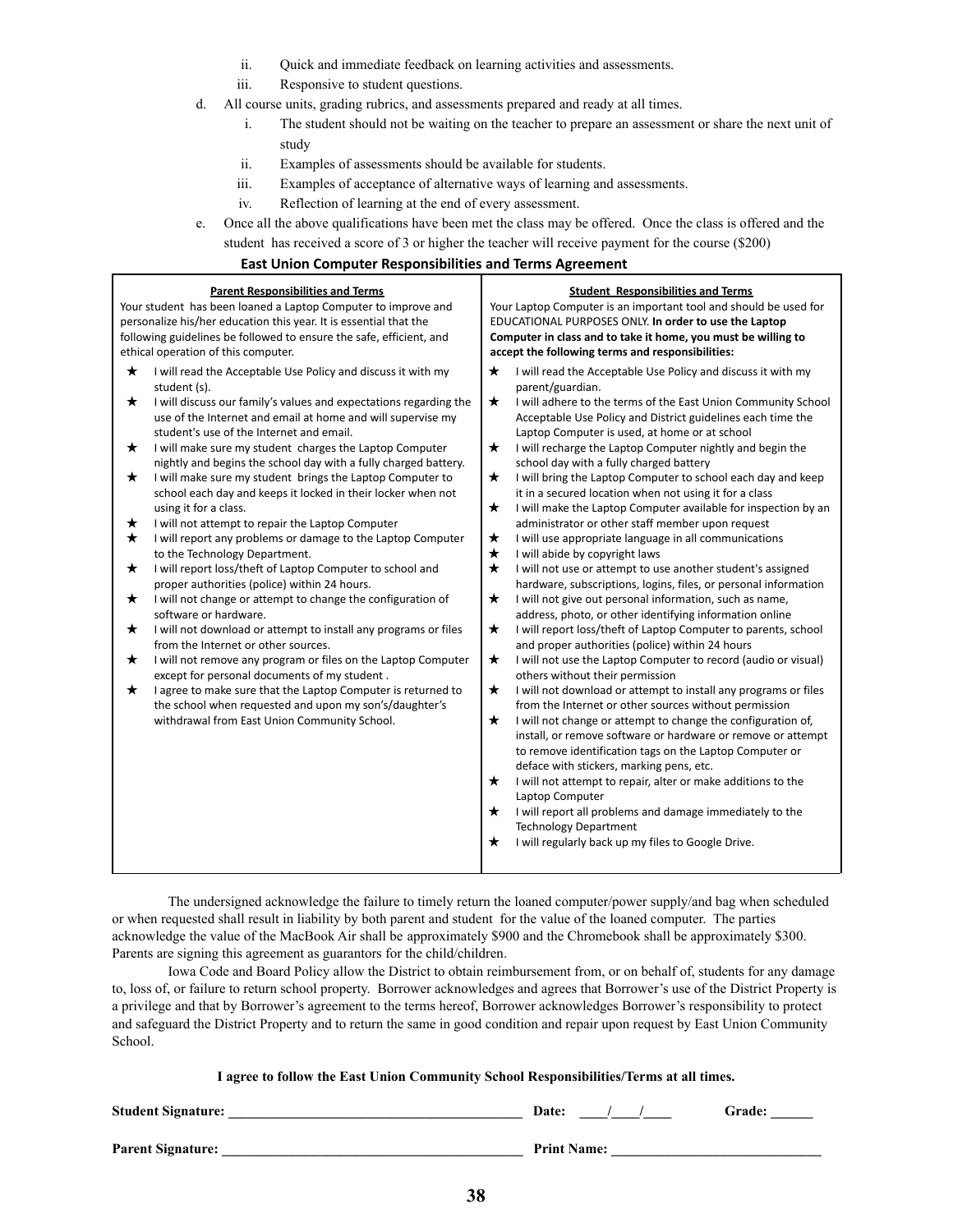✦*As a parent/legal guardian of the student named above, I grant permission for:*

**Web-site photo/name permission \_\_\_Yes \_\_\_No Newsletter photo/name permission \_\_\_Yes \_\_\_No**

**This form will be signed by all parties and must be received by the Technology office prior to the distribution of the computer to the student(s).**

|                   | <b>Bell Schedule</b><br>9-12th Grade |            |
|-------------------|--------------------------------------|------------|
| <b>1st Period</b> | 8:10 a.m. - 8:51 a.m.                | 41 minutes |
| Passing Time      |                                      | 4 minutes  |
| 2nd Period        | 8:55 a.m. - 9:36 a.m.                | 41 minutes |
| Passing Time      |                                      | 4 minutes  |
| 3rd Period        | 9:40 a.m. - 10:21 a.m.               | 41 minutes |
| Passing Time      |                                      | 4 minutes  |
| <b>Breakfast</b>  | 10:25 a.m. - 10:35 a.m.              | 10 minutes |
| Passing Time      |                                      | 4 minutes  |
| <b>4th Period</b> | 10:39 a.m. - 11:20 a.m.              | 41 minutes |
| Passing Time      |                                      | 4 minutes  |
| <b>5th Period</b> | 11:24 a.m. - 12:05 p.m.              | 41 minutes |
| Passing Time      |                                      | 4 minutes  |
| Homeroom          | 12:09 p.m. - 12:30 p.m.              | 21 minutes |
| Passing Time      |                                      | 5 minutes  |
| Lunch             | 12:35 p.m. - 1:00 p.m.               | 25 minutes |
| Passing Time      |                                      | 4 minutes  |
| <b>6th Period</b> | 1:04 p.m. - 1:45 p.m.                | 41 minutes |
| Passing Time      |                                      | 4 minutes  |
| <b>7th Period</b> | 1:49 p.m. - 2:30 p.m.                | 41 minutes |
| Passing Time      |                                      | 4 minutes  |
| 8th Period        | 2:34 p.m. - 3:15 p.m.                | 41 minutes |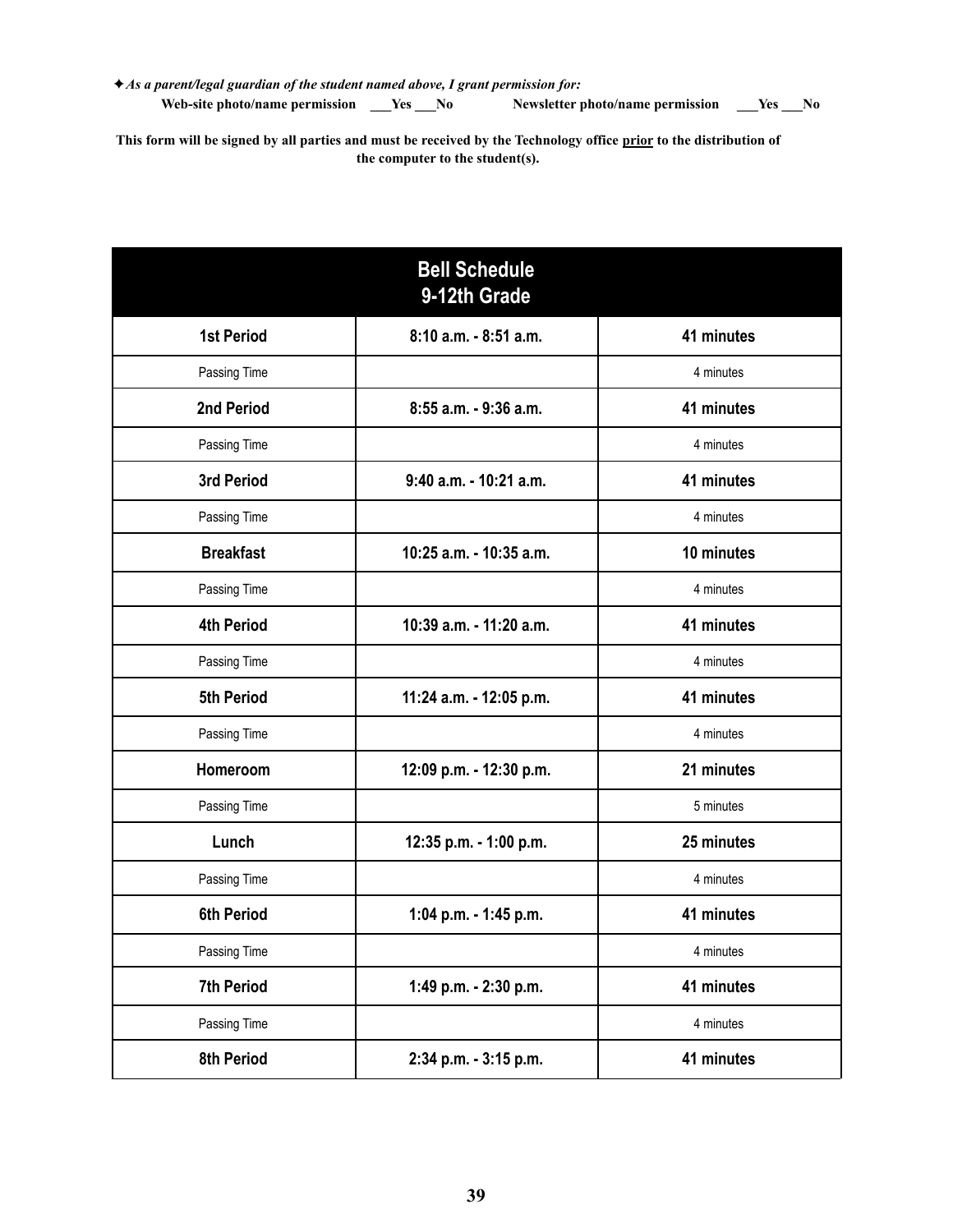|                   | <b>Bell Schedule</b><br>6-8th Grade |            |
|-------------------|-------------------------------------|------------|
| <b>1st Period</b> | 8:10 a.m. - 8:51 a.m.               | 41 minutes |
| Passing Time      |                                     | 4 minutes  |
| 2nd Period        | 8:55 a.m. - 9:36 a.m.               | 41 minutes |
| Passing Time      |                                     | 4 minutes  |
| <b>Breakfast</b>  | 9:40 a.m. - 9:50 a.m.               | 10 minutes |
| Passing Time      |                                     | 4 minutes  |
| 3rd Period        | 9:54 a.m. - 10:35 a.m.              | 41 minutes |
| Passing Time      |                                     | 4 minutes  |
| <b>4th Period</b> | 10:39 a.m. - 11:20 a.m.             | 41 minutes |
| Passing Time      |                                     | 4 minutes  |
| 5th Period        | 11:24 a.m. - 12:05 p.m.             | 41 minutes |
| Passing Time      |                                     | 4 minutes  |
| Lunch             | 12:09 p.m. - 12:30 p.m.             | 21 minutes |
| Passing Time      |                                     | 5 minutes  |
| Homeroom          | 12:35 p.m. - 1:00 p.m.              | 25 minutes |
| Passing Time      |                                     | 4 minutes  |
| <b>6th Period</b> | 1:04 p.m. - 1:45 p.m.               | 41 minutes |
| Passing Time      |                                     | 4 minutes  |
| 7th Period        | 1:49 p.m. - 2:30 p.m.               | 41 minutes |
| Passing Time      |                                     | 4 minutes  |
| 8th Period        | 2:34 p.m. - 3:15 p.m.               | 41 minutes |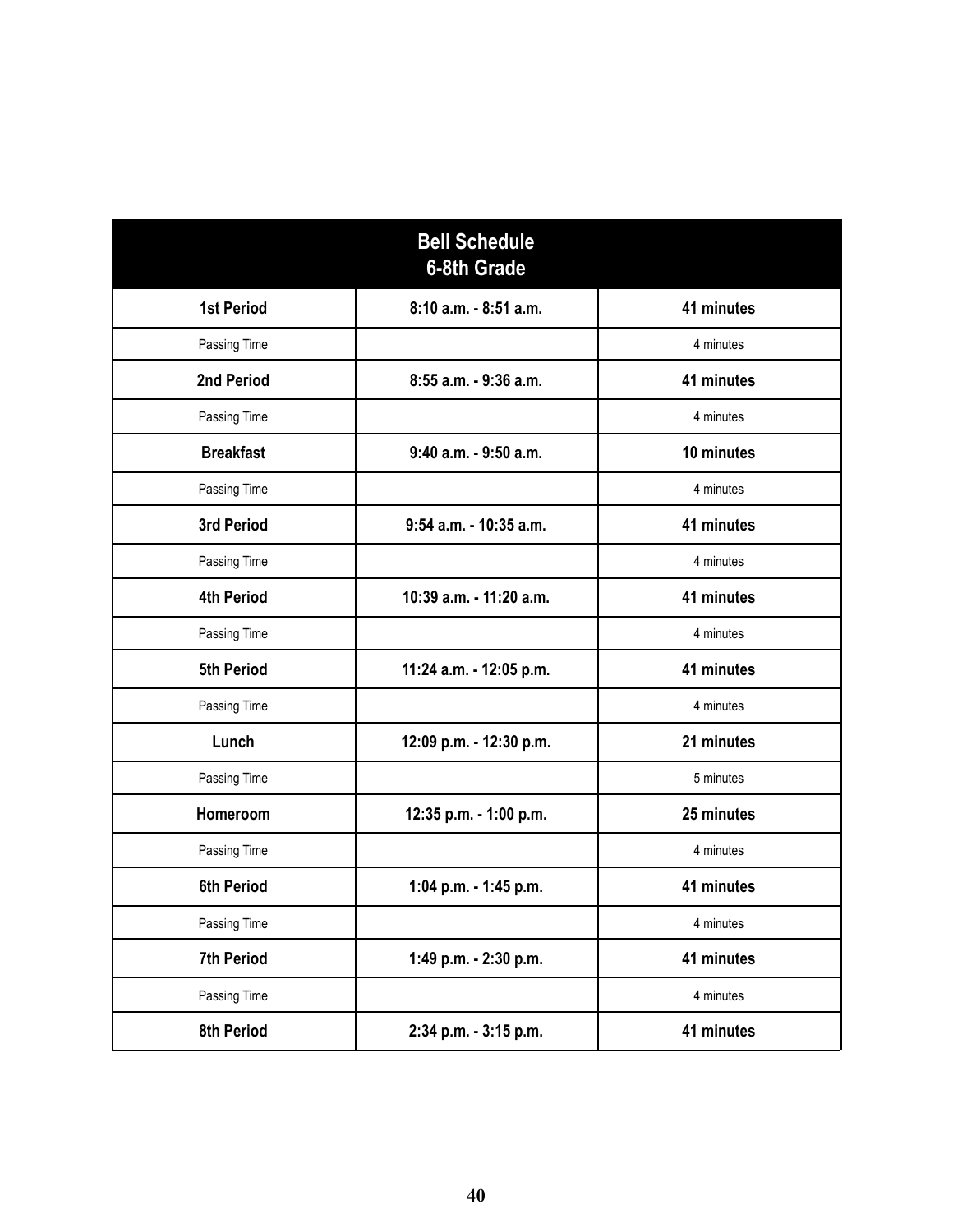|                   | 1:30 p.m. Dismissal<br>9-12th Grade |            |
|-------------------|-------------------------------------|------------|
| <b>1st Period</b> | 8:10 a.m. - 8:43 a.m.               | 33 minutes |
| Passing Time      |                                     | 2 minutes  |
| 2nd Period        | 8:45 a.m. - 9:18 a.m.               | 33 minutes |
| Passing Time      |                                     | 2 minutes  |
| 3rd Period        | 9:20 a.m. - 9:53 a.m.               | 33 minutes |
| Passing Time      |                                     | 2 minutes  |
| <b>Breakfast</b>  | $9:55$ a.m. $-10:07$ a.m.           | 12 minutes |
| Passing Time      |                                     | 3 minutes  |
| <b>4th Period</b> | 10:10 a.m. - 10:43 a.m.             | 33 minutes |
| Passing Time      |                                     | 2 minutes  |
| <b>5th Period</b> | 10:45 a.m. - 11.18 a.m.             | 33 minutes |
| Passing Time      |                                     | 2 minutes  |
| <b>6th Period</b> | 11:20 a.m. - 11:53 a.m.             | 33 minutes |
| Passing Time      |                                     | 2 minutes  |
| <b>7th Period</b> | 11:55 a.m. - 12:28 p.m.             | 33 minutes |
| Passing Time      |                                     | 2 minutes  |
| <b>8th Period</b> | 12:30 p.m. - 1:03 p.m.              | 33 minutes |
| Passing Time      |                                     | 2 minutes  |
| Lunch             | 1:05 p.m. - 1:30 p.m.               | 25 minutes |

|                   | 1:30 p.m. Dismissal<br>6-8th Grade |            |
|-------------------|------------------------------------|------------|
| <b>1st Period</b> | 8:10 a.m. - 8:43 a.m.              | 33 minutes |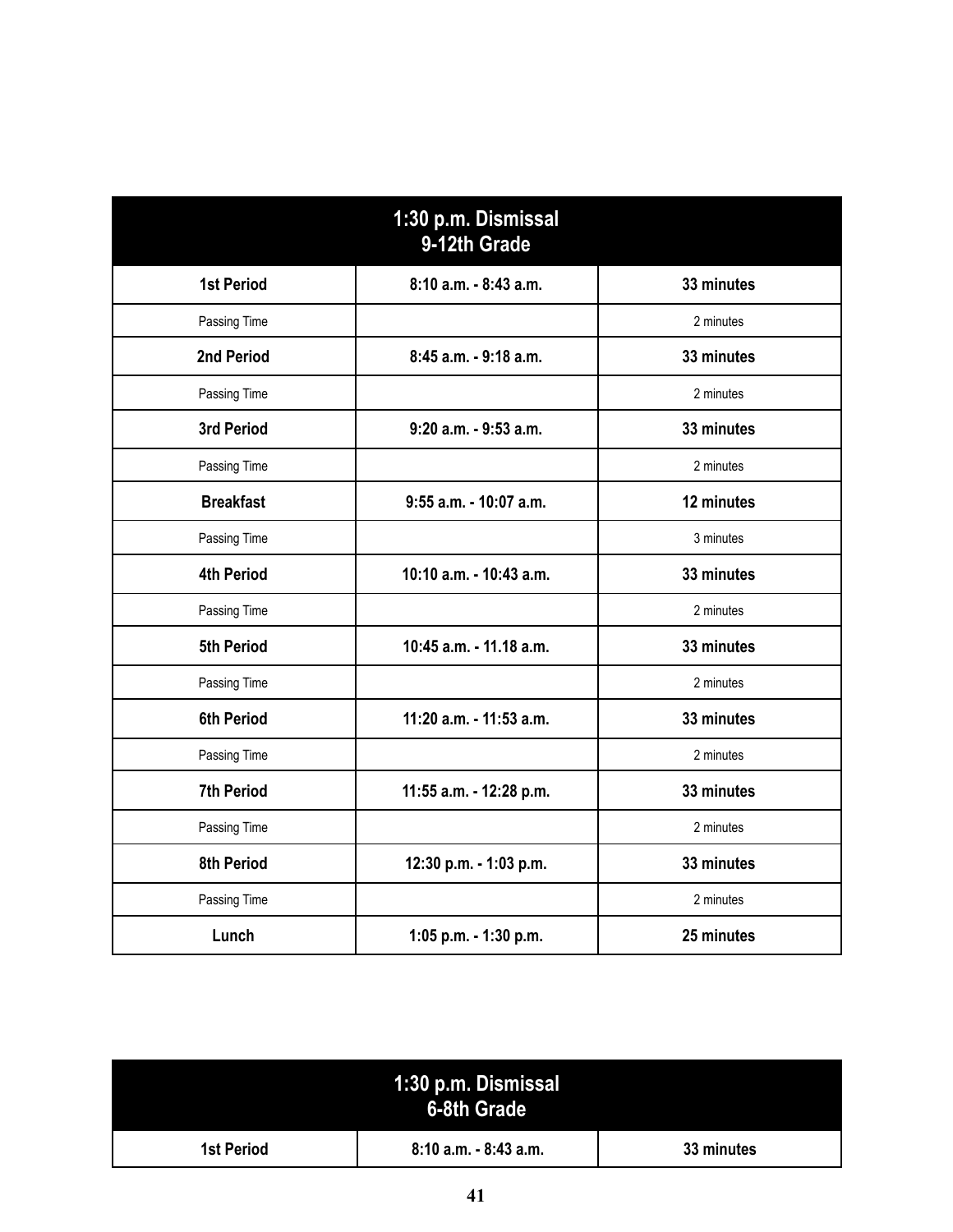| Passing Time      |                         | 2 minutes  |
|-------------------|-------------------------|------------|
| 2nd Period        | 8:45 a.m. - 9:18 a.m.   | 33 minutes |
| Passing Time      |                         | 2 minutes  |
| 3rd Period        | 9:20 a.m. - 9:53 a.m.   | 33 minutes |
| Passing Time      |                         | 2 minutes  |
| <b>Breakfast</b>  | 9:55 a.m. - 10:07 a.m.  | 12 minutes |
| Passing Time      |                         | 3 minutes  |
| <b>4th Period</b> | 10:10 a.m. - 10:43 a.m. | 33 minutes |
| Passing Time      |                         | 2 minutes  |
| 5th Period        | 10:45 a.m. - 11.18 a.m. | 33 minutes |
| Passing Time      |                         | 2 minutes  |
| <b>6th Period</b> | 11:20 a.m. - 11:53 a.m. | 33 minutes |
| Passing Time      |                         | 2 minutes  |
| <b>7th Period</b> | 11:55 a.m. - 12:28 p.m. | 33 minutes |
| Passing Time      |                         | 2 minutes  |
| Lunch             | 12:30 p.m. - 12:51 p.m. | 21 minutes |
| Passing Time      |                         | 4 minutes  |
| <b>8th Period</b> | 12:55 p.m. - 1:30 p.m.  | 35 minutes |

|                   | 2 Hour Late Start<br>9-12th Grade |            |
|-------------------|-----------------------------------|------------|
| <b>1st Period</b> | 10:10 a.m. - 10:43 a.m.           | 33 minutes |
| Passing Time      |                                   | 2 minutes  |
| 2nd Period        | 10:45 a.m. - 11:18 a.m.           | 33 minutes |
| Passing Time      |                                   | 2 minutes  |
| 3rd Period        | 11:20 a.m. - 11:53 a.m.           | 33 minutes |
| Passing Time      |                                   | 2 minutes  |
| <b>4th Period</b> | 11:55 a.m. - 12:28 p.m.           | 33 minutes |
| Passing Time      |                                   | 2 minutes  |
| 5th Period        | 12:30 p.m. - 1:03 p.m.            | 33 minutes |
| Passing Time      |                                   | 2 minutes  |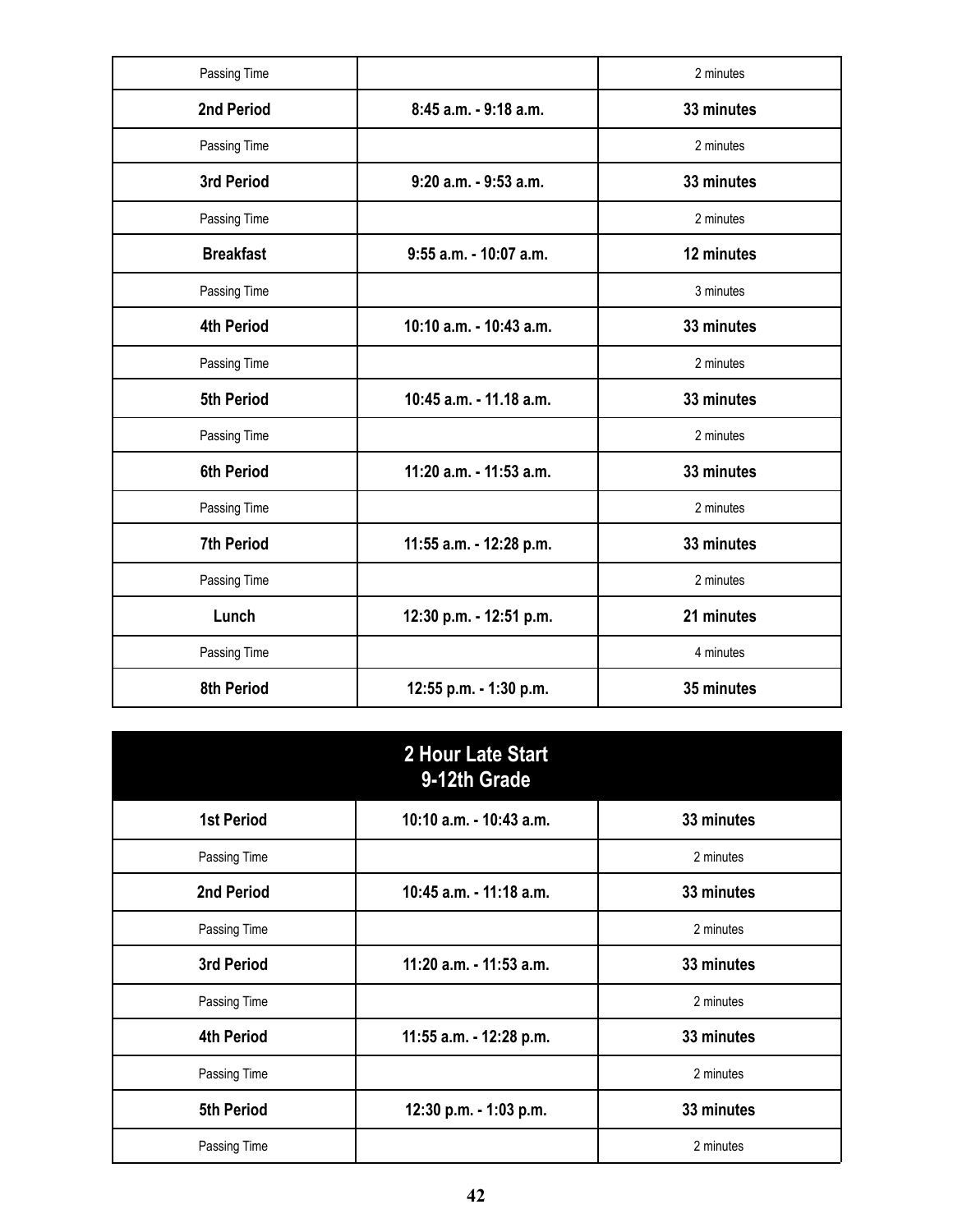| Lunch             | 1:05 p.m. $-$ 1:27 p.m. | 22 minutes |
|-------------------|-------------------------|------------|
| Passing Time      |                         | 2 minutes  |
| <b>6th Period</b> | 1:29 p.m. - 2:02 p.m.   | 33 minutes |
| Passing Time      |                         | 2 minutes  |
| <b>7th Period</b> | 2:04 p.m. - 2:37 p.m.   | 33 minutes |
| Passing Time      |                         | 2 minutes  |
| 8th Period        | 2:39 p.m. - 3:15 p.m.   | 36 minutes |

|                   | 2 Hour Late Start<br>6-8th Grade |            |
|-------------------|----------------------------------|------------|
| <b>1st Period</b> | 10:10 a.m. - 10:43 a.m.          | 33 minutes |
| Passing Time      |                                  | 2 minutes  |
| 2nd Period        | 10:45 a.m. - 11:18 a.m.          | 33 minutes |
| Passing Time      |                                  | 2 minutes  |
| 3rd Period        | 11:20 a.m. - 11:53 a.m.          | 33 minutes |
| Passing Time      |                                  | 2 minutes  |
| <b>4th Period</b> | 11:55 a.m. - 12:28 p.m.          | 33 minutes |
| Passing Time      |                                  | 2 minutes  |
| Lunch             | 12:30 p.m. - 12:50 p.m.          | 20 minutes |
| Passing Time      |                                  | 4 minutes  |
| 5th Period        | 12:54 p.m. - 1:27 p.m.           | 33 minutes |
| Passing Time      |                                  | 2 minutes  |
| <b>6th Period</b> | 1:29 p.m. - 2:02 p.m.            | 33 minutes |
| Passing Time      |                                  | 2 minutes  |
| <b>7th Period</b> | 2:04 p.m. - 2:37 p.m.            | 33 minutes |
| Passing Time      |                                  | 2 minutes  |
| <b>8th Period</b> | 2:39 p.m. - 3:15 p.m.            | 36 minutes |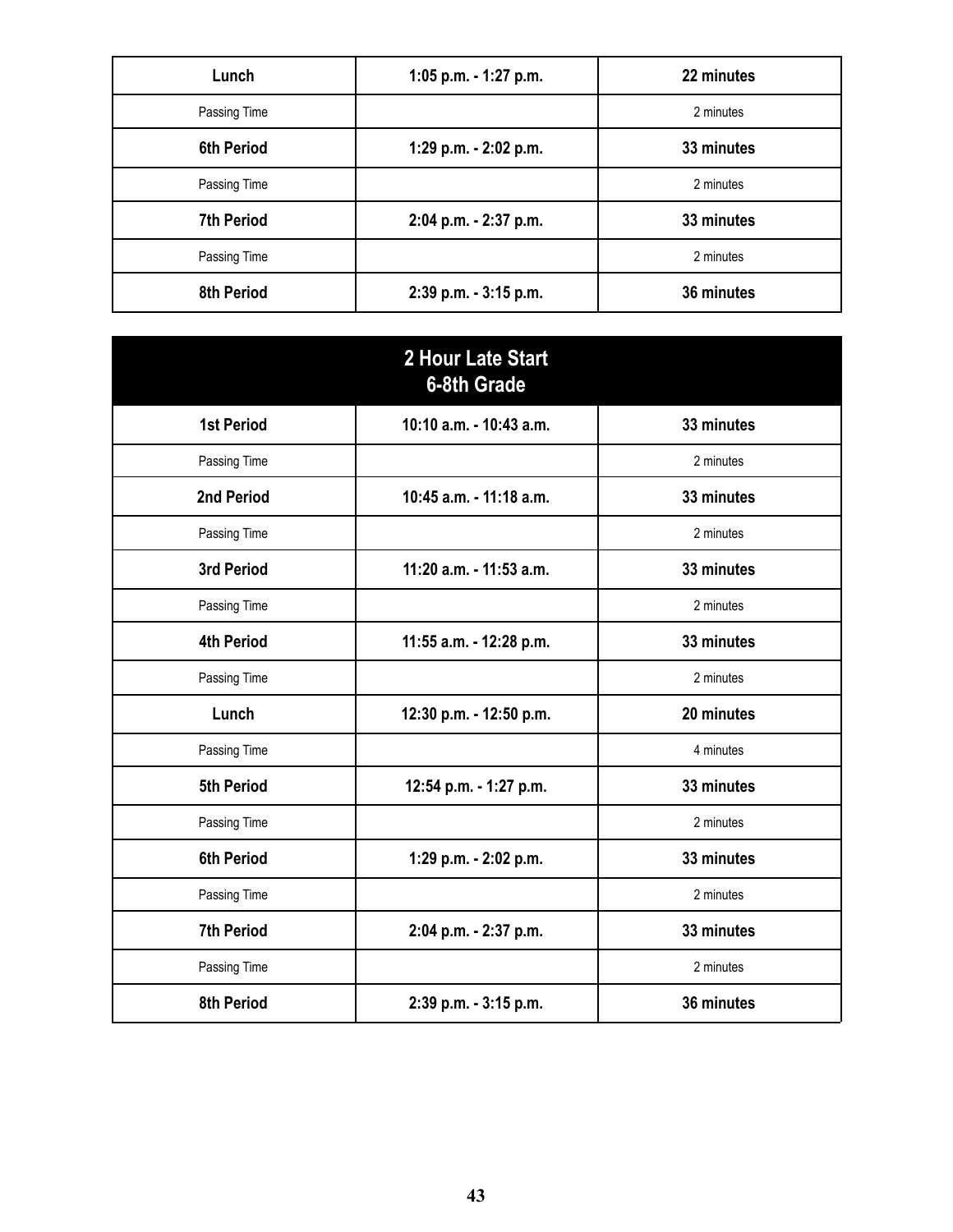#### **DISCIPLINE GRID**

| Violation                                    | 1st Offense                              | 2nd Offense                                                      | 3rd Offense                                                      | 4th Offense                                                               |
|----------------------------------------------|------------------------------------------|------------------------------------------------------------------|------------------------------------------------------------------|---------------------------------------------------------------------------|
| Disruptive Behavior,<br>Defiance, Disrespect | 2 days detention                         | 1 day ISS                                                        | 3 day ISS                                                        | 2 days OSS                                                                |
| Physical Aggression                          | 3 days detention                         | 1 day ISS                                                        | 2 day ISS                                                        | 3 days ISS                                                                |
| Threats/Intimidation                         | 1 day ISS                                | 3 days ISS                                                       | 3 days OSS                                                       | Referral to Board                                                         |
| Theft                                        | 2 days ISS                               | 3 days ISS                                                       | 1 day OSS                                                        | 3 days OSS                                                                |
| <b>Cell Phone Violation</b>                  | Phone taken to the<br>office for the day | 1 day detention, phone<br>check into the office for a<br>week    | 3 days detention, phone<br>check into the office for a<br>month  | 1 day ISS, Loss of<br>phone privilege for<br>remainder of the<br>semester |
| Vandalism*                                   | 2 days ISS,<br>restitution               | 2 days OSS, restitution                                          | 5 days OSS, restitution                                          | Referral to Board                                                         |
| Truancy                                      | 2 days detention                         | 5 days detention, referral<br>to Student Services<br>Coordinator | 1 day ISS, referral to<br><b>Student Services</b><br>Coordinator | 3 days ISS, referral to<br><b>Student Services</b><br>Coordinator         |
| Trespassing*                                 | 1 day ISS                                | 3 days ISS                                                       | 3 days OSS                                                       | Referral to Board                                                         |
| Tobacco/Vape<br>Possession and/or Use*       | 3 days ISS                               | 5 days OSS                                                       | Referral to Board                                                |                                                                           |
| Alcohol/Drug Possession<br>and/or Use*       | 5 days OSS                               | 9 days OSS                                                       | Referral to Board                                                |                                                                           |
| Fighting                                     | 3 days ISS                               | 5 days OSS                                                       | Referral to Board                                                |                                                                           |
| Harassment                                   | 2 days ISS                               | 2 days OSS                                                       | 5 days OSS                                                       | Referral to Board                                                         |
| <b>Bullying</b>                              | 2 days OSS                               | 5 days OSS                                                       | Referral to Board                                                |                                                                           |
| School Threat*                               | 9 days OSS; Referral<br>to Board         |                                                                  |                                                                  |                                                                           |
| Possession of Dangerous<br>Weapon/Objects*   | 5 days OSS                               | 9 days OSS, referral to<br>Board                                 |                                                                  |                                                                           |

The consequences listed on the discipline are guidelines. The school administration has the right to assign more or less strict consequences as they see fit depending on the situation. Any student receiving suspension will be ineligible for activities on the day(s) of their suspension.

\*The violations with an asterisk will be referred to law enforcement.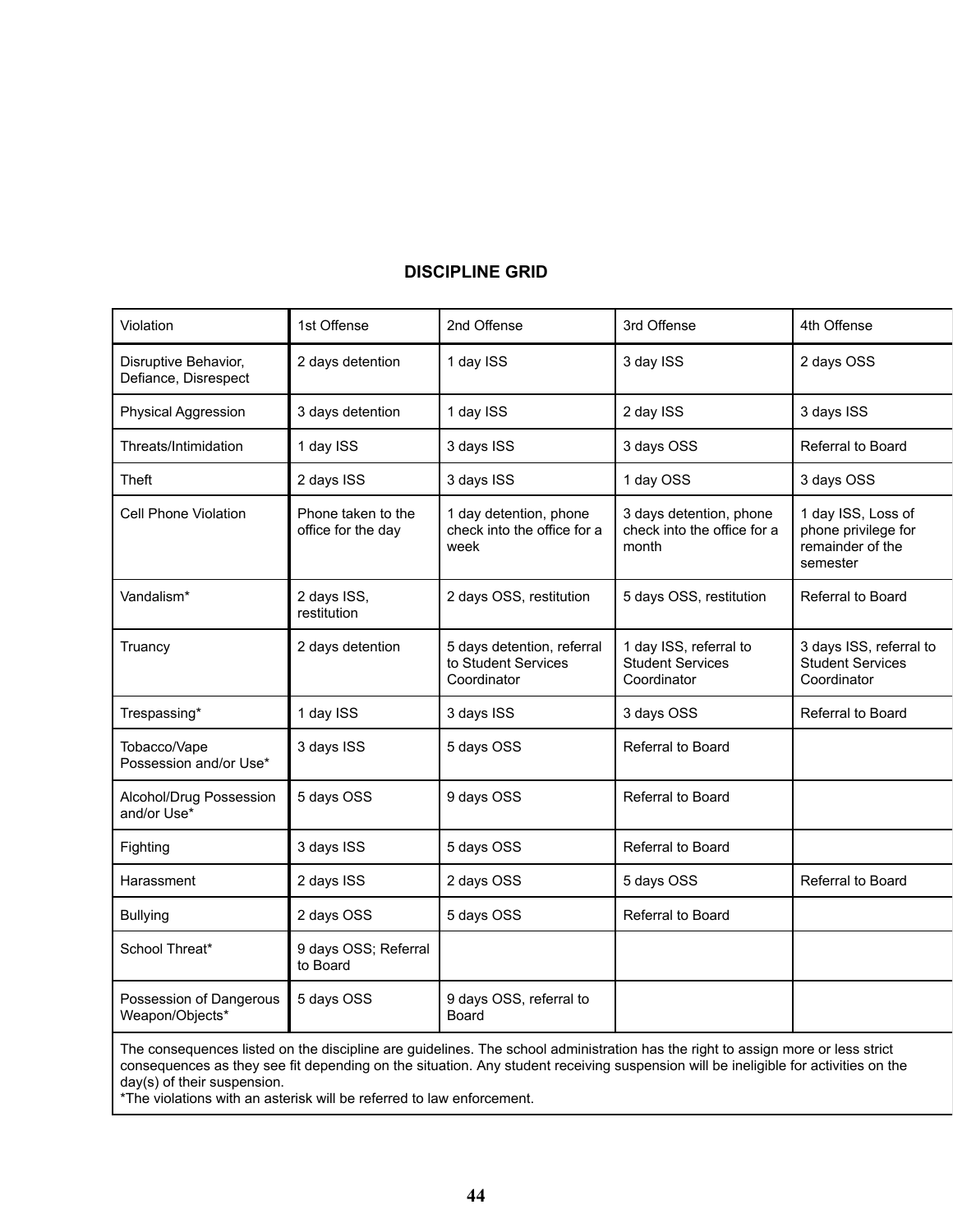#### **East Union Community School Student Privileges Contract**

**The Privilege**: To be able to leave the building and sign out during your open period, homeroom, and lunch.

**Privileges are contingent on behavior, grades, and attendance. Discipline referrals that occur once privileges** begin will result in a loss of privileges for a time. A pattern of tardy behavior or absences will delay or cancel **privileges. All juniors and seniors must be passing all courses to be eligible for the privilege.**

- 1. The principal reserves the right to revoke privileges at any time.
- 2. Freshmen and sophomores are not eligible for the privilege.
- 3. All juniors and seniors must be passing all of their courses to qualify for the privilege. The privilege will run on the weekly grade report generated by the high school secretary every Friday. Any student who is failing any course at the time of the grade report will not be eligible for the privilege for the following week.
- 4. A pattern of tardy behavior or absences will delay or cancel privileges**.** Students who have 3 or more unexcused absences during a semester will lose the privilege for the remainder of the semester. Any student who is late for their next class following the sign out will get one warning. Any further tardies will result in losing the privilege for the remainder of the week. If attendance is an issue, the principal reserves the right to revoke the privilege at any time.
- 5. A discipline referral with a consequence of suspension will be addressed as follows:
	- a. An ISS (refer to the discipline grid) results in the loss of privileges for the remainder of the quarter.
	- b. An OSS (refer to the discipline grid) results in the loss of privileges for the remainder of the current quarter and the next quarter.
- 6. You must leave the building after you sign out. No loitering in the building, locker room, weight room, gym, library, etc. If you are found loitering you will be given one warning and then you will lose the privilege for the remainder of the semester.
- 7. You don't have to participate. You do not have to sign out. You may report to your assigned location during open period and work.
- 8. When students are leaving from or returning to school they must sign out/in with the high school office. If you leave without signing out, you will be considered truant and you will lose the privilege the remainder of the semester.

The following signatures indicate that students and parents/guardians have read and understand the responsibilities of this student privilege. It also gives parental permission to release the student during open period, lunch, and homeroom.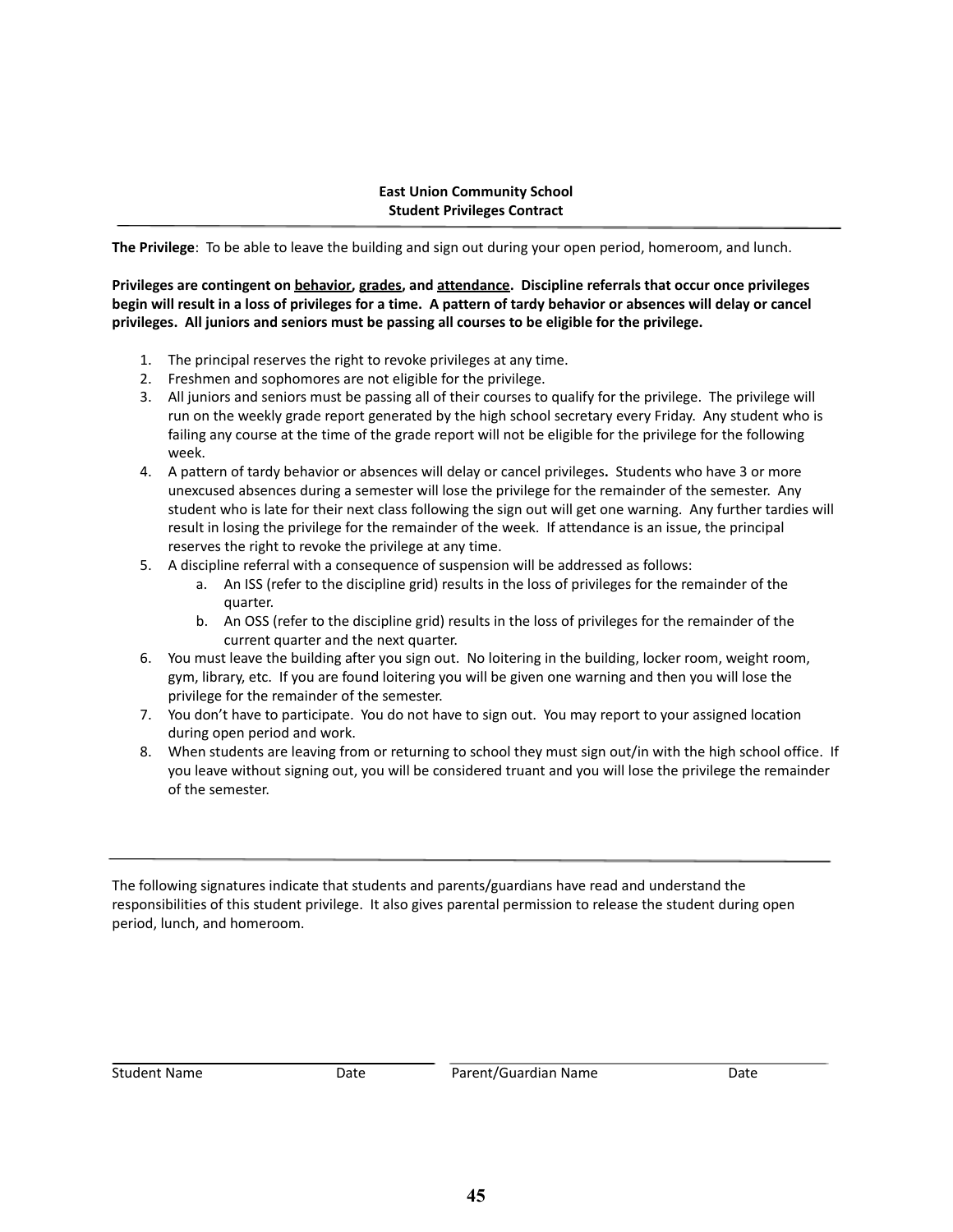### **East Union HS/MS Reassessment Form**

Second chance learning is a strategy which provides *additional* opportunities to learn and demonstrate what a student knows and can do when assessments indicate that the essential knowledge or skills have **not** been demonstrated. The intent is for students to master the content. Every effort will be made to allow students the opportunity to demonstrate their understanding of the concepts and skills.

#### **Second Chance Learning:**

- Students will have the opportunity to redo/retake summative assessments
- Redo/retake grade will **take the place** of the original grade unless it is lower (no averaging of scores)
- In order to identify gaps in learning, students MUST return a completed redo/retake reflection form
- Alternative practice work or assessments may be given that will cover the same material but may be in a different format
- Redo and retakes will not be given during the student's regular class period, specific retake dates will be determined by the teacher
- Redo and retakes are not meant to be used as a regular practice by a student or as a substitute for effort
- Students are NOT eligible for a retake until they have completed the items assigned by the teacher that are required to retake the assessment
- All retakes must be completed during the time scheduled by the teacher

#### **Steps to Retake an Assessment**

- Complete the retake reflection form
- Complete all practice work relating to the assessment or complete alternate assignments given by the teacher
- Attend a **minimum** of one tutoring session with your teacher or another teacher in the content area
- Turn in the retake reflection form and the practice work to the teacher
- Retake the assessment on the designated retake day